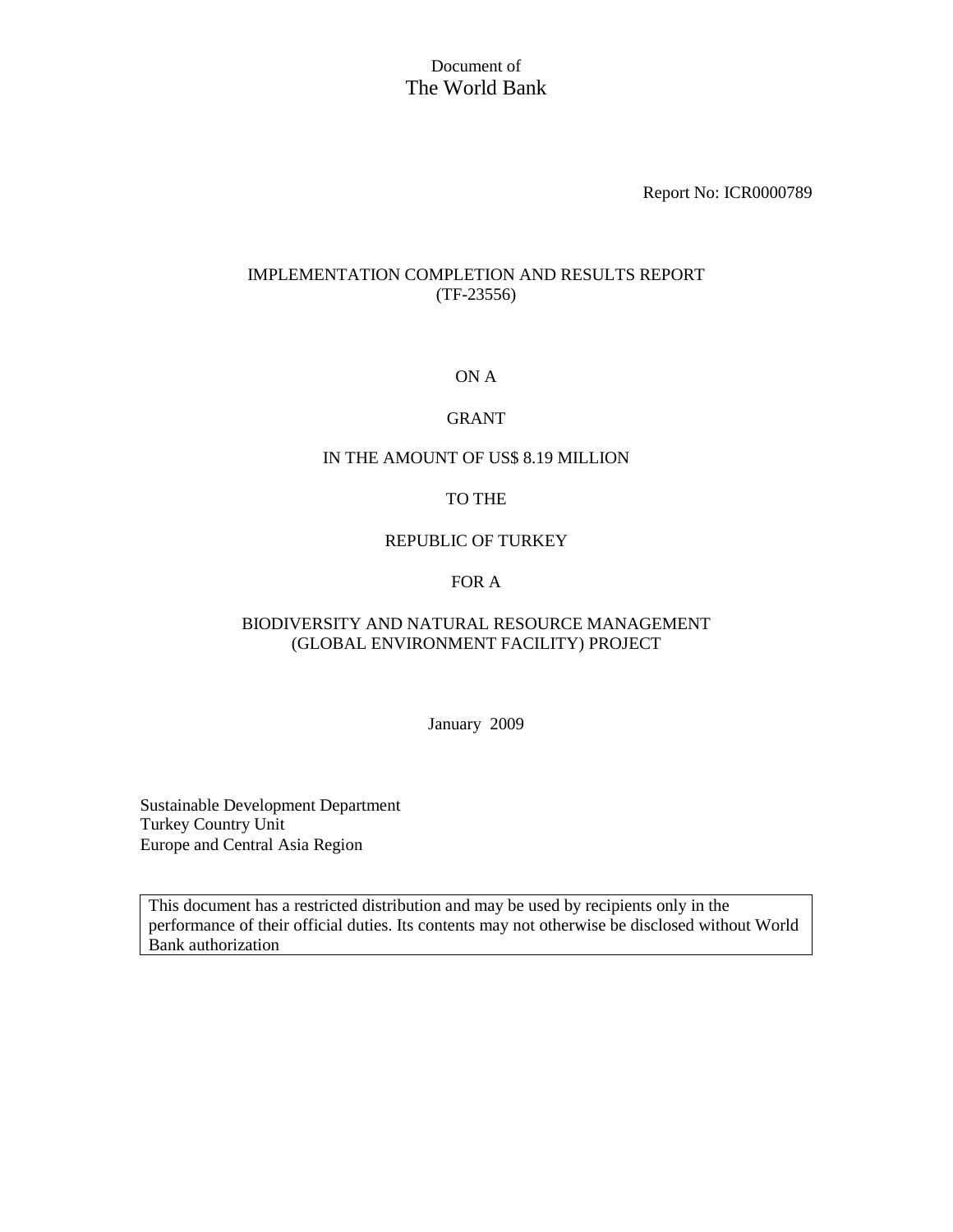#### CURRENCY EQUIVALENTS

## **(Exchange Rate Effective June 2000)**

Currency Unit = Turkish Lira (TRL) 535,260 TRL = US\$ 1 1 M TRL = US\$1.87

## CURRENCY EQUIVALENTS

## **(Exchange Rate Effective May 2008)**

Currency Unit = New Turkish Lira 1 YTL = US\$ 0.78  $1.28$  YTL = 1 US\$

#### **ABBREVIATIONS AND ACRONYMS**

| <b>BIMS</b>   | <b>Biodiversity Information Monitoring System</b>                    |
|---------------|----------------------------------------------------------------------|
| BMU           | <b>Biodiversity Monitoring Unit</b>                                  |
| <b>BNRMP</b>  | <b>Biodiversity and Natural Resource Management Project</b>          |
| <b>BSAP</b>   | <b>National Biodiversity Strategy and Action Plan</b>                |
| <b>CAS</b>    | <b>Country Assistance Strategy</b>                                   |
| <b>CBD</b>    | <b>Convention on Biological Diversity</b>                            |
| <b>CPS</b>    | <b>Country Partnership Strategy</b>                                  |
| <b>GDF</b>    | <b>General Directorate of Forestry</b>                               |
| <b>GDNCNP</b> | <b>General Directorate of Nature Conservation and National Parks</b> |
| <b>GEF</b>    | <b>Global Environment Facility</b>                                   |
| <b>GEO</b>    | <b>Global Environment Objectives</b>                                 |
| GoT           | <b>Government of Turkey</b>                                          |
| <b>IS</b>     | <b>International Shopping</b>                                        |
| M&E           | <b>Monitoring &amp; Evaluation</b>                                   |
| <b>METT</b>   | <b>Protected Area Management Effectiveness Tracking Tool</b>         |
| MoE           | <b>Ministry of Environment</b>                                       |
| MoF           | <b>Ministry of Forestry</b>                                          |
| <b>MEF</b>    | <b>Ministry of Environment and Forests</b>                           |
| <b>MTR</b>    | <b>Mid-Term Review</b>                                               |
| <b>MW</b>     | <b>Minor Works</b>                                                   |
| <b>NGO</b>    | <b>Non-Government Organization</b>                                   |
| <b>NS</b>     | <b>National Shopping</b>                                             |
| <b>PA</b>     | <b>Protected Area</b>                                                |
| <b>PAD</b>    | <b>Project Appraisal Document</b>                                    |
| <b>PAMA</b>   | <b>Protected Area Management Authority</b>                           |
| <b>PMT</b>    | <b>Project Management Team</b>                                       |
| <b>SGP</b>    | <b>Small Grants Program</b>                                          |
| TTL           | <b>Task Team Leader</b>                                              |
| <b>WWF</b>    | World Wildlife Fund                                                  |

| Vice President:         | Shigeo Katsu    |
|-------------------------|-----------------|
| Country Director:       | Ulrich Zachau   |
| Sector Manager:         | John Kellenberg |
| Project Team Leader:    | Peter Dewees    |
| <b>ICR</b> Team Leader: | Kathy MacKinnon |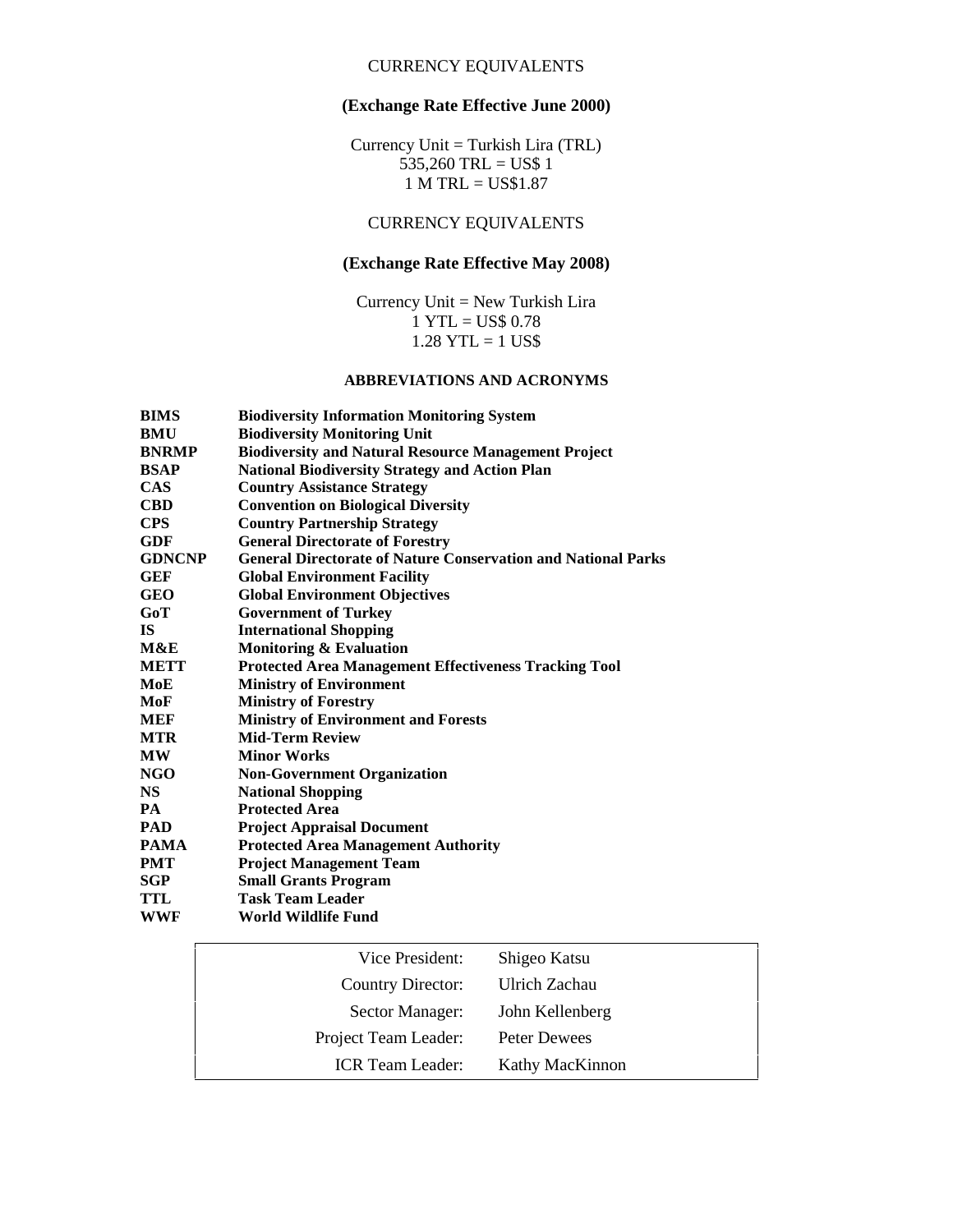# **Turkey Biodiversity and Natural Resources Management Project Implementation Completion and Results Report**

## **CONTENTS**

A. Basic Information

| <b>B.</b> Key Dates                                                                  |  |
|--------------------------------------------------------------------------------------|--|
| <b>C. Ratings Summary</b>                                                            |  |
| D. Sector and Theme Codes                                                            |  |
| E. Bank Staff                                                                        |  |
| F. Results Framework Analysis                                                        |  |
| G. Ratings of Project Performance in ISRs                                            |  |
| H. Restructuring                                                                     |  |
| <b>I. Disbursement Graph</b>                                                         |  |
|                                                                                      |  |
|                                                                                      |  |
|                                                                                      |  |
|                                                                                      |  |
|                                                                                      |  |
|                                                                                      |  |
|                                                                                      |  |
|                                                                                      |  |
|                                                                                      |  |
|                                                                                      |  |
|                                                                                      |  |
|                                                                                      |  |
| Annex 7. Using the Protected Area Management Effectiveness Tracking Tool in Turkey36 |  |
|                                                                                      |  |
| <b>MAP</b>                                                                           |  |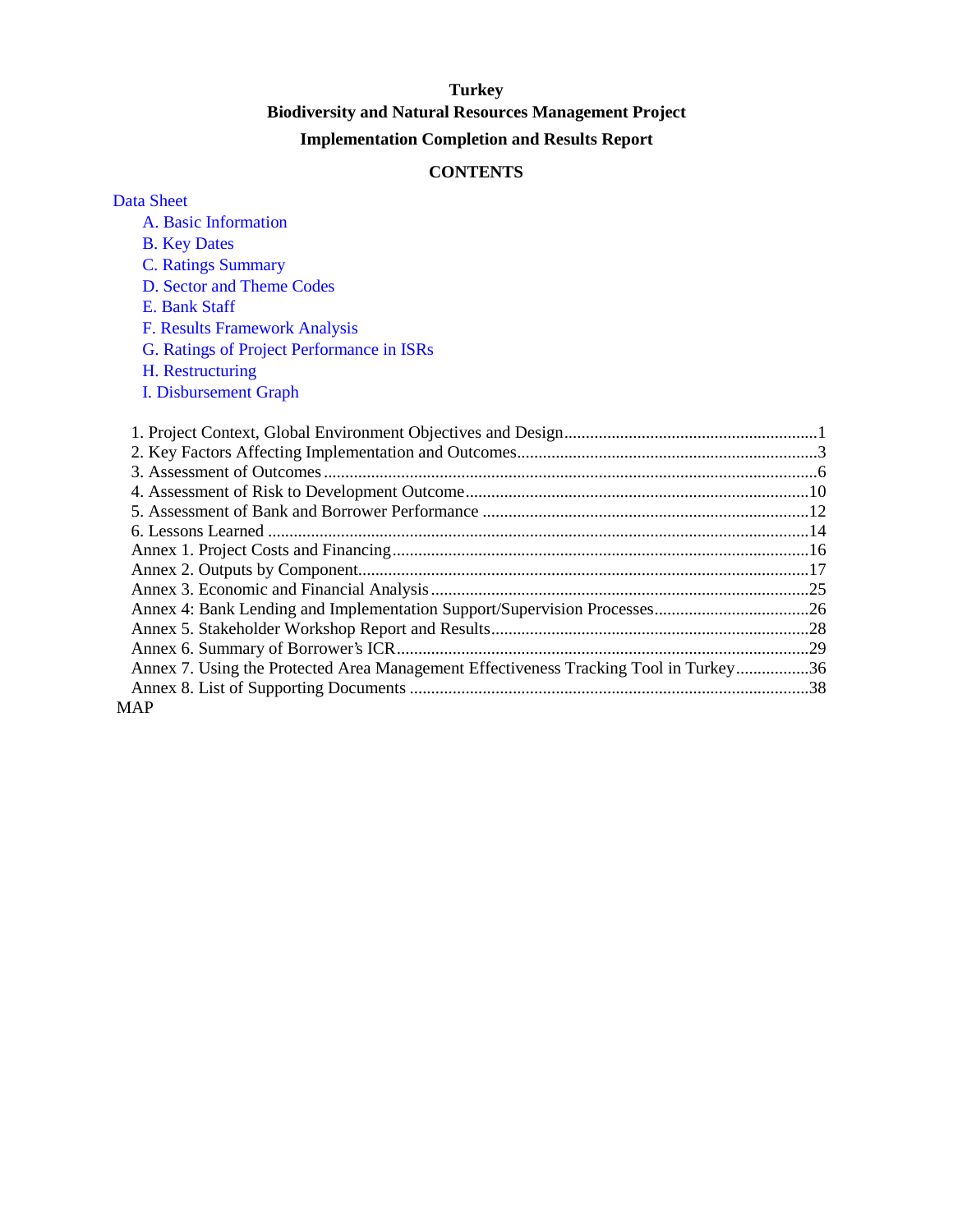| <b>A. Basic Information</b>                                           |                                  |                     |                                                                            |  |
|-----------------------------------------------------------------------|----------------------------------|---------------------|----------------------------------------------------------------------------|--|
| Country:                                                              | Turkey                           | Project Name:       | Biodiversity & Natural<br><b>Resource Management</b><br><b>GEF</b> Project |  |
| Project ID:                                                           | P044175                          | $L/C/TF$ Number(s): | TF-23556                                                                   |  |
| <b>ICR</b> Date:                                                      | 10/23/2008                       | <b>ICR</b> Type:    | Core ICR                                                                   |  |
| Lending Instrument:                                                   | $\mathbf{S}\mathbf{I}\mathbf{L}$ | Borrower:           | TURKEY                                                                     |  |
| Original Total<br>Commitment:                                         | <b>USD 8.2M</b>                  | Disbursed Amount:   | <b>USD 8.2M</b>                                                            |  |
| <b>Environmental Category: B</b><br><b>Global Focal Area: B</b>       |                                  |                     |                                                                            |  |
| <b>Implementing Agencies:</b><br>Ministry of Environment and Forestry |                                  |                     |                                                                            |  |
| <b>Cofinanciers and Other External Partners:</b>                      |                                  |                     |                                                                            |  |

# **B. Key Dates**

| $\sim$ $\sim$ $\sim$ $\sim$ $\sim$ $\sim$ |             |                   |                      |                                    |
|-------------------------------------------|-------------|-------------------|----------------------|------------------------------------|
| <b>Process</b>                            | <b>Date</b> | <b>Process</b>    | <b>Original Date</b> | <b>Revised / Actual</b><br>Date(s) |
| Concept Review:                           | 09/19/1996  | Effectiveness:    | 07/12/2000           | 07/12/2000                         |
| Appraisal:                                | 02/18/2000  | Restructuring(s): |                      |                                    |
| Approval:                                 | 06/13/2000  | Mid-term Review:  |                      | 10/29/2003                         |
|                                           |             | Closing:          | 12/31/2006           | 09/30/2008                         |

| <b>C. Ratings Summary</b>                 |                         |  |  |
|-------------------------------------------|-------------------------|--|--|
| <b>C.1 Performance Rating by ICR</b>      |                         |  |  |
| Outcomes:                                 | Moderately Satisfactory |  |  |
| <b>Risk to Global Environment Outcome</b> | Moderate                |  |  |
| <b>Bank Performance:</b>                  | Moderately Satisfactory |  |  |
| <b>Borrower Performance:</b>              | Moderately Satisfactory |  |  |

| <b>C.2 Detailed Ratings of Bank and Borrower Performance</b> |                                |                                                |                                |  |  |
|--------------------------------------------------------------|--------------------------------|------------------------------------------------|--------------------------------|--|--|
| <b>Bank</b>                                                  | <b>Ratings</b>                 | <b>Borrower</b>                                | <b>Ratings</b>                 |  |  |
| Quality at Entry:                                            | <b>Moderately Satisfactory</b> | Government:                                    | <b>Moderately Satisfactory</b> |  |  |
| Quality of Supervision:                                      | Satisfactory                   | Implementing<br>Agency/Agencies:               | Satisfactory                   |  |  |
| <b>Overall Bank</b><br><b>Performance:</b>                   | <b>Moderately Satisfactory</b> | <b>Overall Borrower</b><br><b>Performance:</b> | <b>Moderately Satisfactory</b> |  |  |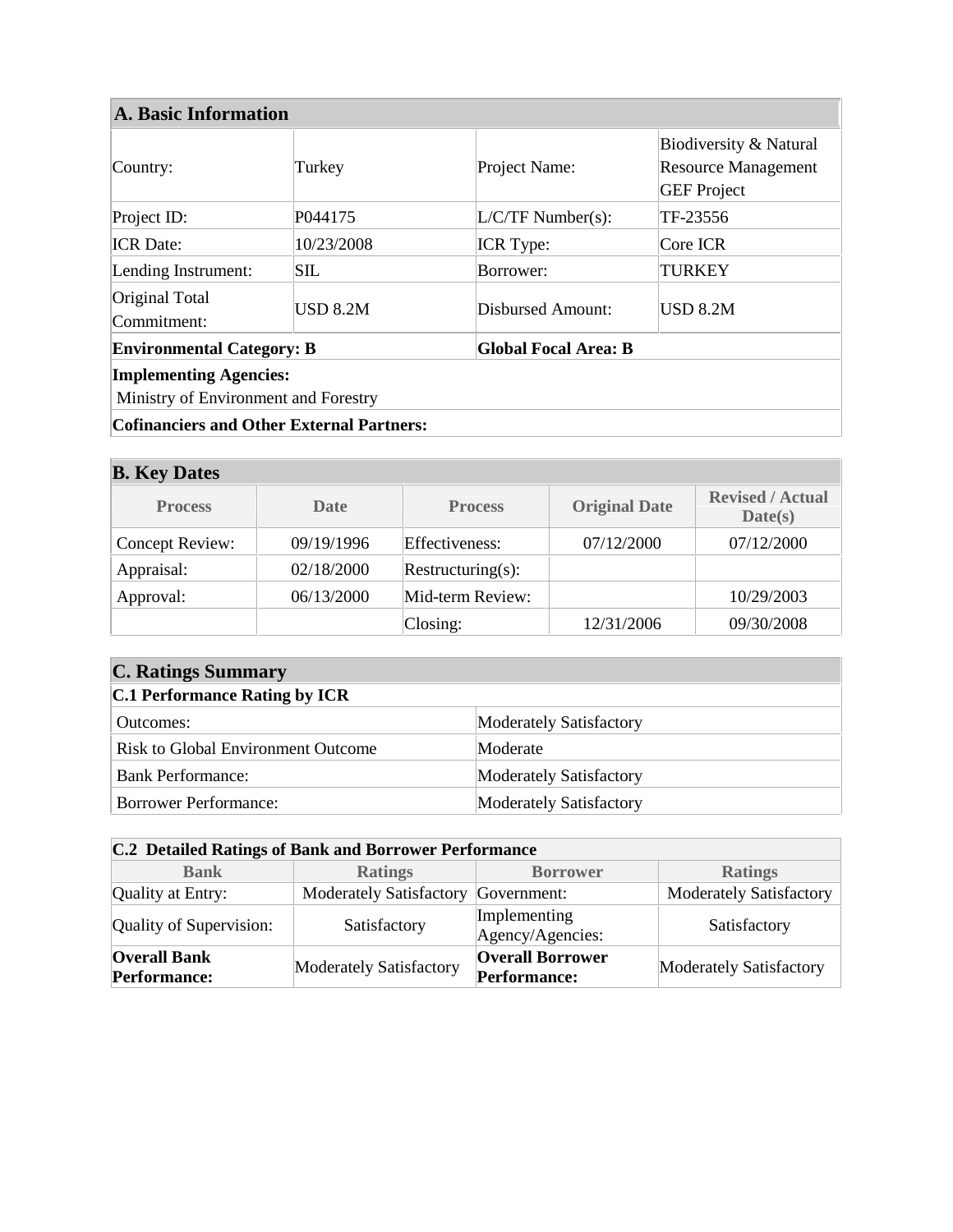| C.3 Quality at Entry and Implementation Performance Indicators |                            |                                     |               |  |
|----------------------------------------------------------------|----------------------------|-------------------------------------|---------------|--|
| <b>Implementation</b><br><b>Performance</b>                    | <b>Indicators</b>          | <b>QAG</b> Assessments (if<br>any)  | <b>Rating</b> |  |
| Potential Problem Project<br>at any time (Yes/No):             | No                         | Quality at Entry<br>$(QEA)$ :       | None          |  |
| Problem Project at any time $Y_{\text{res}}$<br>$(Yes/No)$ :   |                            | Quality of Supervision<br>$(QSA)$ : | None          |  |
| GEO rating before<br>Closing/Inactive status                   | Moderately<br>Satisfactory |                                     |               |  |

# **D. Sector and Theme Codes**

|                                            | <b>Original</b> | <b>Actual</b>  |
|--------------------------------------------|-----------------|----------------|
| Sector Code (as % of total Bank financing) |                 |                |
| Central government administration          | 58              | 30             |
| Forestry                                   |                 | 20             |
| General public administration sector       |                 | 20             |
| Other domestic and international trade     | 21              | 10             |
| Other social services                      | 21              | 20             |
|                                            |                 |                |
| <b>Theme Code (Primary/Secondary)</b>      |                 |                |
| Biodiversity                               | Primary         | Primary        |
| Environmental policies and institutions    | Primary         | Primary        |
| Export development and competitiveness     | Secondary       | Not Applicable |
| Land administration and management         | Secondary       | Secondary      |
| Participation and civic engagement         | Primary         | Primary        |

# **E. Bank Staff**

| <b>Positions</b>           | At ICR                | <b>At Approval</b>     |  |  |
|----------------------------|-----------------------|------------------------|--|--|
| Vice President:            | Shigeo Katsu          | Johannes F. Linn       |  |  |
| Country Director:          | Ulrich Zachau         | Ajay Chhibber          |  |  |
| Sector Manager:            | John V. Kellenberg    | Kevin M. Cleaver       |  |  |
| Project Team Leader:       | Peter A. Dewees       | John W. Fraser Stewart |  |  |
| <b>ICR Team Leader:</b>    | Kathleen S. Mackinnon |                        |  |  |
| <b>ICR Primary Author:</b> | Kathleen S. Mackinnon |                        |  |  |
|                            | David M. Colbert      |                        |  |  |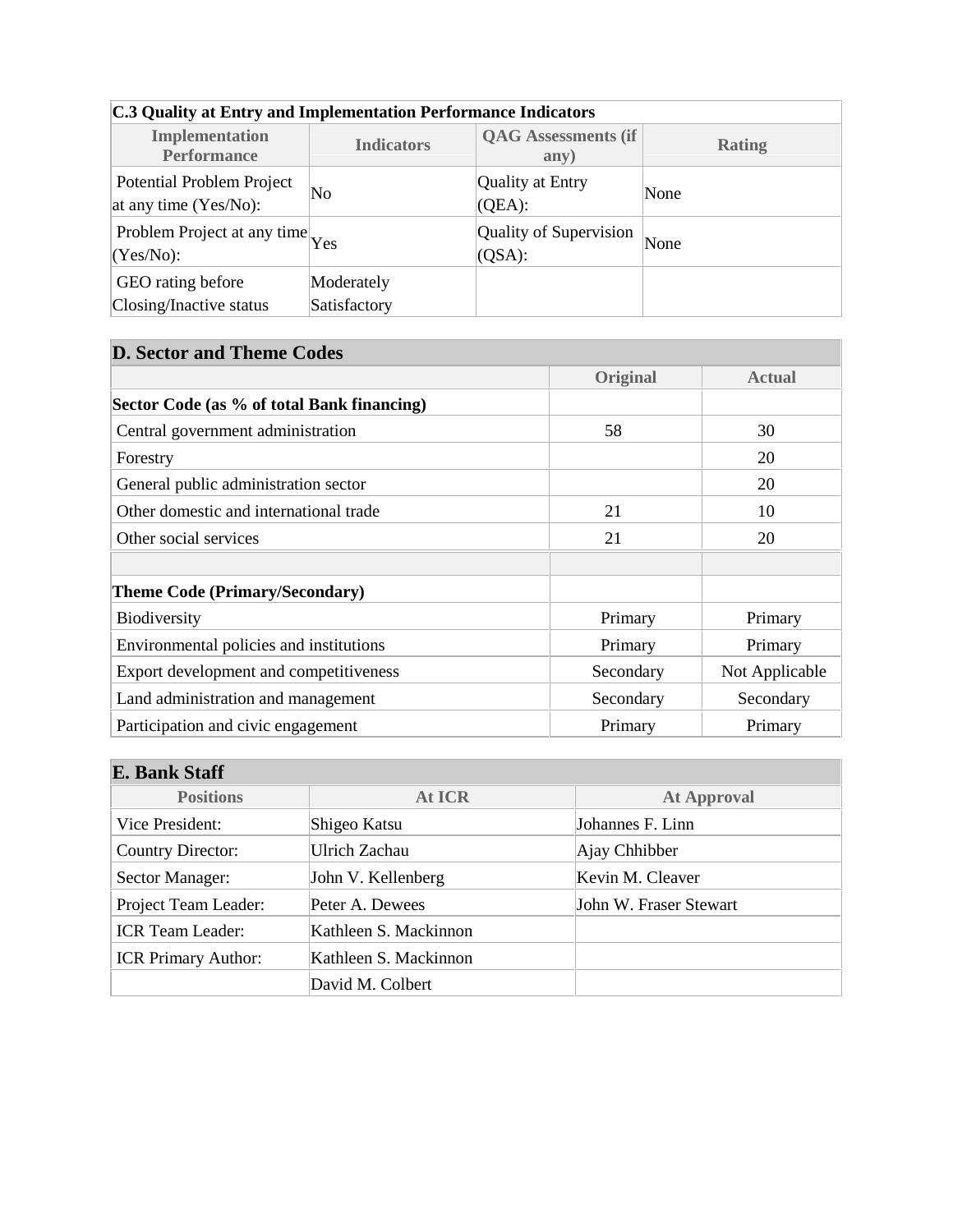## **F. Results Framework Analysis**

## **Global Environment Objectives (GEO) and Key Indicators(as approved)**

The project's global objective is to sustainably conserve the biological diversity and ecological integrity of selected forest, wetland, steppe and alpine ecosystems that are representative of Turkey's four major bio-geographical zones, which include the Black Sea and Caucasian mountain region, the Central Anatolian plateau, and the European and Mediterranean regions. GEO was not modified during project, but key indicators were realigned.

The project's development objective is to establish effective intersectoral, participatory planning and sustainable management of protected areas and natural resources at four selected biodiversity conservation demonstration sites and build capacity at the national level to facilitate replication of these activities at priority conservation sites throughout Turkey.

## **Revised Global Environment Objectives (as approved by original approving authority) and Key Indicators and reasons/justifications**

The project's Global Environment Objectives were not formally revised. GEO Indicators were modestly realigned during the MTR to provide a clearer framework for monitoring performance.

| <b>Indicator</b>                          | <b>Baseline Value</b><br>Legal and regulatory basis for planning, managing and monitoring biodiversity                                                                                                                                                    | <b>Original Target</b><br><b>Values (from</b><br>approval<br>documents)               | <b>Formally</b><br><b>Revised</b><br><b>Target Values</b> | <b>Actual Value</b><br><b>Achieved at</b><br><b>Completion or</b><br><b>Target Years</b>                                                                                                                                                      |
|-------------------------------------------|-----------------------------------------------------------------------------------------------------------------------------------------------------------------------------------------------------------------------------------------------------------|---------------------------------------------------------------------------------------|-----------------------------------------------------------|-----------------------------------------------------------------------------------------------------------------------------------------------------------------------------------------------------------------------------------------------|
| <b>Indicator 1:</b>                       | conservation established.                                                                                                                                                                                                                                 |                                                                                       |                                                           |                                                                                                                                                                                                                                               |
| Value<br>(quantitative or<br>Qualitative) | Very limited and outdated<br>legal and regulatory<br>framework for managing<br>protected areas.                                                                                                                                                           | Legal and regulatory<br>framework for<br>biodiversity<br>conservation<br>established. |                                                           | <b>New Nature</b><br>Protection law<br>drafted, after<br>intensive stakeholder<br>consultation,<br>awaiting<br>Parliamentary<br>approval.<br>New Forestry<br>regulation approved<br>to include<br>biodiversity in forest<br>management plans. |
| Date achieved                             | 07/12/2000                                                                                                                                                                                                                                                | 12/31/2007                                                                            |                                                           | 09/30/2008                                                                                                                                                                                                                                    |
| Comments<br>(incl. %<br>achievement)      | Draft Nature Protection Law is consistent with international standards. Enactment is<br>anticipated but beyond control of project. Draft is closely aligned with EU Birds and<br>Habitats directives, so strongly contributes to the EU accession agenda. |                                                                                       |                                                           |                                                                                                                                                                                                                                               |

## **(a) GEO Indicator(s)**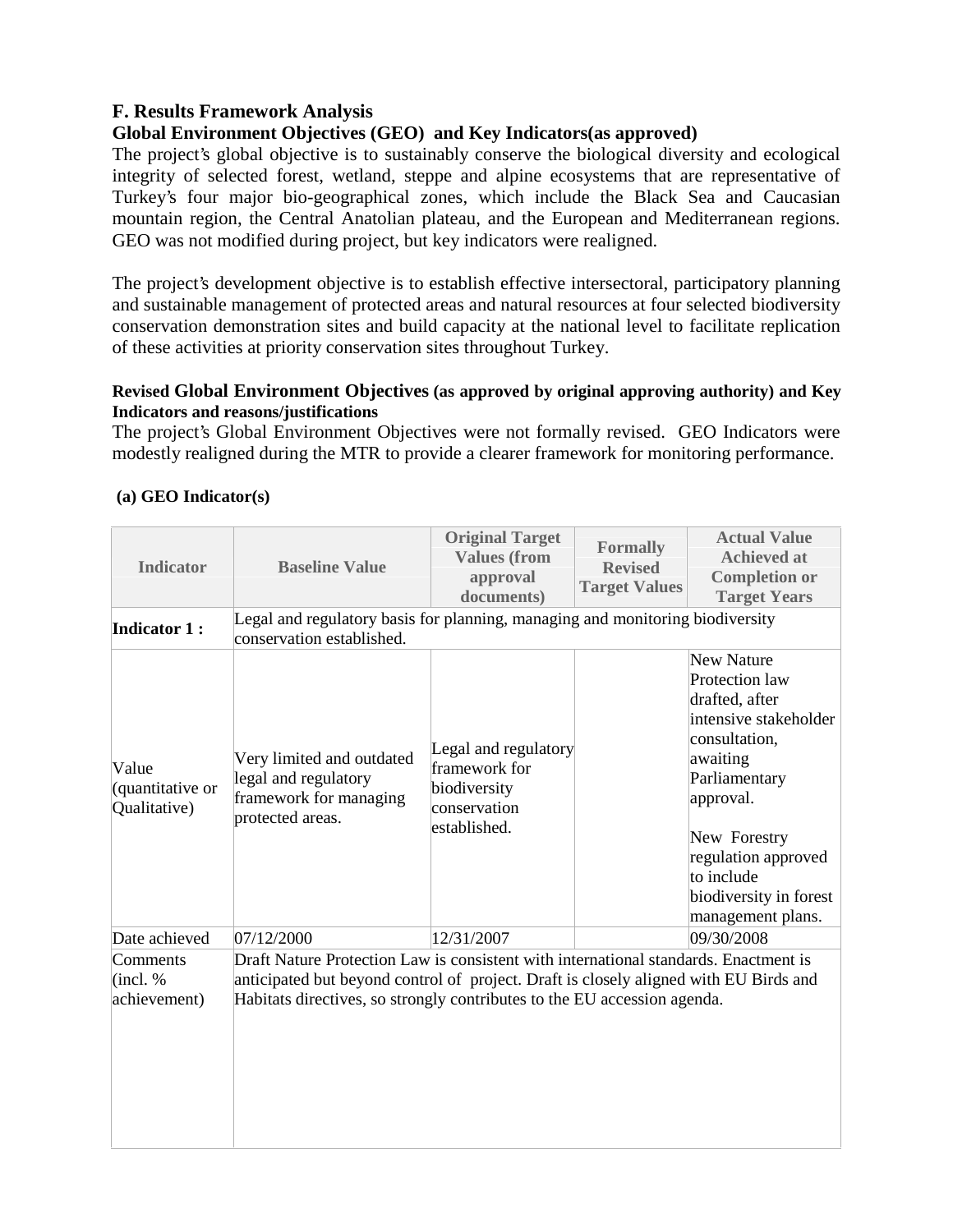| <b>Indicator</b>                                            | <b>Baseline Value</b>                                                                                                                                                                                                                                                                              | <b>Original Target</b><br><b>Values (from</b><br>approval<br>documents)                                                                                                                                                                                             | <b>Formally</b><br><b>Revised</b><br><b>Target Values</b> | <b>Actual Value</b><br><b>Achieved at</b><br><b>Completion or</b><br><b>Target Years</b>                                                           |  |  |
|-------------------------------------------------------------|----------------------------------------------------------------------------------------------------------------------------------------------------------------------------------------------------------------------------------------------------------------------------------------------------|---------------------------------------------------------------------------------------------------------------------------------------------------------------------------------------------------------------------------------------------------------------------|-----------------------------------------------------------|----------------------------------------------------------------------------------------------------------------------------------------------------|--|--|
| <b>Indicator 2:</b>                                         | No significant decrease of biodiversity at project sites as measured against the baseline.                                                                                                                                                                                                         |                                                                                                                                                                                                                                                                     |                                                           |                                                                                                                                                    |  |  |
| Value<br>(quantitative or<br>Qualitative)                   | No substantive,<br>comprehensive or rigorous<br>information available about<br>species endemism and<br>diversity at project sites, or<br>institutional capacity for<br>collecting this information.                                                                                                | Standards for<br>evaluting species<br>diversity and<br>endemism<br>established.<br>Biodiversity<br>monitoring<br>protocols in place<br>and under<br>implementation to<br>determine<br>biodiversity status in<br>protected areas.<br>Species and habitats<br>stable. |                                                           | Currently no<br>evidence of a<br>decrease in<br>biodiversity at project<br>sites but major<br>threats continue from<br>proposed<br>infrastructure. |  |  |
| Date achieved                                               | 12/12/2004                                                                                                                                                                                                                                                                                         | 12/31/2007                                                                                                                                                                                                                                                          |                                                           | 09/30/2008                                                                                                                                         |  |  |
| Comments<br>(incl. %<br>achievement)<br><b>Indicator 3:</b> | Good progress with identifying biodiversity needs in protected area and forest<br>management plans but outcomes could be threatened by sectoral policies on water<br>management and tourism development.<br>No increase in adverse impacts of resource use (grazing, forest products, etc.) on the |                                                                                                                                                                                                                                                                     |                                                           |                                                                                                                                                    |  |  |
| Value<br>(quantitative or<br>Qualitative)<br>Date achieved  | No baselines at Appraisal.<br>Baseline values eventually<br>established through<br>comprehensive studies<br>(grazing at 4 sites, forestry<br>at 2 project and 1<br>replication site, reedbed<br>baseline at 1 site).<br>12/12/2004                                                                 | Monitoring<br>protocols in place<br>and under<br>implementation.<br>Impacts assessed<br>and consistent with<br>NRM plans.<br>12/31/2007                                                                                                                             |                                                           | Zoning and anecdotal<br>evidence suggest<br>improved NRM<br>management.<br>09/30/2008                                                              |  |  |
| Comments<br>(incl. %<br>achievement)                        | Zoning plans and small grants used to reduce pressures from unsustainable NRM<br>practices.                                                                                                                                                                                                        |                                                                                                                                                                                                                                                                     |                                                           |                                                                                                                                                    |  |  |
| <b>Indicator 4:</b>                                         | Increasing numbers of tourists visit the project sites with no increase in the areas<br>degraded by their impacts.                                                                                                                                                                                 |                                                                                                                                                                                                                                                                     |                                                           |                                                                                                                                                    |  |  |
| Value<br>(quantitative or<br>Qualitative)                   | No baselines at Appraisal.<br>Tourist visitor number<br>baselines/impact indicators<br>eventually established at<br>four project sites.<br>Monitoring plan developed<br>based on findings of the<br>baseline ecological and<br>socio-economic surveys.                                             | Performance<br>standards<br>established and<br>monitoring<br>protocols in place.<br>Impacts assessed<br>and consistent with<br>results of<br>ecotourism<br>management plans.                                                                                        |                                                           | Tourism plans<br>incorporated in<br>management plans<br>but little visitor<br>management actually<br>in place at sites.                            |  |  |
| Date achieved                                               | 12/12/2004                                                                                                                                                                                                                                                                                         | 12/31/2007                                                                                                                                                                                                                                                          |                                                           | 09/30/2008                                                                                                                                         |  |  |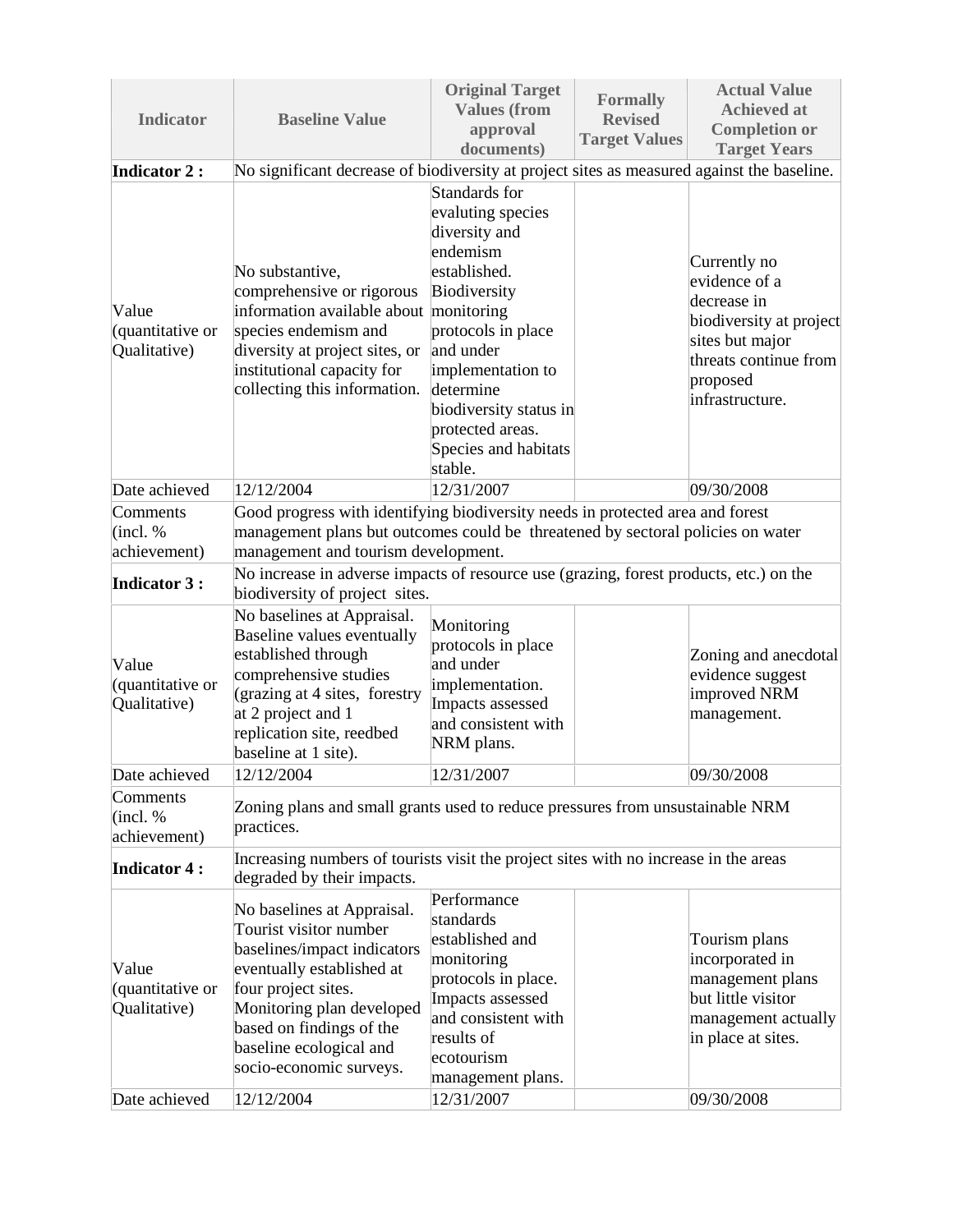| <b>Indicator</b>                          | <b>Baseline Value</b>                                                                                                                                                                             | <b>Original Target</b><br><b>Values (from</b><br>approval<br>documents)                                                                                                                            | <b>Formally</b><br><b>Revised</b><br><b>Target Values</b> | <b>Actual Value</b><br><b>Achieved at</b><br><b>Completion or</b><br><b>Target Years</b>                                                                                                                                                                                |
|-------------------------------------------|---------------------------------------------------------------------------------------------------------------------------------------------------------------------------------------------------|----------------------------------------------------------------------------------------------------------------------------------------------------------------------------------------------------|-----------------------------------------------------------|-------------------------------------------------------------------------------------------------------------------------------------------------------------------------------------------------------------------------------------------------------------------------|
| Comments<br>(incl. %<br>achievement)      | Visitor planning completed but little or no management on ground. Uncontrolled<br>tourism still a threat at some sites e.g. Koprulu Kanyon.                                                       |                                                                                                                                                                                                    |                                                           |                                                                                                                                                                                                                                                                         |
| <b>Indicator 5:</b>                       | Improved socio-economic indicators linked with the use of natural resources at project<br>sites.                                                                                                  |                                                                                                                                                                                                    |                                                           |                                                                                                                                                                                                                                                                         |
| Value<br>(quantitative or<br>Qualitative) | No baselines at Appraisal.<br>Baseline socio-economic<br>indicators eventually<br>established at four project<br>sites.                                                                           | Proxy socio-<br>economic indicators<br>assessed (income<br>from reedbeds,<br>forests, grazing) and<br>improvements noted<br>against<br>counterfactuals.                                            |                                                           | Socioeconomic data<br>from surveys indicate<br>some improvements,<br>but not attributable<br>only to project.<br>Individual<br>beneficiaries under<br>small grants program<br>report improvements<br>e.g. thyme collection,<br>ecotourism ventures,<br>drip irrigation. |
| Date achieved                             | 12/12/2004                                                                                                                                                                                        | 12/31/2007                                                                                                                                                                                         |                                                           | 09/30/2008                                                                                                                                                                                                                                                              |
| Comments<br>(incl. %<br>achievement)      | Modest socioeconomic benefits from small grants program. Small grants have been<br>useful for engaging local communities though not always clear biodiversity benefits.                           |                                                                                                                                                                                                    |                                                           |                                                                                                                                                                                                                                                                         |
| <b>Indicator 6:</b>                       | Decrease in destruction of natural formations and cultural sites within focus project site<br>with natural/cultural values.                                                                       |                                                                                                                                                                                                    |                                                           |                                                                                                                                                                                                                                                                         |
| Value<br>(quantitative or<br>Qualitative) | No baselines at Appraisal.<br><b>Baseline</b> indicators<br>assessing status of cultural<br>heritage established at<br>Koprulu kanyon. Natural<br>site baselines outlined in<br>management plans. | Good national<br>practice for<br>managing a cultural<br>site within a<br>protected area has<br>been established at<br>Koprulu kanyon,<br>verified by lack of<br>damage to cultural<br>property.    |                                                           | Cultural management<br>plan in Koprulu<br>kanyon completed<br>and incorporated into<br>overall management<br>plan. SIT zones<br>maintained per<br>regulations over life<br>of project.                                                                                  |
| Date achieved                             | 12/12/2004                                                                                                                                                                                        | 12/31/2007                                                                                                                                                                                         |                                                           | 09/30/2008                                                                                                                                                                                                                                                              |
| Comments<br>(incl. %<br>achievement)      | Zoning developed to reduce pressures. Approval and implementation of management<br>plans is required to effect real change at sites.                                                              |                                                                                                                                                                                                    |                                                           |                                                                                                                                                                                                                                                                         |
| <b>Indicator 7:</b>                       | Decrease in unplanned/uncontrolled construction within and around project sites.                                                                                                                  |                                                                                                                                                                                                    |                                                           |                                                                                                                                                                                                                                                                         |
| Value<br>(quantitative or<br>Qualitative) | Critical natural sites in four<br>project areas identified and<br>prioritized.                                                                                                                    | Management plans<br>establish parameters<br>for monitoring and<br>managing<br>construction<br>parameters in<br>project sites.<br>Impacts are limited<br>to those specified in<br>management plans. |                                                           | Management plans<br>prepared with<br>stakeholder<br>consultation but not<br>yet implemented. 1 of<br>4 approved.                                                                                                                                                        |
| Date achieved                             | 12/12/2004                                                                                                                                                                                        | 12/31/2007                                                                                                                                                                                         |                                                           | 09/30/2008                                                                                                                                                                                                                                                              |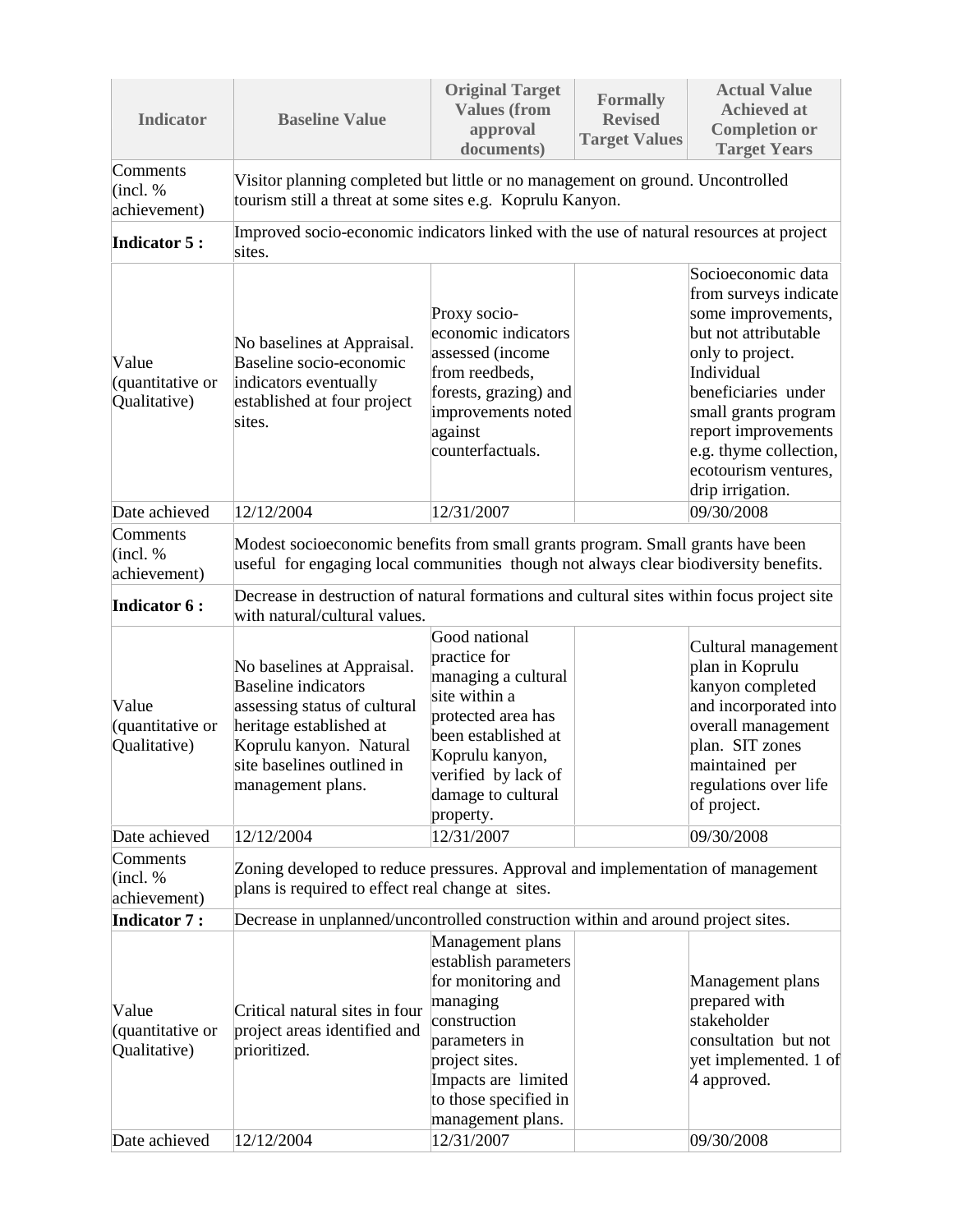| <b>Indicator</b> | <b>Baseline Value</b>                                                                | <b>Original Target</b><br><b>Values (from</b><br>approval<br>documents) | <b>Formally</b><br><b>Revised</b><br><b>Target Values</b> | <b>Actual Value</b><br><b>Achieved at</b><br><b>Completion or</b><br><b>Target Years</b> |  |  |
|------------------|--------------------------------------------------------------------------------------|-------------------------------------------------------------------------|-----------------------------------------------------------|------------------------------------------------------------------------------------------|--|--|
| Comments         | Management plans provide framework for management, including infrastructure          |                                                                         |                                                           |                                                                                          |  |  |
| (incl. %         | development but not yet implemented. Issues of illegal construction still need to be |                                                                         |                                                           |                                                                                          |  |  |
| achievement)     | addressed.                                                                           |                                                                         |                                                           |                                                                                          |  |  |

## **(b) Intermediate Outcome Indicator(s)**

| <b>Indicator</b>                          | <b>Baseline Value</b>                                                                                                                                                                                   | <b>Original Target</b><br><b>Values (from</b><br>approval<br>documents)                                                                       | <b>Formally</b><br><b>Revised</b><br><b>Target Values</b> | <b>Actual Value</b><br><b>Achieved at</b><br><b>Completion or</b><br><b>Target Years</b>                                                                                                                                                            |  |
|-------------------------------------------|---------------------------------------------------------------------------------------------------------------------------------------------------------------------------------------------------------|-----------------------------------------------------------------------------------------------------------------------------------------------|-----------------------------------------------------------|-----------------------------------------------------------------------------------------------------------------------------------------------------------------------------------------------------------------------------------------------------|--|
| <b>Indicator 1:</b>                       | Effective management planning process in place, against objectively verifiable<br>indicators.                                                                                                           |                                                                                                                                               |                                                           |                                                                                                                                                                                                                                                     |  |
| Value<br>(quantitative or<br>Qualitative) | Protected area management<br>planning focuses on<br>infrastructure development<br>within national parks,<br>excludes involvement of<br>local people in<br>management, doesn't<br>consider biodiversity. | New management<br>planning guidelines<br>prepared and<br>adopted, and being<br>used in protected<br>areas with strong<br>participatory focus. |                                                           | Participatory<br>management planning<br>practices adopted,<br>consistent with<br>international good<br>practice. Experience<br>from 4 pilot sites<br>being replicated to 9<br>additional sites.<br>Performance<br>monitoring in place<br>with METT. |  |
| Date achieved                             | 07/12/2000                                                                                                                                                                                              | 12/31/2007                                                                                                                                    |                                                           | 09/30/2008                                                                                                                                                                                                                                          |  |
| Comments<br>(incl. %<br>achievement)      | Considerable expertise developed in management planning. Planning process<br>completed at 4 pilot sites and replicated at 9 new sites. (100%)                                                           |                                                                                                                                               |                                                           |                                                                                                                                                                                                                                                     |  |
| <b>Indicator 2:</b>                       | Physical infrastructure in place for Visitors to pilot sites.                                                                                                                                           |                                                                                                                                               |                                                           |                                                                                                                                                                                                                                                     |  |
| Value<br>(quantitative or<br>Qualitative) | Visitor infrastructure<br>inadequate at 4 project sites.                                                                                                                                                | Visitor facilities to<br>be constructed at 4<br>pilot sites                                                                                   | Visitors center<br>in Koprulu<br>kanyon<br>dropped.       | Facilities completed<br>at Camili, Igneada<br>and Sultan sazligi<br>project sites.                                                                                                                                                                  |  |
| Date achieved                             | 07/12/2000                                                                                                                                                                                              | 12/31/2007                                                                                                                                    | 10/31/2003                                                | 09/30/2008                                                                                                                                                                                                                                          |  |
| Comments<br>(incl. %<br>achievement)      | 100% of revised target achieved.                                                                                                                                                                        |                                                                                                                                               |                                                           |                                                                                                                                                                                                                                                     |  |
| <b>Indicator 3:</b>                       | Biodiversity monitoring capacity established.                                                                                                                                                           |                                                                                                                                               |                                                           |                                                                                                                                                                                                                                                     |  |
| Value<br>(quantitative or<br>Qualitative) | Very limited capacity for<br>measuring or monitoring<br>species diversity and<br>endemism.                                                                                                              | Biodiversity<br>Information<br><b>Monitoring System</b><br>established and<br>operating.                                                      |                                                           | BIMS in place and<br>operating.                                                                                                                                                                                                                     |  |
| Date achieved                             | 07/12/2000                                                                                                                                                                                              | 12/31/2007                                                                                                                                    |                                                           | 09/30/2008                                                                                                                                                                                                                                          |  |
| Comments<br>(incl. %<br>achievement)      | Institutional future of the BIMS and further database management responsibilities need<br>to be clarified in legislation. 100 % of objectives met.                                                      |                                                                                                                                               |                                                           |                                                                                                                                                                                                                                                     |  |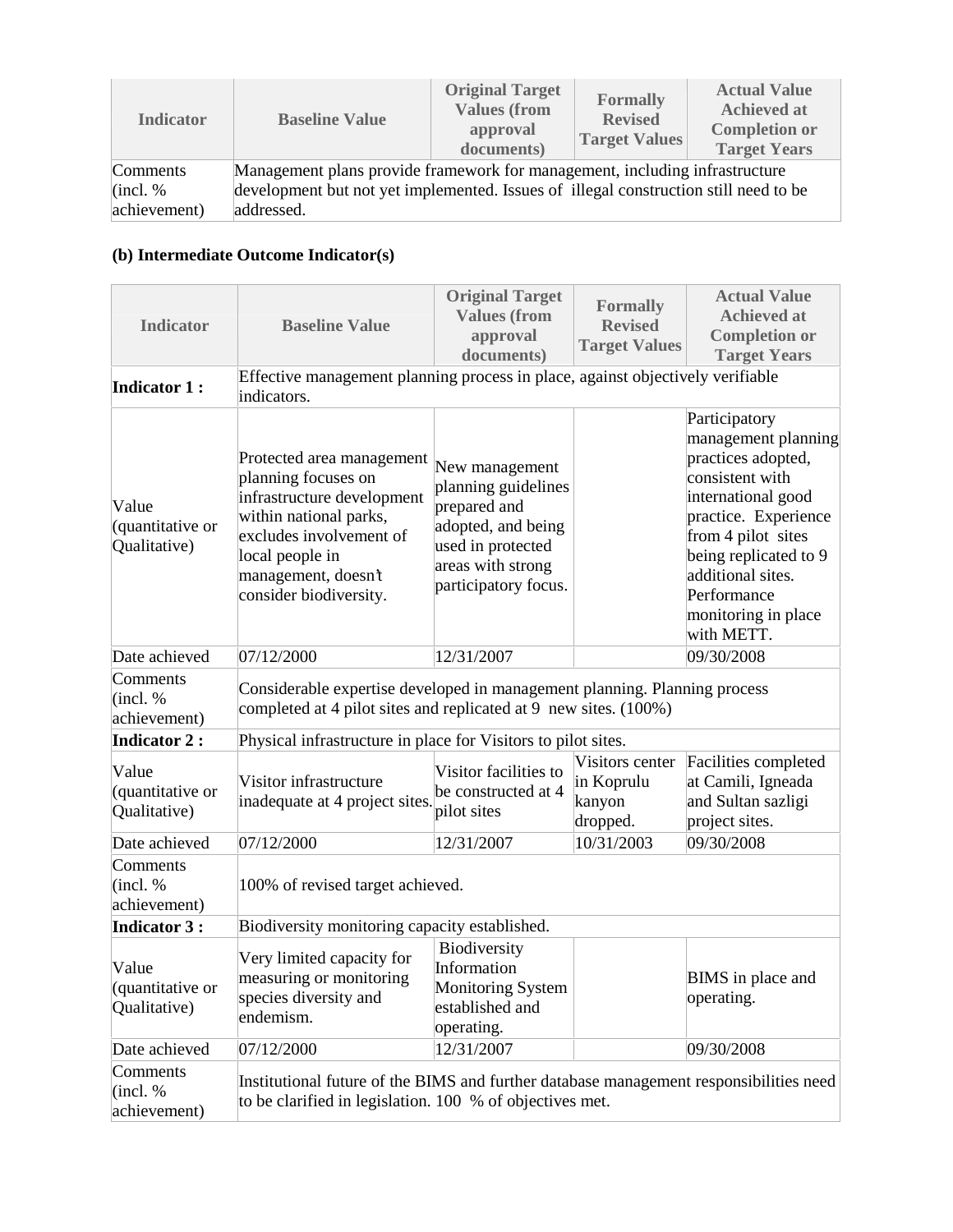| <b>Indicator</b>                          | <b>Baseline Value</b>                                                                                                                                                         | <b>Original Target</b><br><b>Values (from</b><br>approval<br>documents)                                    | <b>Formally</b><br><b>Revised</b><br><b>Target Values</b> | <b>Actual Value</b><br><b>Achieved at</b><br><b>Completion or</b><br><b>Target Years</b> |  |
|-------------------------------------------|-------------------------------------------------------------------------------------------------------------------------------------------------------------------------------|------------------------------------------------------------------------------------------------------------|-----------------------------------------------------------|------------------------------------------------------------------------------------------|--|
| <b>Indicator 4:</b>                       | Approach in place for improving public awareness about the importance of biodiversity<br>conservation.                                                                        |                                                                                                            |                                                           |                                                                                          |  |
| Value<br>(quantitative or<br>Qualitative) | Ad hoc, project driven PA<br>interventions seek to raise<br>profile of biodiversity<br>conservation.                                                                          | Public awareness<br>strategy prepared<br>through intensive<br>consultation and<br>under<br>implementation. |                                                           | <b>PA Strategy</b><br>completed and being<br>implemented.                                |  |
| Date achieved                             | 07/12/2000                                                                                                                                                                    | 12/31/2007                                                                                                 |                                                           | 09/30/2008                                                                               |  |
| Comments<br>(incl. %<br>achievement)      | National Meeting on National Parks and Biodiversity Conservation was a landmark<br>event for engaging wide community conservation practitioners and for raising<br>awareness. |                                                                                                            |                                                           |                                                                                          |  |

# **G. Ratings of Project Performance in ISRs**

| No.            | <b>Date ISR</b><br><b>Archived</b> | <b>GEO</b>                     | IP                             | <b>Actual Disbursements</b><br>(USD millions) |
|----------------|------------------------------------|--------------------------------|--------------------------------|-----------------------------------------------|
| 1              | 09/07/2000                         | Satisfactory                   | Satisfactory                   | 0.25                                          |
| $\overline{2}$ | 09/13/2000                         | Satisfactory                   | Satisfactory                   | 0.25                                          |
| 3              | 09/18/2000                         | Satisfactory                   | Satisfactory                   | 0.25                                          |
| $\overline{4}$ | 03/07/2001                         | Satisfactory                   | Satisfactory                   | 0.25                                          |
| 5              | 09/11/2001                         | Satisfactory                   | Satisfactory                   | 0.36                                          |
| 6              | 02/05/2002                         | Satisfactory                   | Satisfactory                   | 0.77                                          |
| $\tau$         | 09/06/2002                         | Satisfactory                   | Satisfactory                   | 1.27                                          |
| 8              | 04/29/2003                         | Satisfactory                   | Satisfactory                   | 2.53                                          |
| 9              | 08/26/2003                         | Satisfactory                   | Satisfactory                   | 2.64                                          |
| 10             | 12/01/2003                         | Satisfactory                   | Unsatisfactory                 | 2.95                                          |
| 11             | 03/10/2004                         | Satisfactory                   | Unsatisfactory                 | 2.95                                          |
| 12             | 08/19/2004                         | Satisfactory                   | Unsatisfactory                 | 3.37                                          |
| 13             | 10/14/2004                         | Satisfactory                   | Unsatisfactory                 | 3.37                                          |
| 14             | 12/22/2004                         | Satisfactory                   | Satisfactory                   | 3.37                                          |
| 15             | 06/13/2005                         | Satisfactory                   | Satisfactory                   | 4.07                                          |
| 16             | 10/20/2005                         | Satisfactory                   | Satisfactory                   | 4.07                                          |
| 17             | 06/14/2006                         | Satisfactory                   | Satisfactory                   | 5.05                                          |
| 18             | 12/06/2006                         | Satisfactory                   | Satisfactory                   | 6.12                                          |
| 19             | 06/11/2007                         | Satisfactory                   | Satisfactory                   | 7.02                                          |
| 20             | 05/02/2008                         | <b>Moderately Satisfactory</b> | <b>Moderately Satisfactory</b> | 8.11                                          |
| 21             | 09/28/2008                         | <b>Moderately Satisfactory</b> | <b>Moderately Satisfactory</b> | 8.17                                          |

## **H. Restructuring (if any)**

Not Applicable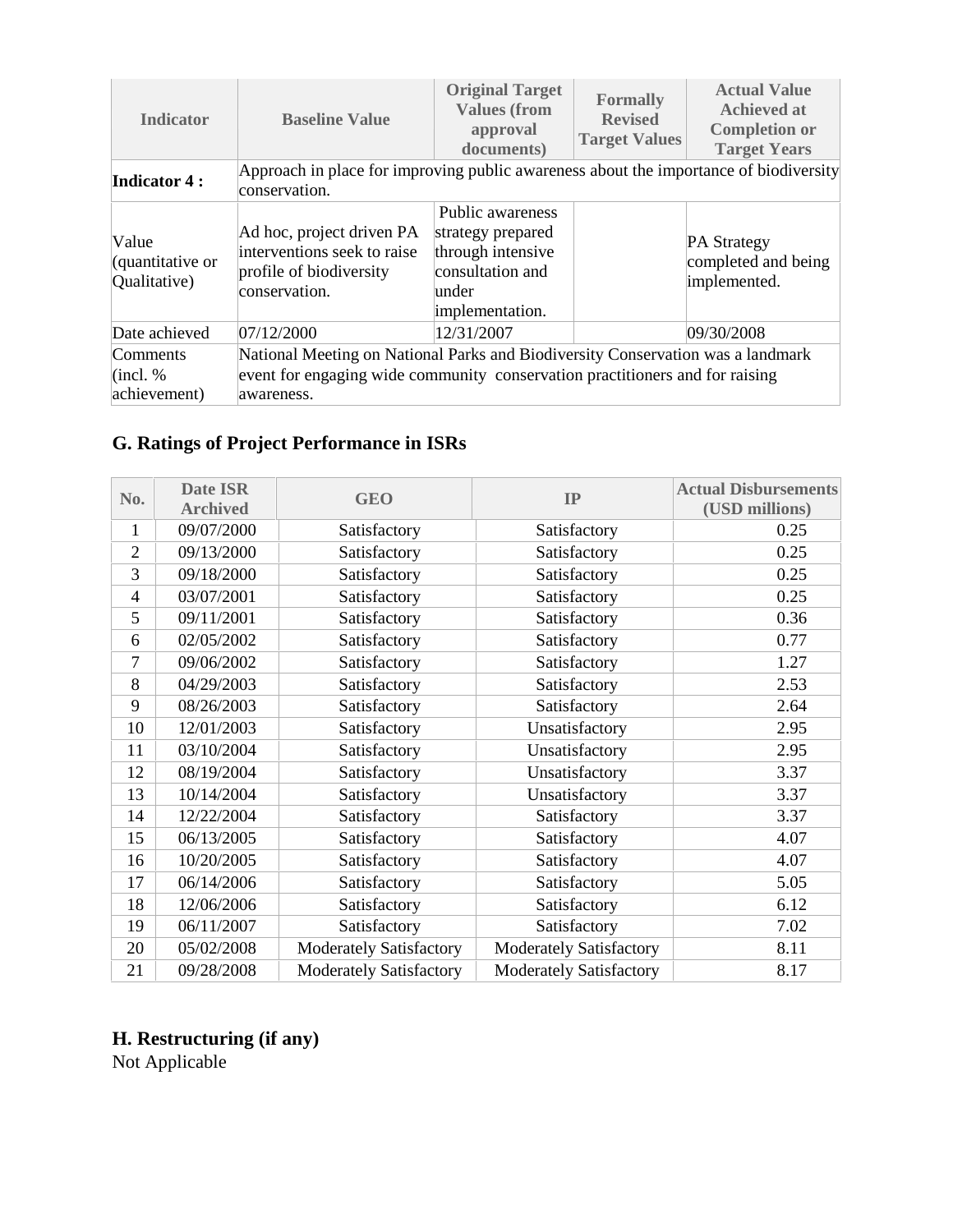

# **I. Disbursement Profile**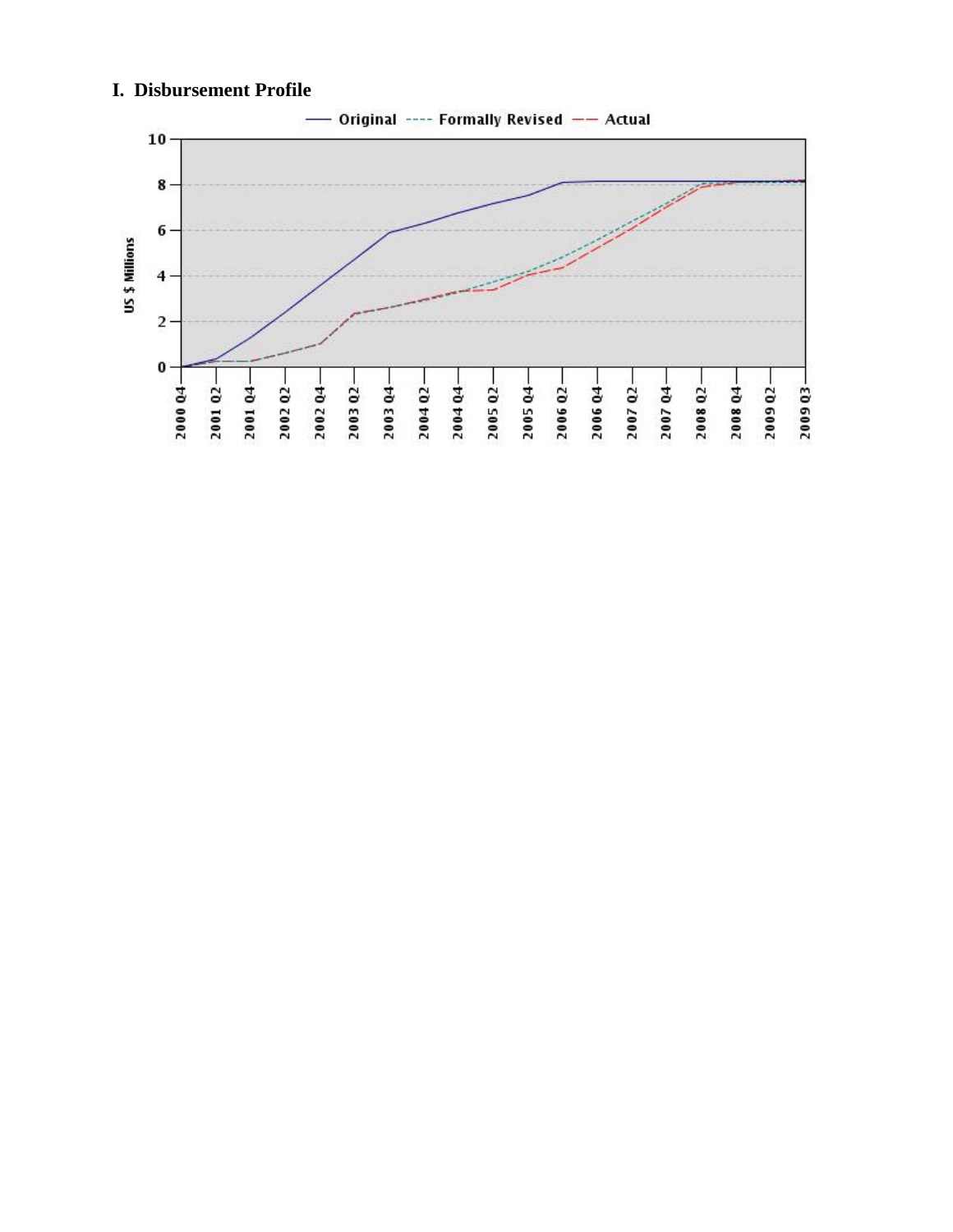## **1. Project Context, Global Environment Objectives and Design**

## **1.1 Context at Appraisal**

## *(brief summary of country and sector background, rationale for Bank assistance)*

Turkey is a high biodiversity country and ratified the Convention on Biological Diversity (CBD) in 1996. It subsequently prepared a National Biodiversity Strategy and Action Plan (BSAP) which pointed out that most biodiversity is outside of protected areas, and biodiversity within protected areas has been historically poorly managed in favor of resource intensive uses (tourism, forestry, grazing). This project was an effort to introduce new management approaches, to shift the balance more strongly in favor of biodiversity conservation, and came at a good time to help Turkey move forward in adopting Europeanwide standards for nature protection. The project's four principal sites were situated in the Global 200 Ecoregions identified by World Wildlife Fund (WWF) and high priority replication sites were selected drawing on national expertise in a highly participatory process.

In regard to the Bank's Country Assistance Strategy (CAS), at the time the project was prepared, project interventions addressed a number of strategic actions identified in the CAS, e.g.: (i) strengthening the policy, regulatory, management and monitoring capabilities of the MEF; (ii) conducting public awareness campaigns and promoting stakeholder participation in project preparation, implementation and enforcement; and (iii) involving stakeholders in formulating and implementing a natural resource conservation strategy to address legal, policy, and public awareness issues.

## **1.2 Original Global Environment Objectives (GEO) and Key Indicators** (*as approved*)

The project's global objective was to sustainably conserve the biological diversity and ecological integrity of selected forest, wetland, steppe and alpine ecosystems that are representative of Turkey's four major bio-geographical zones, which include the Black Sea and Caucasian mountain region, the Central Anatolian plateau, and the European and Mediterranean regions. The project's development objective was to establish effective intersectoral, participatory planning and sustainable management of protected areas and natural resources at four selected biodiversity conservation demonstration sites and build capacity at the national level to facilitate replication of these activities at priority conservation sites throughout Turkey. The key indicators outlined in the Appraisal document were:

- a) Reduced rate of decline of biodiversity, habitats and plant communities at project sites.
- b) No increase in adverse impacts of resource use (grazing, forest products etc) on biodiversity in project sites.
- c) Decrease in destruction of natural formations and cultural sites within project sites.
- d) Decrease in uncontrolled/unplanned construction within and around project sites.
- e) No increase in percentage of area degraded by tourism impacts at project sites.
- f) Increase in public support for biodiversity conservation at national and local level.
- g) Legal and regulatory framework for biodiversity conservation established.
- h) Improvement of social indicators linked with the use of natural resources at project sites.

## **1.3 Revised GEO (***as approved by original approving authority***) and Key Indicators, and reasons/justification**

The GEO was not revised. The project's Key Indicators were realigned (though not formally revised) following the Midterm Review (MTR) more accurately to capture the project's likely accomplishments, and to attenuate the highly aspirational (but often unmeasurable) targets outlined in the original Key Indicators (see Section 2.3). Project performance ratings were downgraded as a result of the MTR. The realignment of the Key Indicators was judged to have been necessary to enable to project team to focus more clearly on attaining clear results and replicable outcomes.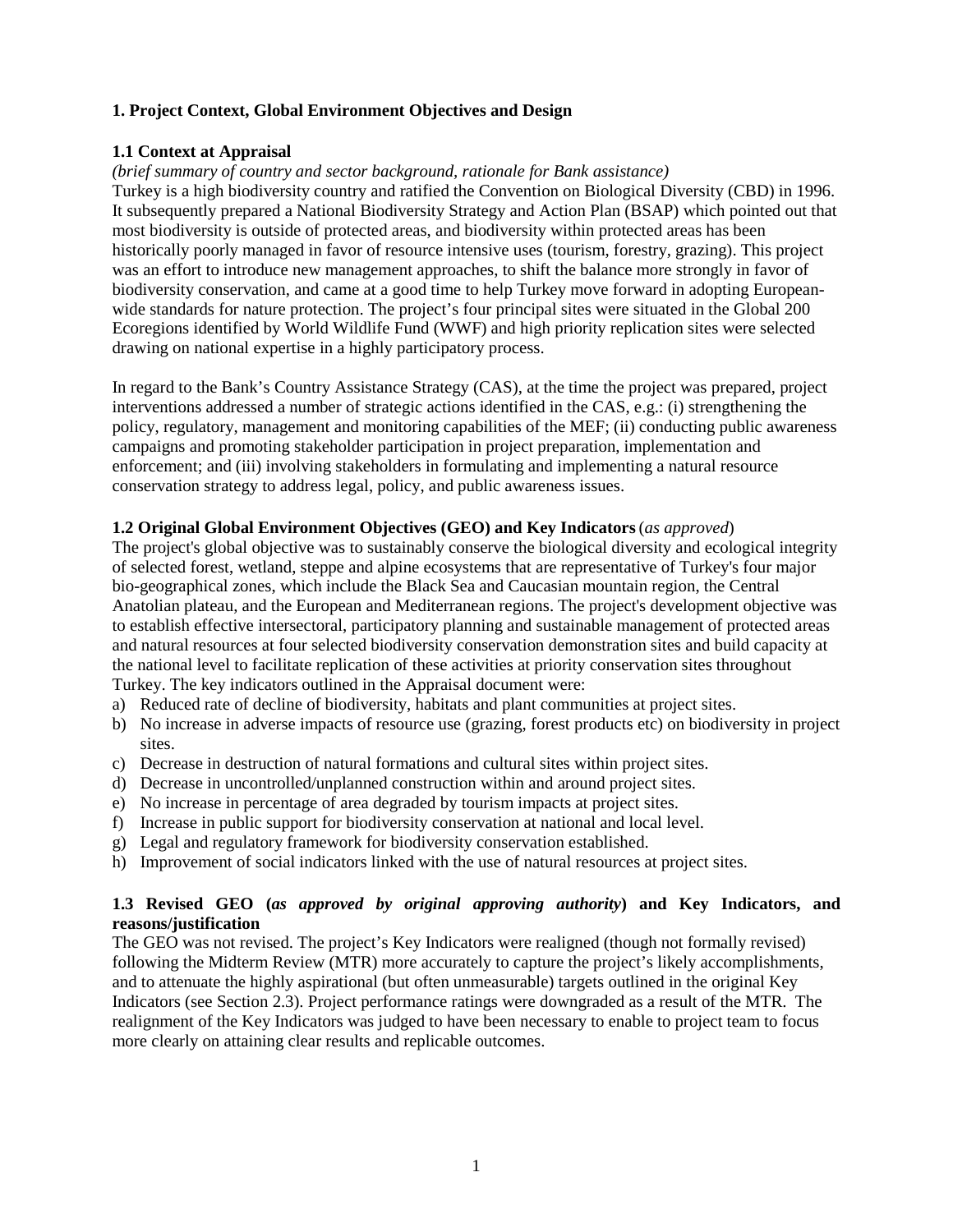## **1.4 Main Beneficiaries**

*(original and revised, briefly describe the "primary target group" identified in the PAD and as captured in the GEO, as well as any other individuals and organizations expected to benefit from the project)* The primary target groups identified in the Project Appraisal Document (PAD) were government agencies responsible for biodiversity conservation and forest management, including staff of Ministry of Forestry (MoF), the Ministry of Environment (MoE) (which later merged into the Ministry of Environment and Forestry, MEF) and the Ministry of Culture (MoC) who were expected to benefit from improved capacity building and new institutional mechanisms to manage natural resources. Local beneficiaries at the site level were expected to include communities, local organizations, Non-Governmental Organizations (NGOs) and the private sector, who were expected to benefit directly (albeit modestly) as recipients of small grants, and because project activities were expected to improve local management and use of natural resources.

**1.5 Original Components (***as approved***)** The Project included the following three components: *Component 1: Strengthening the National Framework for Biodiversity Conservation (US\$ 3.29 million)* was to be achieved through: (i) a participatory review and development of a strategy for rationalizing the legal framework for biodiversity conservation, including removal of overlapping sectoral legislation and policy, and adjustment of other legislation impacting on biodiversity; (ii) strengthening the institutional capacity to develop a national network of protected areas and to replicate the experience of effective participatory protected area management systems developed at the four project sites under Component 2; (iii) establishing a system to monitor the status of biodiversity and conservation initiatives throughout the country; (iv) developing and implementing a prioritized national strategy and targeted action plan for raising the awareness of key stakeholders and the general public about the importance, urgent needs and opportunities for biodiversity conservation in Turkey; and (v) demonstrating how biodiversity issues could be incorporated in the forest management planning process at three of the four project sites.

*Component 2: Developing Prototypes for Effective Protected Area Management (US\$ 7.69 million)* was to entail establishing innovative systems for conservation management at the project's four pilot sites. This was to be achieved through: (i) building Protected Area Management Authority (PAMA) staff skills, developing protected area management planning systems, including exploring mechanisms for generating and retaining revenues at the sites, and providing equipment and facilities, including visitor interpretation, educational and/or community centers; (ii) preparing protected area management plans in a participatory manner and guided by baseline ecological and socio-economic surveys and biodiversity monitoring systems that the project was to establish. The monitoring systems was to provide periodic feedback to protected area management staff on the status of ecosystems and their biodiversity, particularly in relation to existing and anticipated threats such as tourism impacts, grazing and the use of forest or wetland resources; (iii) building local support for biodiversity conservation through a public awareness and education program targeted at key stakeholder groups; (iv) facilitating establishment of community based mechanisms, such as small grant schemes or revolving funds, to support conservation-linked development and reduce unsustainable use of shared resources such as forest and wetland products and grazing. Eligibility criteria and procedures for awarding grants/funds was to be developed early in project implementation, in consultation with local stakeholders, and approved by the Bank prior to disbursement of funds; (v) guiding the development of environmentally responsible tourism to emphasize linkages between conservation and benefits for local stakeholders; and (vi) establishing collaborative mechanisms to ensure biodiversity conservation is incorporated into local sectoral and land use plans.

*Component 3: Project Management and Monitoring (US\$ 0.56 million)* was to include provision of equipment, and covered incremental expenses associated with implementation of the project by the Project Management Team (PMT) at the national level. The PMT was to oversee and support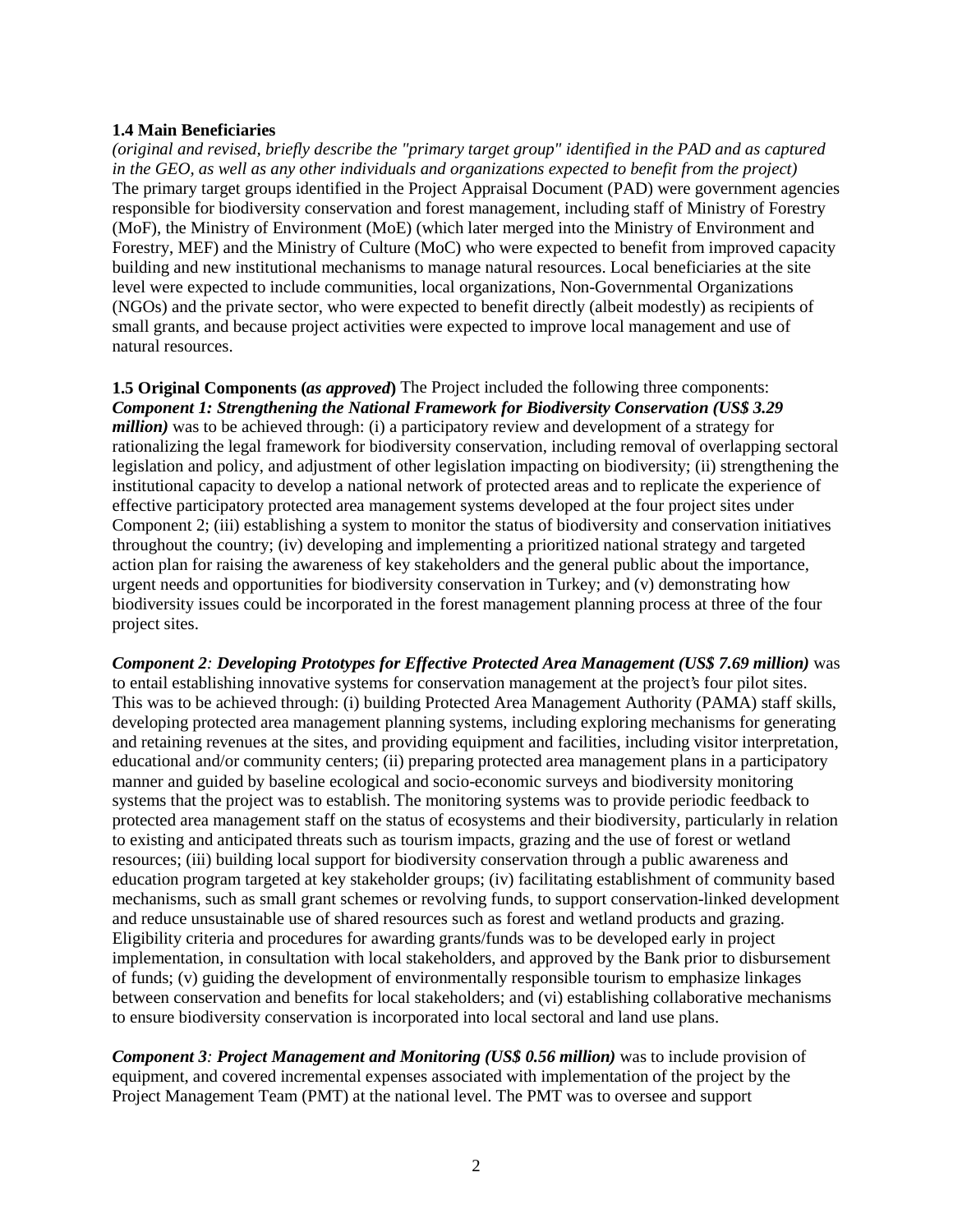implementation of all project activities in accordance with agreed monitorable indicators. It was to work closely with Protected Area Management Authority (PAMA) staff at the four sites, and with agency staff responsible for implementing project activities at the national level, and was to develop and monitor work plans for all project activities.

## **1.6 Revised Components**

The original components were not revised, but activities were redesigned as a result of discussions during the Midterm review, with a much stronger focus on outreach and engagement of the national conservation community and with a clearer emphasis on local participation in management plan preparation in an effort to develop clearer priorities for local management teams. The original strategy of supporting development of a centrally-located Replication Unit was dropped following the MTR, because it was largely ineffective, in favor of a wider replication strategy which involved tapping into a national network of biodiversity conservation specialists.

## **1.7 Other significant changes**

The project was originally designed to be implemented over a shorter time period and with a tight focus on the four pilot sites and with national-level supporting activities. The project became effective in 2000 with an expected closing date of September 30, 2006. It was extended twice and closed on September 30, 2008, with most investments completed and all funds having been disbursed. The first extension request resulted from the need to complete preparation of the protected area management plans, and to launch various civil works activities. The second extension request was needed because of long delays in issuing the necessary permits for civil works in Sultan Sazli i National Park. The extended duration of the project was invaluable because it allowed time for fuller local participation in management plan preparation, and for enabling replication at new sites. The use of project resources to initiate replication activities at nine new sites provided a significant opportunity for uptake and implementation country-wide of good practice guidelines developed under the project. As a result of the MTR, one of the significant changes in the project involved dropping construction of park facilities at Köprülü Kanyon National Park, because the government and mission concluded that the focus of attention on civil works in the park was diverting attention from far more pressing concerns. Funds were reallocated to consultancies and training. Particularly as Turkey began to address its pre-Accession agenda, project activities converged on the priorities outlined in the EU nature protection *acquis*.

## **2. Key Factors Affecting Implementation and Outcomes**

## **2.1 Project Preparation, Design and Quality at Entry**

## *(including whether lessons of earlier operations were taken into account, risks and their mitigations identified, and adequacy of participatory processes, as applicable)*

The project was prepared with a \$350,000 Project Development Facility (PDF)-B Grant from the Global Environment Facility (GEF), which became effective in October 1997. This was the first operation of its kind supported by the Bank in Turkey, and there were few lessons on which the project's design could be built. The Bank's rural portfolio was increasingly being driven by interests in community participation (cf. the East Anatolia Watershed Rehabilitation Project), and so this interest contributed importantly to the concepts underlying participatory protected area management plan preparation. The overall design of the project was highly innovative, but was ambitious given the institutional and legal context for nature protection in Turkey and the challenges of introducing new management planning and practices into a traditionally conservative sector. Prior to the project, Turkey's system of protected area management planning was fundamentally top-down and driven by technocratic concerns and approaches, which in turn were rationalized in the policy and legal framework– offering few opportunities within the legal framework for introducing participatory planning. The four project sites were representative of different biogeographic realms but also covered a range of very different institutional and sectoral challenges, which required cooperation (as well as institutional reform) at the highest department levels. Moreover many of the issues and pressures to be addressed at project sites were not limited to threats from local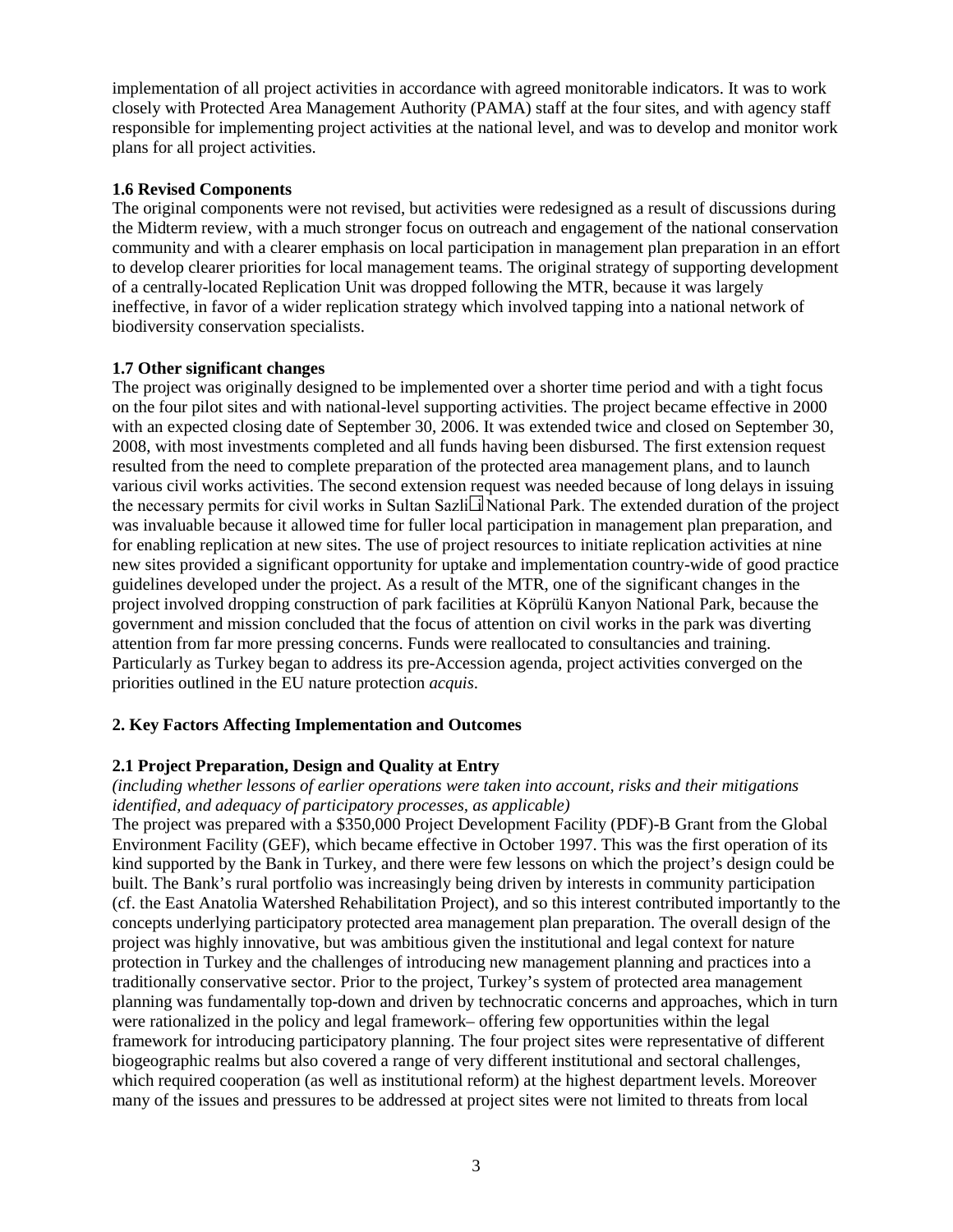communities but involved powerful interests associated with forestry, tourism and water use. Project design under-estimated the manageability of many of the issues i.e. some of the objectives that were identified for specific project sites were (and continue to be) far beyond the capacity or influence of the PAMAs and even the General Directorate of Nature Conservation and National Parks (GDNCNP) to manage. Risk mitigation did not feature strongly in preparation. It is in some respects quite remarkable that Government chose to proceed with implementation anyway. To some extent, the project was eventually seen to be an agent of change, and provided unprecedented opportunities for the Ministry to build on and learn from international best practice. This became particularly relevant with growing interest in aligning Turkey's policy and legal framework for protected area management more closely with the EU.

#### **2.2 Implementation**

#### *(including any project changes/restructuring, mid-term review, Project at Risk status, and actions taken, as applicable)*

The way the project was designed influenced early implementation. Early in implementation, PAMAs focused on some of the most difficult and intractable (but obvious) problems e.g. the early focus on controlling mass tourism and rafting at Köprülü Kanyon, rather than on easier "wins" with upland communities in terms of participatory management. The project team was heavily reliant on the advice of various specialists hired to assist in capacity building for management plan preparation, and they too focused on these difficult issues, clearly underestimating the ability to tackle them. The outcome was that, combined with a slow project start-up period, relatively little was achieved during the first 3 years of implementation. A new government was elected in late 2002, and the Bank and new senior Management in the Ministry engaged earnestly in tackling some of implementation problems which were plaguing the project. The MTR was carried out in October 2003, ratings for Implementation Performance and for meeting Development Objectives were downgraded as a result, and the project lapsed into problem status. In conjunction with the new Government's interest in rectifying the situation, the MTR provided an opportunity to refocus the project on meeting more achievable targets at individual sites and on a more coherent program overall. A series of short term targets were agreed at the Midterm, which were thought to be critical for success. Most of the changes outlined by the MTR were ultimately endorsed by the Government, and resulted in a significant turn-around in project performance yielding some important outcomes at national and site levels. In particular a radically different and very successful approach to replication was adopted, which has led to much greater emphasis on building a learning network of Turkish conservation practitioners (including non-government partners), production and dissemination of excellent guidelines and source book materials, and active replication of good practices at nine new sites. The well-organized and highly participatory National Meeting on Biodiversity and Protected Area Management held in May 2006 played a catalytic role in this process. Overall project performance ratings were upgraded in December 2004, and remained Satisfactory until the ICR mission. Four deficiencies were noted by the ICR mission –civil works in Sultan Sazli i were incomplete, long standing concerns about inadequate staffing in project sites which had never been fully resolved, the fact that only one of 4 management plans for the pilot sites had been formally approved, and the inability to finalize legislation which had been drafted with project support. Noting the project's considerable achievements in other areas, the ICR mission recommended that overall performance should be downgraded to MS, to reflect these deficiencies. By the time the project closed, some months after the ICR mission, only 1 of the four deficiencies – construction at Sultan Sazli i – had been satisfactorily addressed.

## **2.3 Monitoring and Evaluation (M&E) Design, Implementation and Utilization**

The project was originally designed with very broad and ambitious indicators, without much clarity about how to monitor progress and outcomes. The Key Indicators outlined at Appraisal were in many respects highly aspirational (certainly not atypical for GEF operations at the time). No baselines were identified at Appraisal, and indeed, the capacity to prepare these baselines was largely non-existent and eventually became central to preparation of the protected area management plans. Several of the Key Indicators were extremely difficult to measure in the first place, and required systematic data collection. For example, it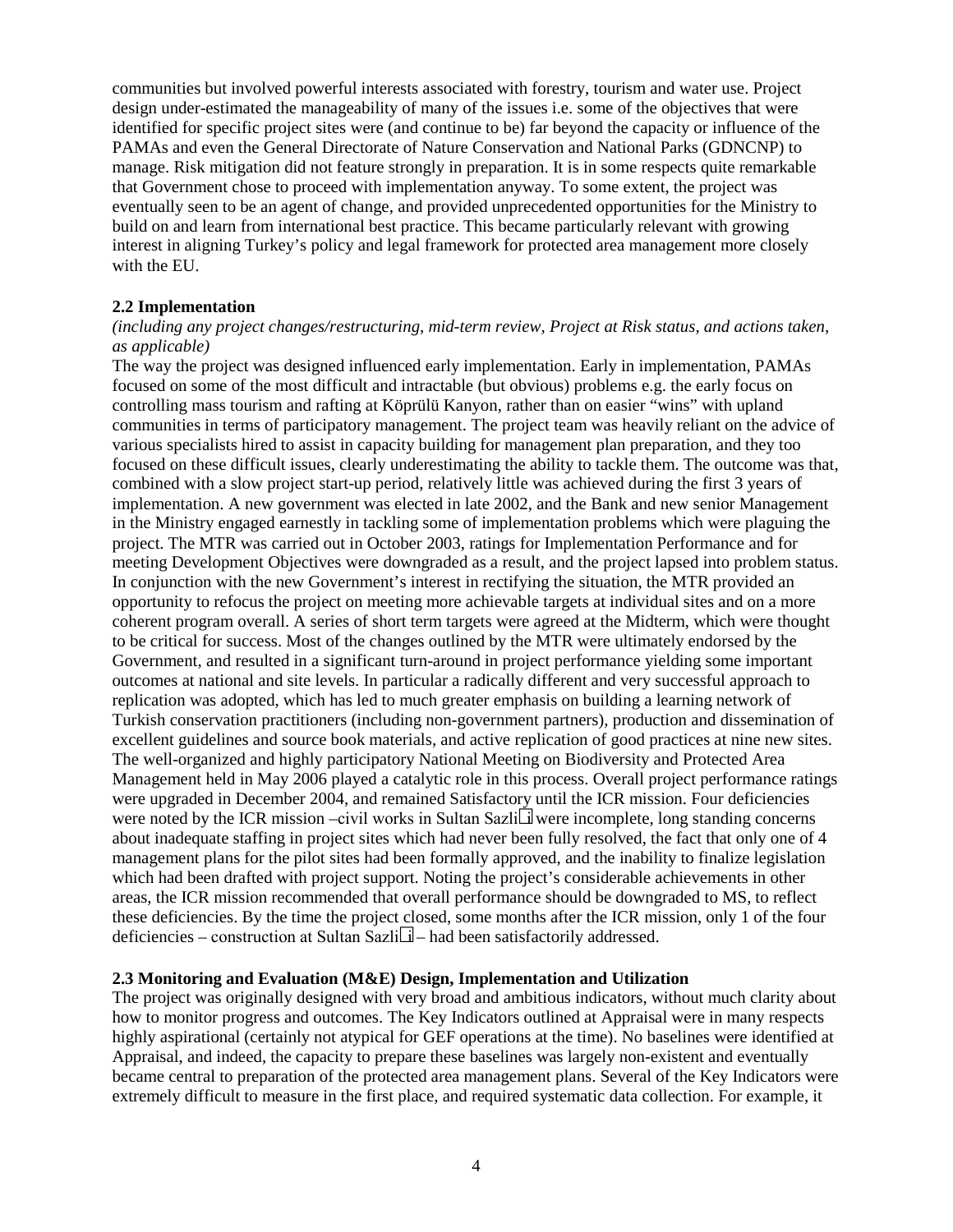was highly unlikely that changes in biodiversity (meaning changes in species diversity and in species endemism) were likely to be evident over the relatively short life of the project, and the suggestion that this should be a Key Indicator was entirely unrealistic. Similarly, the idea that the project would monitor the impacts of resource use (grazing, forest extraction, etc.) on biodiversity, were also unrealistic. Long term changes are of course important in this regard, and the project has put in place the capacity to monitor them. Short term changes in many of the indicators outlined in the PAD, over the several years the project was being implemented, were not entirely relevant because no baselines were available, because changes were likely not to be detectable over short periods, and because of the problem of attributing changes to project interventions.

Particularly with the emergence of an emphasis on developing 'Results Frameworks' in the Bank, the project's Key Indicators were retrofitted into a clearer framework for monitoring performance, and in a way which reflected the actual scope of the project, the baselines which were available (or which were needed), and the evolving institutional and legal framework for protected area management in Turkey. Outcomes against this matrix are summarized in Annex 2. The framework is in some respects very qualitative, but this in turn reflects the system-wide changes in thinking and in institutional approach the project was seeking to catalyze.

Protected area management effectiveness: A significant innovation in performance monitoring was introduced during the MTR. The so-called Protected Area Management Effectiveness Tracking Tool (METT) was originally designed by the Bank to meet GEF's own concerns about performance monitoring. The METT was designed to assess performance at the site-level against 6 criteria for protected area management effectiveness identified by the World Commission on Protected Areas. The Bank translated and piloted the METT into Turkish, and then developed a graphic scoring and reporting system so that performance could be monitored over time. The results from the METT at the four pilot sites are summarized in Annex 7. It continues to be used on a regular basis as a self-assessment tool. Baselines have been established at all the replication sites. The METT strongly suggests that protected area management effectiveness has improved significantly during and as a result of the project, though it also has identified key areas of weakness (particularly with respect to management plan approval, implementation, and staff deployment). GDNCNP intends to continue to use the PA METT consistently to monitor management effectiveness beyond the project lifetime to identify future management needs. This monitoring will also be useful for reporting on the Protected Area program of work of the Convention on Biological Diversity.

In conjunction with preparation and field testing of the METT, the Bank mobilized Austrian Trust Funds to finance preparation (in partnership with WWF Turkey and Austria) of a system-wide assessment of Turkey's protected area management network, to identify overall strengths and weaknesses in the system. This Assessment (the so-called Rapid Assessment and Prioritization of Protected Area Management, RAPPAM), finalized in June 2005, developed recommendations which were of great relevance for the project's replication strategy.

#### **2.4 Safeguard and Fiduciary Compliance**

#### *(focusing on issues and their resolution, as applicable)*

The project was subject to normal Bank safeguards policies. Where local communities were utilizing resources unsustainably within the protected areas, the project encouraged behavior change to more appropriate management models and sustainable livelihoods through zoning arrangements and support for pilot initiatives under the Small Grants Program. Protected area zoning was agreed in a fully participatory manner in consultation with local stakeholders. Long delays were encountered in finally launching the Small Grants Program, because of regulatory constraints which prevented the project from providing Grants. These were eventually overcome, and the SGP was rolled out, completed, and evaluated in a very effective and efficient manner. Protected area managers worked hard to ensure that allocation of small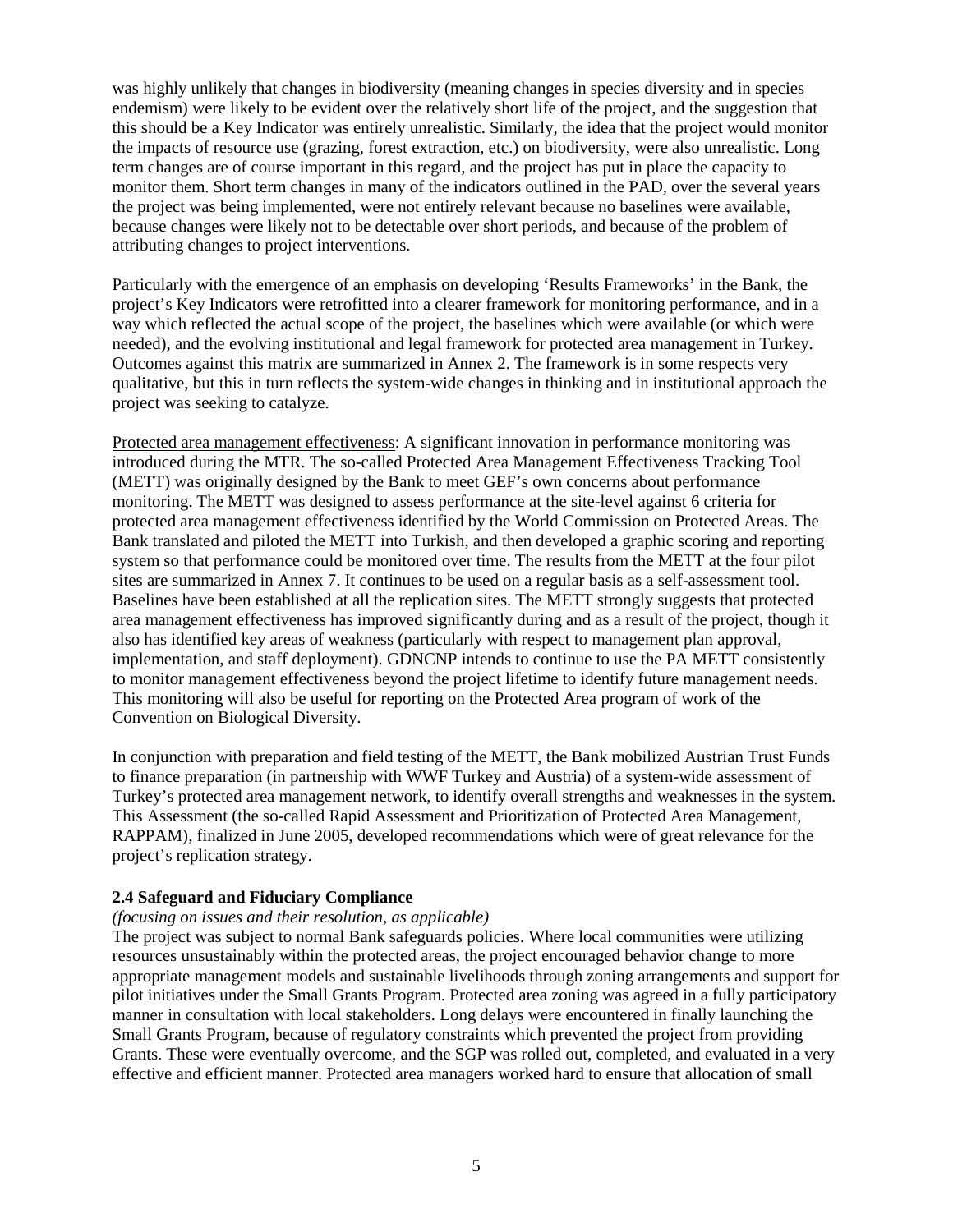grants addressed local needs but was consistent with conservation objectives, including a focus on more sustainable harvesting of forest resources and water resources.

Overall fiduciary compliance was quite good, though until sometime after the MTR, commitments were slow to be made and slow to disburse because of the multiple approvals which were required. There were also significant delays encountered because most approvals had to be provided from the Ministry in Ankara, rather than at the field level. The Ministry worked hard to accommodate changes in the system to provide for greater decentralized management of project funds, and this yielded good outcomes. Management plans are being aligned with the Ministry's own budget processes to ensure that financing would be available for their implementation. Audits were consistently without qualifications.

Vehicles were procured in several large ICB packages. The idea had been to procure vehicles for pilot and replication sites all at once. But because of delays in launching replication activities, 4WD vehicles were available in surplus. These were inappropriately allocated to various officials in MEF. The Bank objected to this practice, and MEF eventually reallocated vehicles to the four pilot sites, until replication activities were fully underway.

## **2.5 Post-completion Operation/Next Phase**

*(including transition arrangement to post-completion operation of investments financed by present operation, Operation & Maintenance arrangements, sustaining reforms and institutional capacity, and next phase/follow-up operation, if applicable)* 

The project has established a strong foundation for improved protected area management as discussed below. Long-term sustainability and impact of the replication strategy will depend critically on mainstreaming into the public expenditure program and into institutional processes. This will require strong leadership at the national and provincial levels to ensure that annual work plans, budgets and staffing arrangements support implementation of the site management plans. It is encouraging that provincial directorates and local authorities at two sites (Sultan Sazlii and Köprülü Kanyon) stressed their commitment to support implementation of the management plans. I neada however remains a site of concern, because of its recent designation as a national park, and the lack of adequate staffing for this new role (it had initially been under the mandate of the General Directorate of Forestry, rather than GDNCNP). With regard to replication of good practice, it is encouraging that replication efforts have already begun at nine additional sites, with strong local support, and that the Küre Mountains site has received a follow-up Global Environment Facility (GEF) grant., Sustainability is also viewed from, both in terms of institutional ownership and support at the national level and in relation to progress with approval and implementation of management plans at the four pilot sites. Finally, sustainability will be greatly enhanced as Turkey adopts various nature protection measures as required under the EU *acquis*. Overall sustainability is rated as **Moderately Likely**.

#### **3. Assessment of Outcomes**

## **3.1 Relevance of Objectives, Design and Implementation**

#### *(to current country and global priorities, and Bank assistance strategy)*

The project's global and development objectives, design components and implementation activities remain fully consistent with (and indeed have helped to shape) both Turkish national and global environmental management priorities and reflect strategic objectives and activities identified in the Bank's Country Assistance Strategy (CAS) at the time of preparation. They remain highly relevant to the current Country Partnership Strategy (CPS) priorities in relation to environment and natural resource management, and to increasing the quality and effectiveness of public services. Particularly following Government's increased emphasis on alignment with EU policies, institutions, and programs, the project was catalytic in introducing global best practices in protected area management, and in providing support for aligning Turkey's legal framework for nature protection with the EU's. Support for development of the Biodiversity Information Management System (BIMS) strongly complemented activities which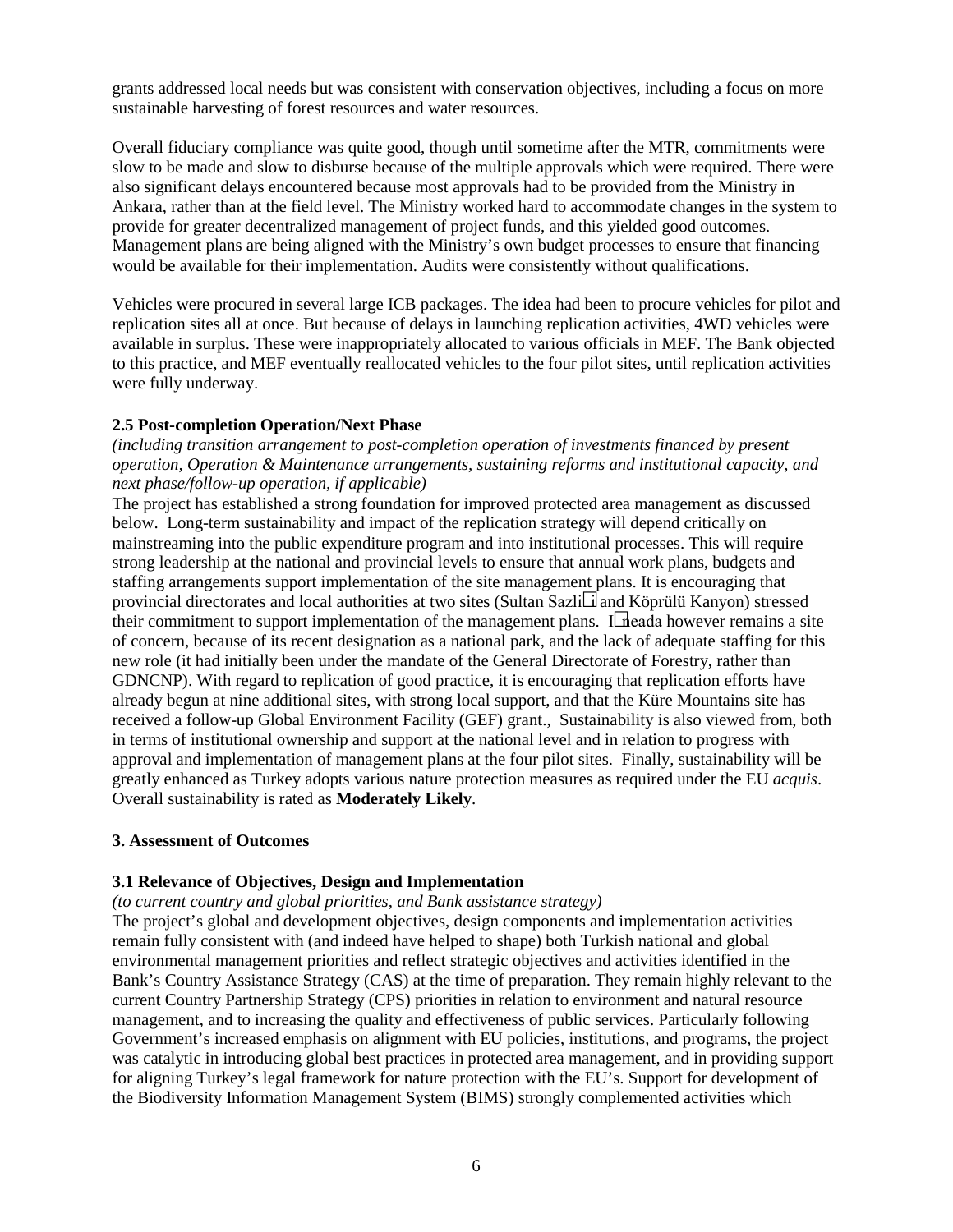Turkey will need to carry out to implement measures related to the EU Natura 2000 system, and the project's Small Grants Program (SGP) closely approximates various agri-environment measures supported by the EU's Common Agricultural Policy (Pillar 2).

## **3.2 Achievement of Global Environmental Objectives**

*(including brief discussion of causal linkages between outputs and outcomes, with details on outputs in Annex 2)*

## Rating: **Moderately Satisfactory**

The project has been M**oderately Satisfactory** in achieving its global environmental objective, i.e. to sustainably conserve the biological diversity and ecological integrity of selected forest, wetland, steppe and alpine ecosystems in Turkey. The project made major strides in advancing biodiversity conservation planning in four sites within the major bio-geographical zones (the Black Sea and Caucasian mountain region, the Central Anatolian plateau, and the European and Mediterranean regions). There is still some work to be done in terms of putting in place physical conservation measures on the ground and the legal framework and institutional processes need to be implemented. These are necessary to ensure sustainable conservation of the biological diversity and ecological integrity of Turkey's critical ecosystems.

**National Legislation.** The project made good progress overall in strengthening the institutional and legal framework for biodiversity conservation. Considerable progress has been made in rationalizing the legal framework for biodiversity conservation and in harmonizing Turkish legislation with EU directives on Environmental Assessment, Birds and Natural Habitats. Draft Protected Area legislation has been prepared, following intensive public consultations with key stakeholders. Although the draft was completed in 2005 after a highly participatory process, enactment is still pending. The draft is now under review at the highest levels in MEF and, informally, by the Parliamentary Committee for Environment. It is still uncertain how the draft may be adapted to accommodate particular economic activities (such as mining and tourism). Proposed exemptions could compromise PA conservation objectives. The delay in passing the law has had major impacts on subsequent implementation and effectiveness of many projectinitiated activities e.g. passage and implementation of management plans, the BIMS and cooperation between the GDNCNP and GDF.

**Forest management.** Much of Turkey's biodiversity lies outside the protected area network but within the forest estate. As part of improving overall biodiversity management, the project piloted the preparation of biodiversity-friendly forest management plans at three sites (Ineada, Köprülü Kanyon and Camili). This intervention was timely since it coincided with new policies and directives on forest management with more limited exploitation of State forests. A new Forestry regulation has been approved and biodiversity management will be incorporated within all new forest management plans country-wide as soon as the technical orders for implementation are approved.

**Protected Area Management at Demonstration Sites.** The project has been successful in introducing international good practice in participatory management planning for protected areas and has led to an attitudinal change in conservation management practices in Turkey. The participatory approach has been enhanced through implementation of the SGP at project sites and is reflected in greatly improved relationship between the GDNCNP and communities. Camili was declared Turkey's first UNESCO Biosphere Reserve, as a result of project efforts, and 3000 hectares of the I neada conservation area have been declared a National Park. Four management plans have been prepared for Camili, I neada, Sultan Sazli i and Köprülü Kanyon, but at the end of the project, only one of these had been approved (Sultan Sazli i in March, 2008). Although there have been considerable investments in consultation and participatory planning, these protected areas are still understaffed and there is little sign of effective implementation on the ground due to delayed approval of site management plans. These delays are related to the long delay in approving the new legislation which has created an atmosphere of uncertainty in regard to protected status and management at the site level. Anecdotal evidence from site visits suggests that communities and local government authorities are now highly supportive of the protected areas and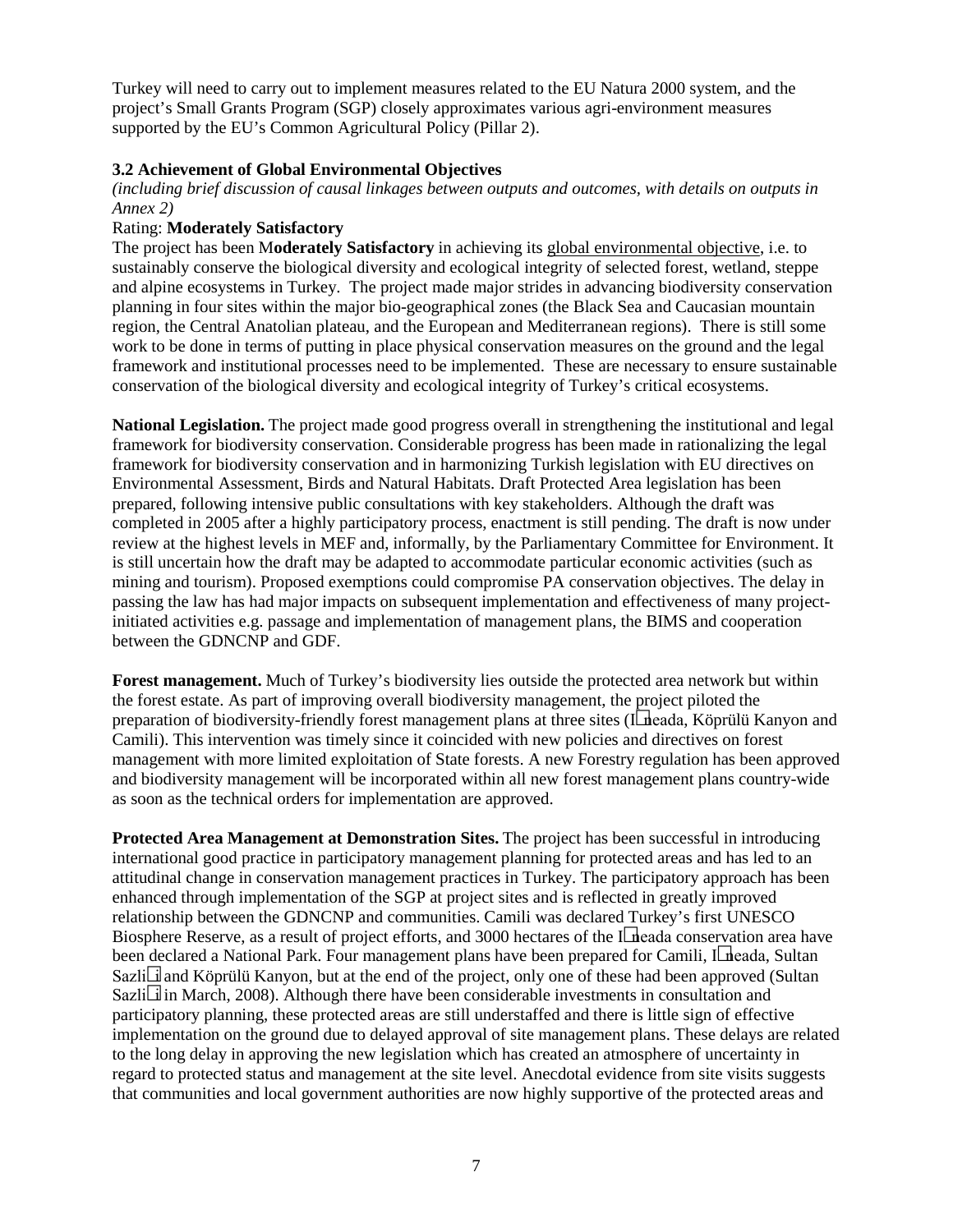that strategic support through the SGP has been key for building good will and engaging local stakeholders in protected area planning and zoning of the protected areas.

**Capacity Building.** Capacity building has been a key outcome of the project. Excellent progress has been made in strengthening institutional capacity to develop, plan and manage a national protected area network, both within government institutions and, more broadly, among the NGO and the national conservation community. The project has established good partnerships between government, NGOs, and local academics to strengthen conservation practice. It has been highly successful in introducing new protected area planning and management practices through development and dissemination of good practice guidelines, a high profile and well-attended National Protected Area conference and active replication at priority conservation sites. A key factor in sustainability will be the extent to which these good practices are fully internalized into MEF and GDNCNP. The project has built a critical body of expertise in the PAMAs which can help in this process.

**Biodiversity Information and Outreach.** A national Biodiversity Information Management System (BIMS) has been established in partnership between MEF and a consortium of national NGOs. A useful database has been established which could provide the platform for monitoring biodiversity trends nationally. Although the database has been populated with species data it is not yet being used actively to monitor biodiversity at project sites. Maintaining and updating such a database will require strong institutional and financial support. Some questions also remain concerning the sustainability and institutional home for the BIMS. The BIMS addresses an important part of the EU nature protection *acquis*, and its sustainability will be enhanced because of this. A national public awareness strategy was developed and some good quality outreach materials were prepared and distributed. Unfortunately it is difficult to quantitatively assess the change in public perception and support for the protected areas because no baseline attitude surveys were carried out.

**Sectoral issues.** The four demonstration sites illustrate a range of sectoral challenges. Good progress seems to have been made in working with the forestry sector both within, and beyond, protected area boundaries but threats from other sector interests such as water, agriculture, tourism and mining remain. Water management is a concern at three of the project sites and is probably one of the greatest threats to biodiversity across Turkey. While the PAMA at Sultan Sazli i has been able to engage local support for new water releases into the wetland area, the annual water flow into this Ramsar site remains insufficient fully to maintain and restore ecological viability. Both I neada and Köprülü Kanyon are also under threat from potential pipeline projects to draw off water supplies on which the ecosystems depend. Resolving these water management challenges is far beyond the scope of the individual PAMAs and will require strong political will and support at the highest ministerial level to resolve these issues with other sectoral ministries and provincial authorities.

**Replication.** The project has made excellent progress in replicating good practice through the national conference, the Biodiversity Learning network and publication of good practice guidelines and protected area management tools in Turkish. Replication of new management practices has begun at nine high priority conservation sites which have been "twinned" with the four demonstration sites. Each project PAMA has been paired with replication sites with similar environmental characteristics. The nine replication sites are Amanos Mountains, Ere li Marshes, Sinop Sarikum, the K $\S$ re Mountains, Kovada, Yazili Kanyon, Tuzla Lake, Acarlar Longos Forest Area, and Borcka/Karagöl Nature Park. Activities in each replication site are underway to varying degrees. All nine sites have benefited from support from the project for the last two years and are undertaking participatory planning, involving communities, local authorities and NGOs. Particularly because of Turkey's need to greatly expand the area under formal protection (currently around 6 percent) to be more consistent with the average among EU countries (15 percent), the replication strategy provides an important framework for the future.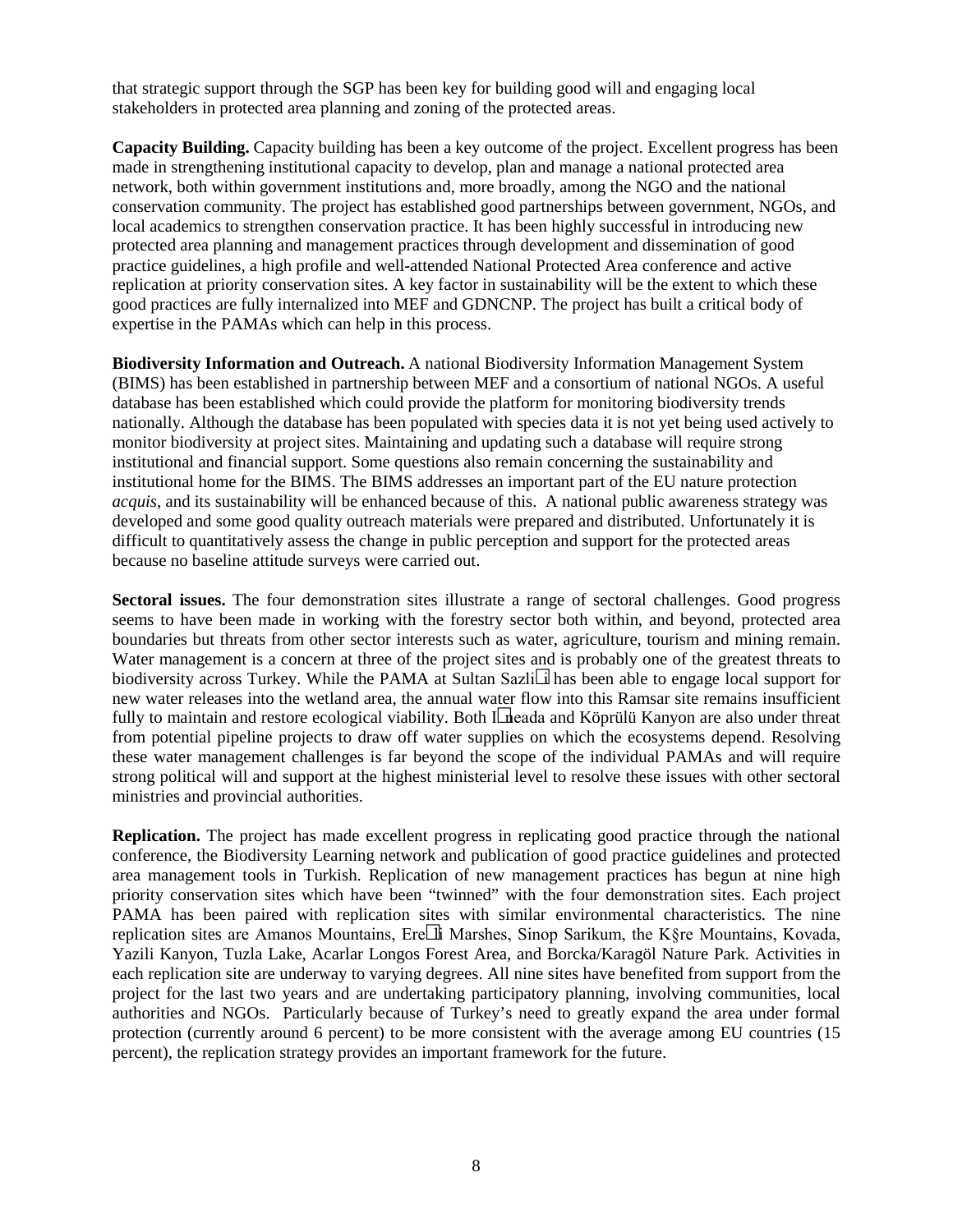## **3.3 Efficiency**

*(Net Present Value/Economic Rate of Return, cost effectiveness, e.g., unit rate norms, least cost, and comparisons; and Financial Rate of Return)* 

Not applicable. The project was a stand-alone GEF project with a GEF grant and counterpart funding from Government of Turkey. At the time the project was designed neither financial nor economic analyses were required, so standard assessments of cost effectiveness or efficiency were not calculated, and would be extremely difficult to assess ex-post. Having said this, this was a very small operation by Bank standards. Although it was management intensive because of the nature of the investment, it was in many respects a very low-cost high-impact GEF project.

## **3.4 Justification of Overall Outcome Rating**

#### *(combining relevance, achievement of GEOs, and efficiency)*

The project has made considerable progress since the MTR in 2003 when overall performance was rated Unsatisfactory. Project performance has improved considerably, both at national and at sites levels, in terms of implementation performance and in meeting the project's global objectives. At project completion, however, two of seven expected outcomes have not yet been attained and the project global and development objectives were not sufficiently realized. Problems still remain with staffing issues at individual sites and lack of institutionalization within GDNCNP of the management models initiated under the project. Overall project implementation is therefore rated as **Moderately Satisfactory (MS)**.

#### **3.5 Overarching Themes, Other Outcomes and Impacts**

*(if any, where not previously covered or to amplify discussion above)*

## **(a) Poverty Impacts, Gender Aspects, and Social Development**

Although the project was not originally designed with explicit poverty, gender or social development objectives or outcomes, some of its participatory planning and small grants-based activities had positive impacts in these areas. For example, the participatory processes encouraged by the project in drafting the nature protection and biodiversity law and in preparing the protected areas management plans built greater social cohesion and support at the local level for the project's conservation objectives. The judicious use of small grants to encourage local initiatives in ecotourism (e.g. guest houses), public awareness-raising (e.g. educational materials, NGO activities), and relevant income-generating activities (e.g. beekeeping, animal husbandry, customary craft production) played a larger role in local social development, gender sensitivity and poverty alleviation than had originally been anticipated. As a result, project outcomes included support from villages and populations that had been initially hostile to establishment of protected area management (e.g. Camili, Sultan Sazlii, and Köprülü Kanyon), active participation of NGOs in promoting conservation objectives (e.g. I neada), natural resource-based economic opportunities where none existed before (e.g. Camili, Köprülü Kanyon), and increased productive opportunities for women/educational opportunities for children (e.g. Sultan Sazlii, Köprülü Kanyon).

## **(b) Institutional Change/Strengthening**

*(particularly with reference to impacts on longer-term capacity and institutional development)* The project made uneven progress in changing relevant MEF institutions at the national and local levels and in strengthening long-term capacity to ensure sustainable management of Turkey's protected areas and biodiversity resources. At the national level, the project succeeded in incorporating biodiversity conservation considerations into GDF's planning and management processes for forest reserves (i.e. the revised forest planning regulation), but it did not fully institutionalize these considerations into GDNCNP's planning and management processes for protected areas (i.e. only one management plan has been approved for a single project protected area, rather than multiple plans for both project and nonproject sites). At the local level, the project never fully succeeded in changing MEF's approach to managing protected areas. After eight years of project assistance, the PAMA model of site-specific, dedicated teams for protected area management has not really been institutionalized. Site management continues to suffer from chronic understaffing, splintered management responsibility, legal/regulatory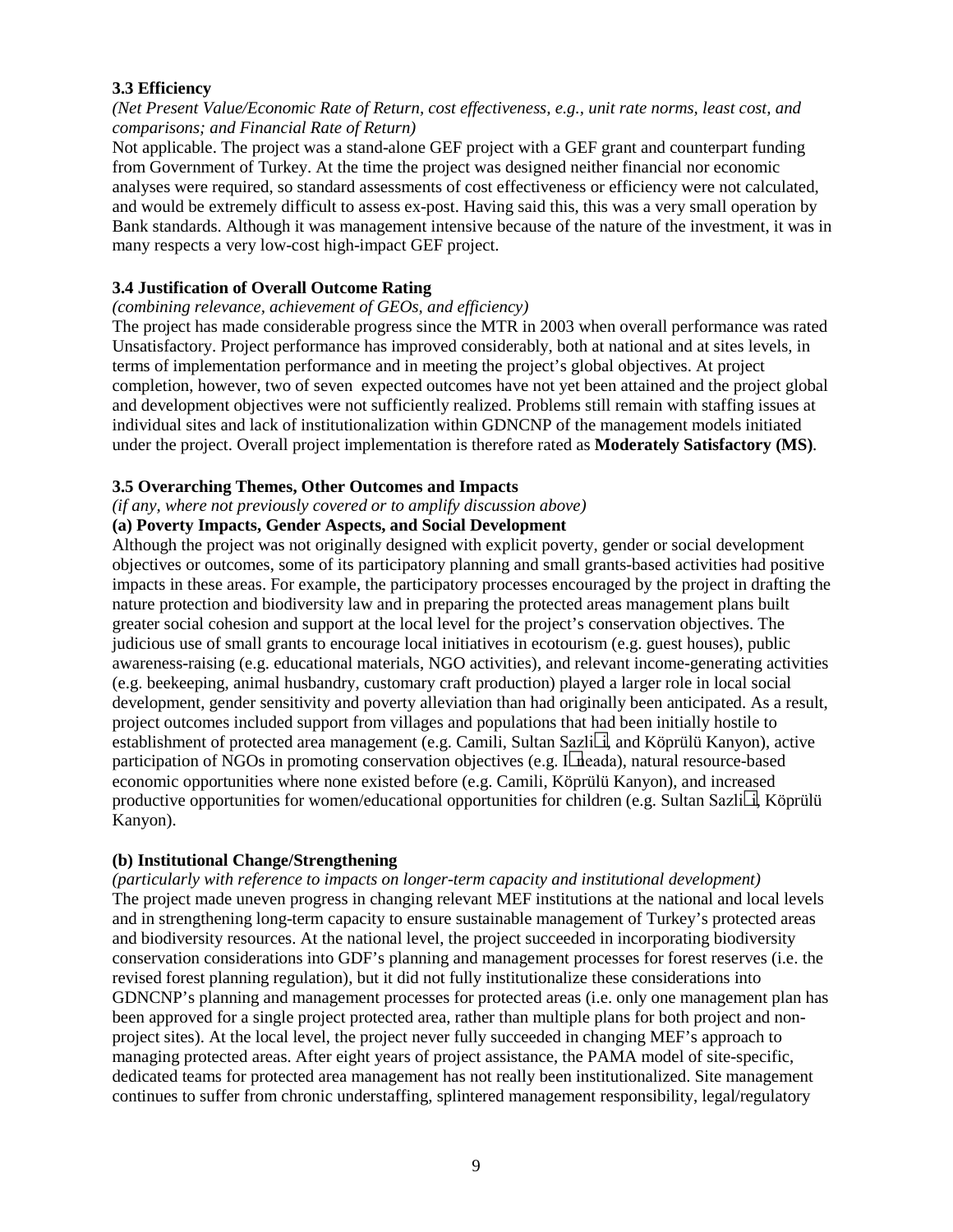uncertainty, and limited financial resources. While the project succeeded in reinforcing managerial capacity in the PMT and in the PAMAs (which were, ultimately, project-created institutions), it remains questionable whether the project substantively improved wider capacity in MEF's critical institutions (i.e. GDF and GDNCNP) for protected area management and biodiversity conservation.

At the pilot site level, however, the project did succeed in strengthening long-term capacity for managing protected areas. After receiving project-financed capacity building, the small, but very dedicated, local teams at the four project sites now exhibit a technical and managerial capacity not seen in Turkey before the project. Furthermore, they have used this new capacity to replicate good practices in protected area planning/management and biodiversity conservation at nine additional "replication" sites throughout the country, collectively accounting for around a third of Turkey's protected areas.

## **(c) Other Unintended Outcomes and Impacts (***positive or negative, if any***)**

One significant, unintended positive impact of the project was its benefit for the environmental NGO community in Turkey. Though not specifically identified as a project objective or outcome, the high level of collaboration with the NGO community helped to build NGO capacity; and this will be one of the lasting outcomes of the project. The project's collaboration with NGOs included direct contracts for provision of technical assistance (e.g. WWF at I neada), consultations on the draft nature protection and biodiversity legislation, and participation in the protected area management planning processes at each of the four project sites and replication sites. A specific capacity-building initiative for NGOs grew out of the public awareness program included in project component 1. A strategy and action plan for NGO development was prepared through a broadly participatory process (e.g. 11 national and 8 local NGOs) and set a new standard in Turkey for collaboration between environmental NGOs and GoT institutions. Furthermore, as a result of this collaboration, Turkey's environmental NGOs have begun to think and act in a new, more focused, and results-oriented way.

A change in protection status for one pilot site may actually lead to less protection for biodiversity, especially since this is a forest/wetland site impacted by activities beyond its immediate boundaries. During project implementation, efforts at the I neada site with the GDF focused on better integration of conservation into forest and wetland management across the whole watershed, with the recognition that wetland sites are influenced by activities way beyond their boundaries. The designation by GDNCNP in November, 2007, of only 3,000 ha of this 26,000 ha area as a new national park is widely thought to have undermined the credibility of the original participatory planning process, as well as plans for managing this area to maintain its ecological viability. It will be critical that GDNCNP move quickly to allocate staff and resources to this new national park to rebuild relations with surrounding communities and with GDF and to revise and implement an appropriate management plan.

## **3.6 Summary of Findings of Beneficiary Survey and/or Stakeholder Workshops**

## *(optional for Core ICR, required for ILI, details in annexes)*

No specific workshops were convened in conjunction with preparation of this Core ICR. During the course of the project, many stakeholder workshops were supported on a wide range of topics from discussions on national legislation to zoning of particular conservation areas. The project benefited a wide range of stakeholders from national and local government staff to academics, NGOs and local communities.

## **4. Assessment of Risk to Development Outcome**

## Rating: **Moderate**

The project has established a strong foundation for improved biodiversity and protected area management. Sustainability will depend on institutional ownership and support at the national level and in relation to progress with approval and implementation of management plans at the four demonstration sites . While MEF has committed to internalize and mainstream the approaches to protected area management which this project has piloted, and they are articulated in ministry planning, budgeting and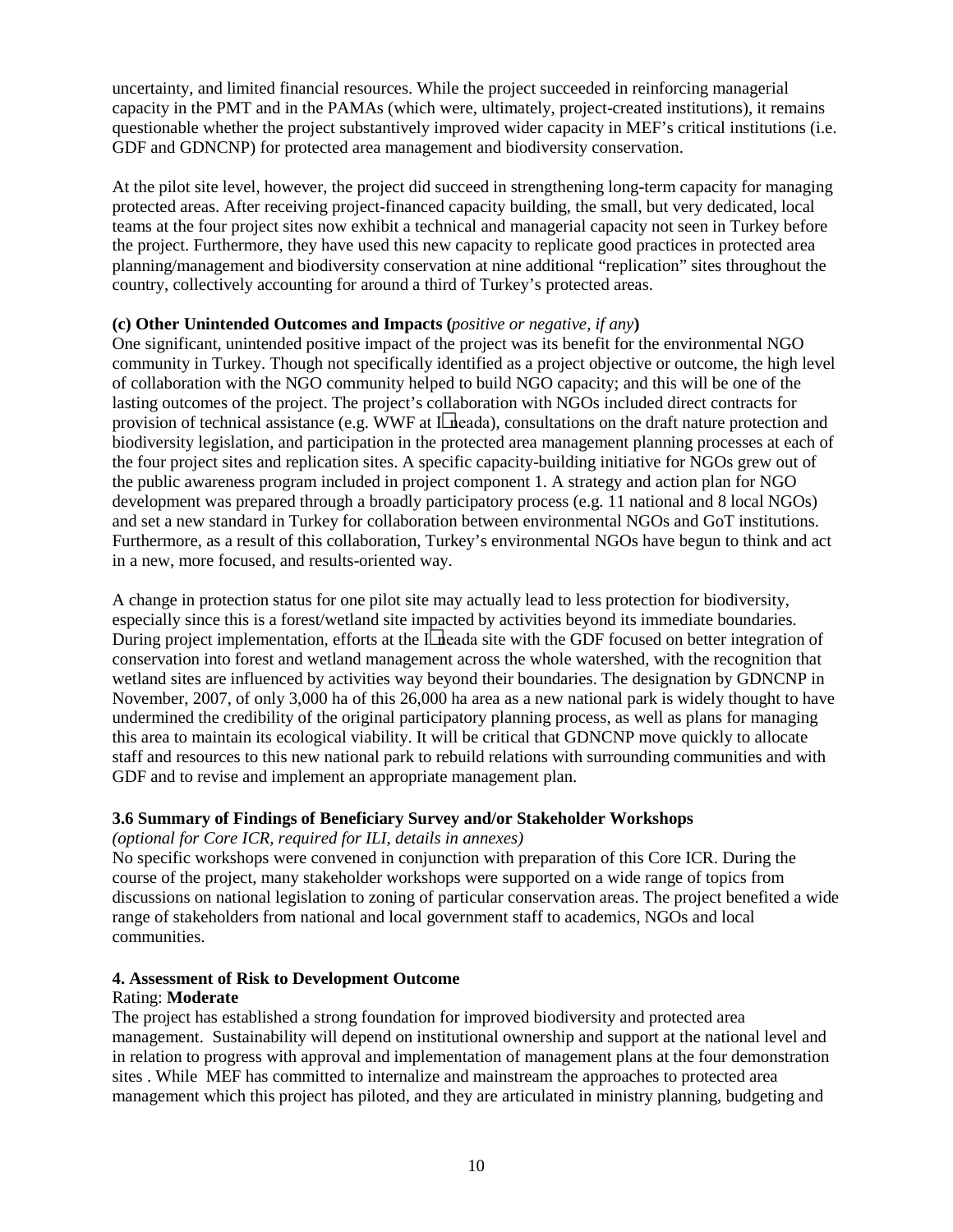staffing processes, its long term sustainability and impact of the replication strategy will depend critically on this type of mainstreaming into the public expenditure program and into institutional processes. This will require strong leadership at the national and provincial levels to ensure that annual work plans, budgets and staffing arrangements support implementation of the site management plans. It is encouraging that provincial directorates and local authorities at two of the visited sites (Sultan Sazli i and Köprülü Kanyon) stressed their commitment to support implementation of the management plans. Ineada however remains a site of concern, because of its recent change in status and lack of adequate staffing for its new role as a national park. Overall sustainability is rated as moderately likely.

*Ecological sustainability.* This project was only the second GEF Biodiversity project in Turkey and the first executed under both the MoE and MoF (which were later merged to become the Ministry of Environment and Forests, MEF). The project was executed primarily under the GDNCNP, which has primary responsibility for nature conservation, but also worked closely and positively with the GDF. Protected areas cover only some 1.6 % of Turkey's land surface and these areas accommodate other land uses as well as conservation objectives. The project has been successful in introducing international good practice and laying the foundation for sound protected area planning and management nationally though more needs to be done to institutionalize this process. Much of Turkey's rich biodiversity lies outside protected area boundaries under the State forest estate and the project played a significant role in introducing biodiversity conservation into forest management planning at a time when State forest policy was changing to accommodate ecological and social considerations as well as timber production.

Although guidelines and good practices initiated under the project can contribute to ecological sustainability at individual sites, biodiversity in Turkey still remains under serious threat from policies and programs implemented under other development sectors, including agriculture, tourism and mining. In particular water management remains a key concern, which is likely to be exacerbated with climate change. The Sultan Sazlii PAMA, for instance, has made extraordinary progress in raising local government support for allocating water flows to the wetland, but these are still inadequate to fully restore or maintain the wetland because of water demands from agriculture. A minimum water level for the wetland was set in the 1980s, but is not being enforced. Nevertheless this agreement has been used successfully by the PAMA to negotiate improved water flows for the wetland. Government and the Bank have recently agreed to re-engage in discussing Turkey's Water policy framework, and the inclusion of issues surrounding the environmental dimensions to water use and management would be an important complement to this discussion. Similarly, there are also important opportunities for addressing other issues affecting natural resource management in protected areas, particularly with respect to the cadastre.

*Social sustainability*. A key positive outcome of the project has been the trust that has been built between the communities, local authorities and PAMAs, demonstrated in a marked improvement in the relationship between communities and protected area management teams. However, to maintain this respect and sustain social capital, it is essential that MEF and the provincial directorates take measures to consolidate progress to date and ensure continued local support. The support through the SGP was always envisaged as a short term measure but the local capacity which has been developed to prepare and implement conservation –orientated micro-projects should be maintained, and efforts have been made to establish links with other funding mechanisms, including the UNDP-GEF Small Grants Program and the EU funds managed through UNDP. Specific measures have been taken to explore future options with the General Directorate of Forest and Village Relations (ORKÖY) and other organizations within MEF to promote credits for activities which benefit villagers but reduce pressure on natural resources e.g. solar hot water heating. Experiences from the SGP are of great important to other similar grant-making exercises, such as the UNDP GEF SGP, and the Regional Environment Center's (REC) Grant Program. A small booklet about experience with the SGP, and an accompanying film, have been prepared to ensure that the lessons from the SGP are fully disseminated.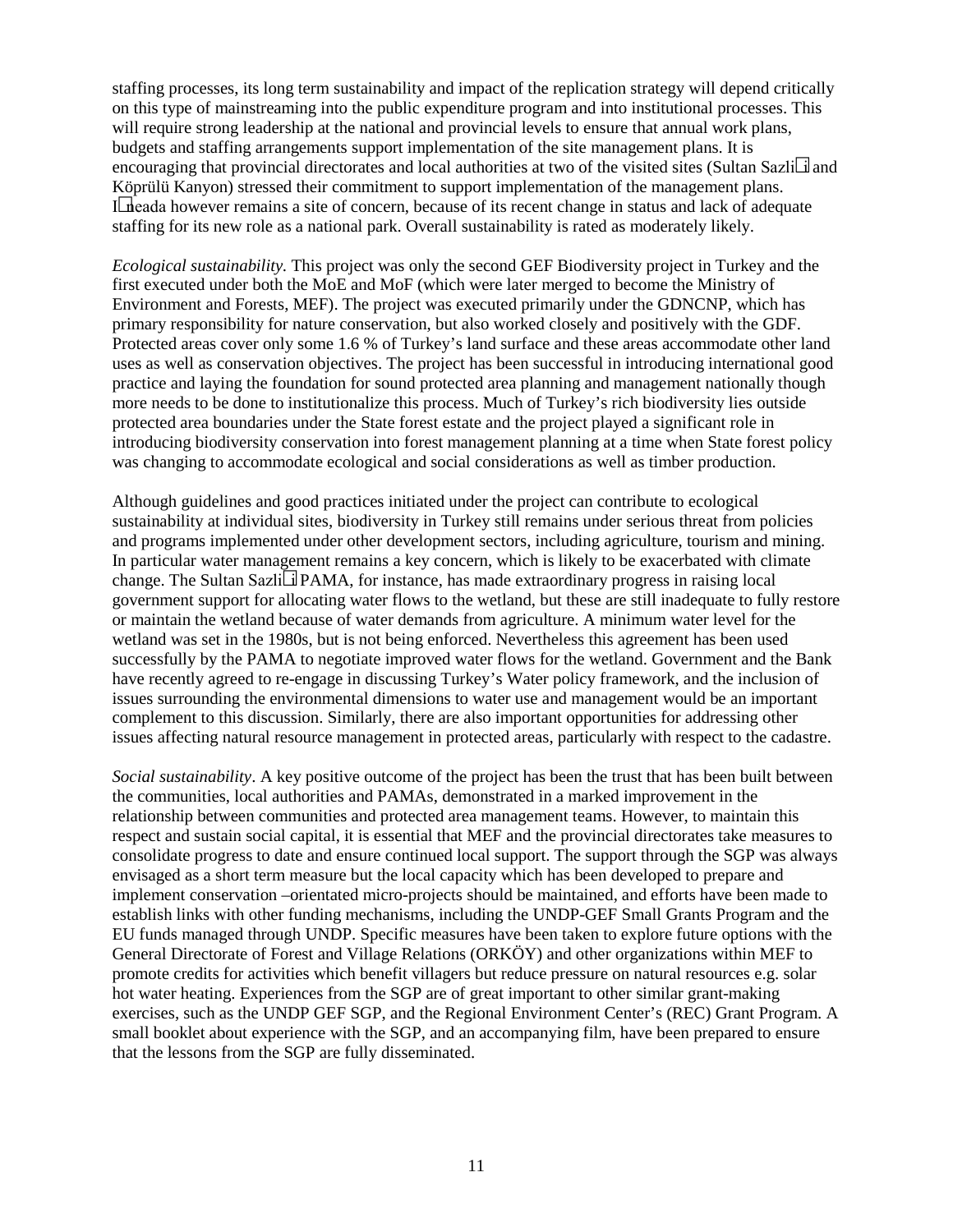*Financial sustainability*. One of the original project activities was to devise mechanisms for financial sustainability of individual protected areas, including retention of revenues from PA visitors and natural resource use. While some training was offered on financial sustainability, and various studies were completed about the viability of retaining revenues, earmarking is difficult because of legal and structural constraints to the collection of such revenues. Protected areas remain heavily dependent on government budgets. Government is committed to funding protected areas once management plans are approved. It is encouraging that new management plans include budget and staffing plans and that at least two provincial directorates have committed to implement management plan activities as part of annual work plans for the demonstration sites. Like other Parties to the CBD, Turkey is expected to determine and report on the financial needs for its PA network as a first step in raising the required budgets. Experiences from the project sites should facilitate this process.

It is important to keep in mind that new investments will be needed to assist Turkey in addressing its EU accession requirements. The Natura 2000 network, for example, is supposed to go into effect on date of accession, but it takes many years to set up. No country has ever received an exemption from this requirement, and at least one (Poland) is being challenged by the EU for not doing a good job with its Natura 2000 network in the pre-accession stages. It is important to emphasize actually how important the seeds of this particular project are and can be for EU accession. The management planning process and the biodiversity database/inventory work introduced through the project are two critical foundations for Natura 2000, and these will require continued intensive work.

## **5. Assessment of Bank and Borrower Performance**

*(relating to design, implementation and outcome issues)*

## **5.1 Bank**

#### **(a) Bank Performance in Ensuring Quality at Entry**  Rating: **Moderately Satisfactory**

There were moderate shortcomings in the identification, preparation and appraisal of the project, and these were related to the project's ambitious objectives, given the institutional and legal context in Turkey (underappreciated by the preparation team) and the challenges of introducing new management planning and practices into a traditionally conservative sector. Project preparation was initially carried out by a consultant firm, and was financed by a PDF-B grant. The project design outputs from this exercise were weak and the entire package was redesigned. Subsequent planning efforts were more carefully supervised by the Bank, but by this time, important opportunities were lost for developing a rigorous and more fullyowned initiative – ownership which only really developed following the MTR. Much of the project's design was modeled on a similar GEF project which was being prepared at the same time in Romania (the Romania Biodiversity Conservation Management Project).

The project's design over-estimated management capacity within GDNCNP and GDF, and underestimated the manageability of many of the critical issues which were affecting selected sites. The sites were chosen less because they offered the prospect of easy wins (quite important for a project which was intended to introduce important innovations in protected area management), but more because they represented some of the toughest challenges in Turkey for tackling multi-sectoral coordination and community involvement in managing protected areas.

## **(b) Quality of Supervision**

(including of fiduciary and safeguards policies)

#### Rating: **Satisfactory**

Bank staff provided regular and frequent supervision inputs during implementation, if not through the formal supervision process, through regular visits to Turkey in conjunction with activities related to other projects. The occasional use of videoconference facilities complemented face-to-face interactions, and these played an important role especially in the period following September 11, when Bank travel was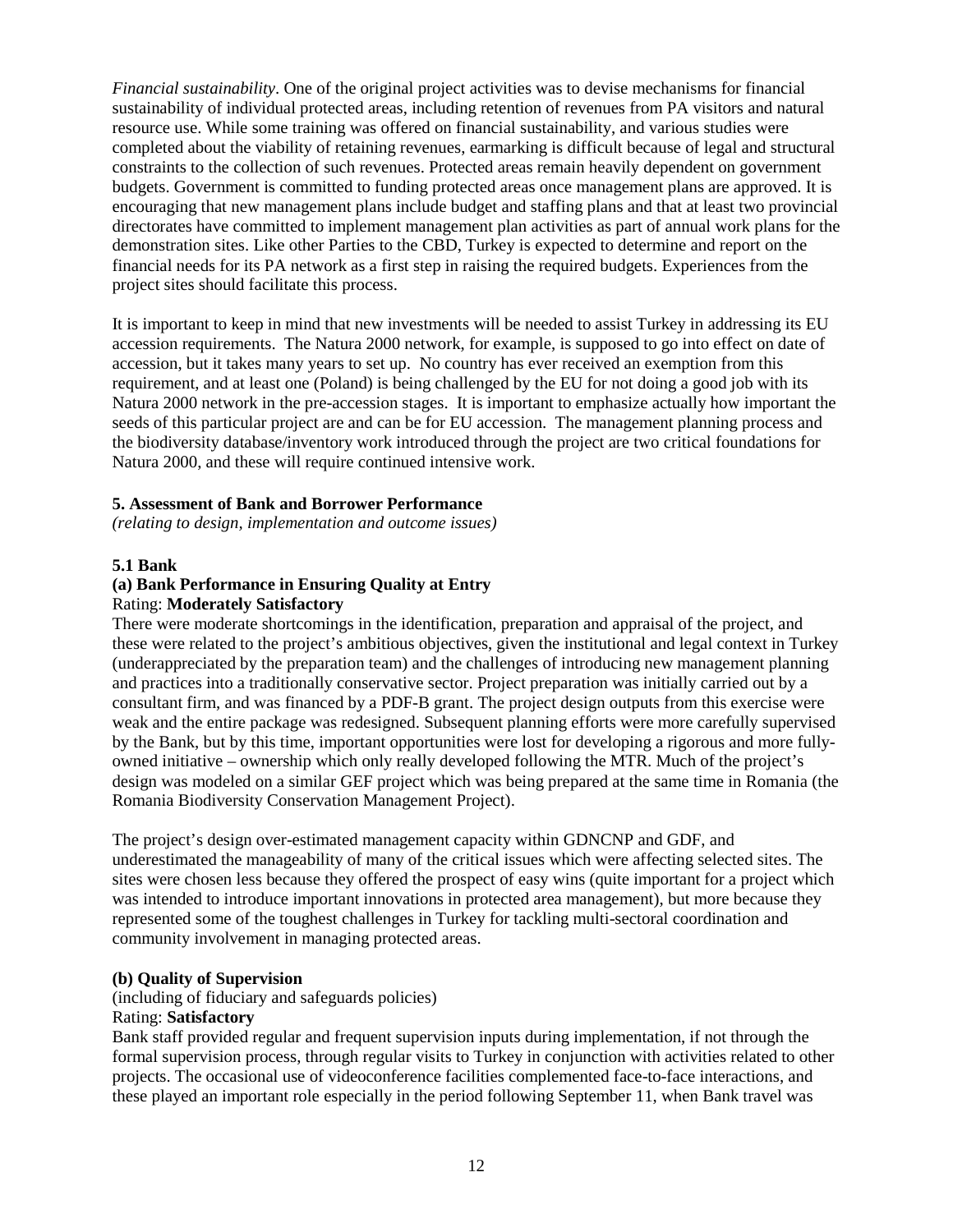constrained. The change of Government which took place around a year before the MTR was an important watershed, and Supervision sought to focus the new administration's attention on the project's growing shortcomings and implementation constraints. The decision to downgrade the project at the Midterm had been anticipated during earlier supervision missions, government had been advised accordingly, and the Bank provided frequent inputs to help address these shortcomings. The frequency of Supervision greatly increased after the MTR, to facilitate action in meeting the targets which had been set for upgrading performance ratings. The outcome was that project performance significantly turned around.

Supervision of procurement and financial management was originally undertaken in Washington, but these responsibilities were later decentralized to the Country Office. Performance of CO staff in providing these services was Satisfactory, though the small size of the operation and its supervision intensity, compared with the rest of the Bank portfolio in Turkey, posed particular challenges.

## **(c) Justification of Rating for Overall Bank Performance** Rating: **Moderately Satisfactory**

Overall Bank performance overall was rated as Moderately Satisfactory because of weaknesses in project design. Problems with project design and focus were recognized, and at the MTR , the Bank team worked with government to refocus the project and to identify achievable targets and outcomes. The Task Team Leader (TTL) established a strong and highly supportive relationship with the PMT which greatly strengthened project implementation.

## **5.2 Borrower (a) Government Performance** Rating: **Moderately satisfactory**

The project was originally conceived in part as a means to pilot how different agencies within the MoF could take on the challenge of nature protection, working closely with communities. The two key General Directorates (GDNCNP and GDF) had different authorizing legislation and institutional cultures, and in some respects this created a significant institutional divide. Two of the project sites were managed by GDF as forest reserves, while two were managed as National parks. The sites managed by GDF were chronically understaffed – an issue repeatedly raised during supervision, but never fully solved. GDNCNP, while it allocated adequate staff to its two sites, only toward the end of the project, began to institutionally appreciate the challenges and benefits of participatory protected area planning and management. Rather than finding ways of fully engaging the project team in more general activities of the Ministry, it remained somewhat isolated and viewed as a 'project' rather than as an integral part of what the Ministry should be trying to accomplish.

MEF's inability fully to mainstream and integrate project-supported activities into the on-going programs and responsibilities of all MEF units has meant that many of the innovations in protected area planning and management made by the project have not been fully realized. However, MEF has committed to internalize and institutionalize the approaches introduced by the project. The project has helped to establish strong relationships outside government, especially with the NGO community. There is still a need for better integration and collaboration within MEF itself. In the medium term, however, it is expected that MEF will build on the project's lessons learned.

# **(b) Implementing Agency or Agencies Performance**

## Rating: **Satisfactory**

Overall project management under the PMT has been very strong, and in some respects could be judged to be highly satisfactory. At a substantive level, the coordinator and her team have worked extremely hard to make the project's interventions relevant and timely, recognizing the need to bring Turkey's protected area management standards up to international standards. The PMT has established excellent relationships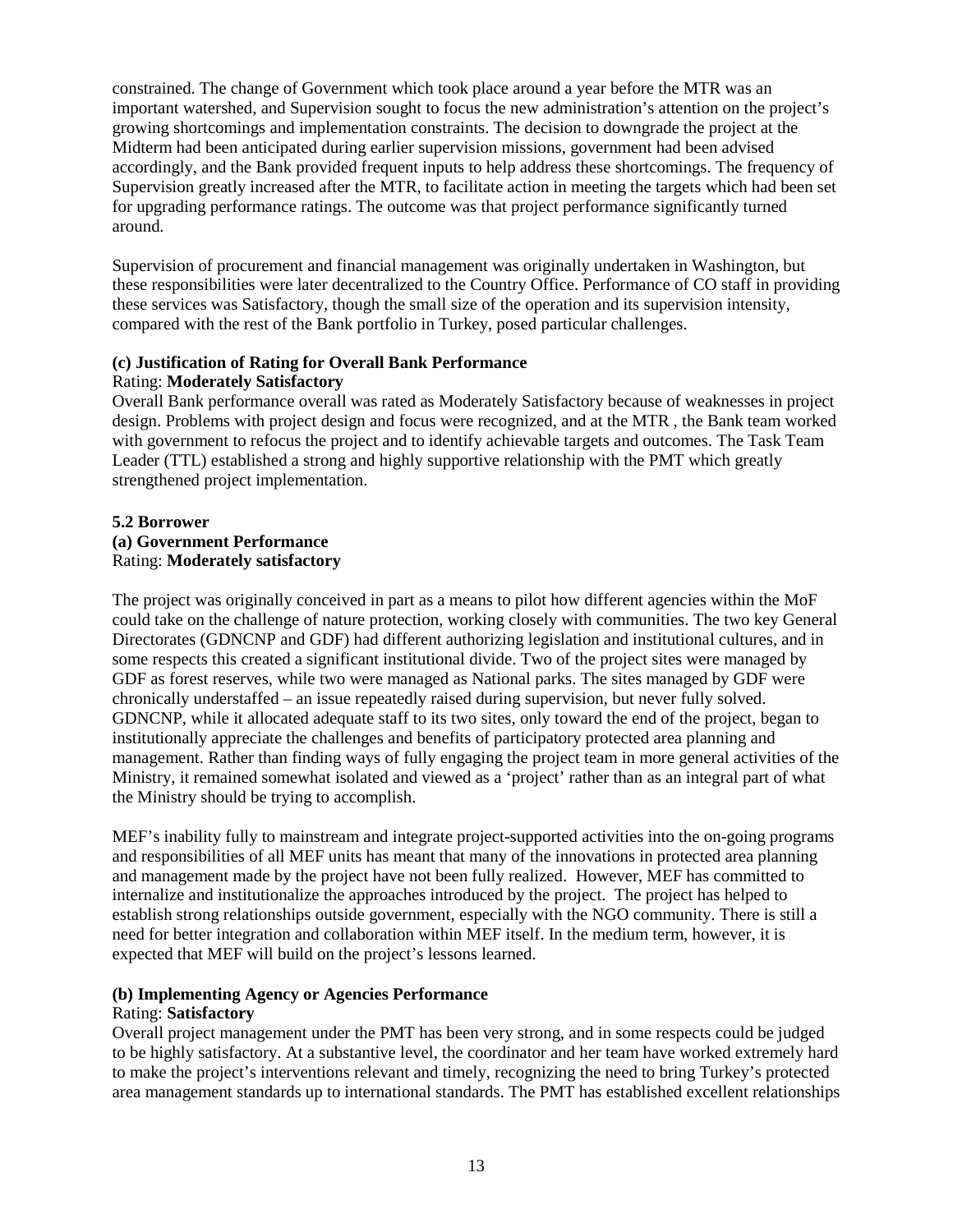with the broader community of conservation practitioners, including NGOs and academicians, and worked consistently to develop and disseminate good practice materials.

## **(c) Justification of Rating for Overall Borrower Performance**

## Rating: **Moderately Satisfactory**

Although project and MEF staff at the site level worked extremely hard, their efforts were somewhat undermined by the inability of senior staff within MEF to address PA staffing issues, legal and regulatory matters, and approval of management plans in a timely manner. Outside of the project and replication areas, the project so far seems not to have fully succeeded in changing MEF's approach to managing protected areas. After eight years of project assistance, the PAMA model of site-specific, dedicated teams for protected area management has not really been institutionalized. MEF's biggest remaining challenge over the coming months will be to institutionalize some of the project's lessons, to ensure that outcome are sustainable.

## **6. Lessons Learned**

*(both project-specific and of wide general application)* Some key lessons learned from the project include:

- Project design, objectives and indicators need to be realistic, especially where the project aims to introduce new management practices requiring considerable change in institutional and legal frameworks. Some of the expected project outcomes were beyond the ultimate control of the MEF alone e.g. approval of new legislation, and this impacted on other project outputs and full achievement of the project development objectives.
- Effecting change requires a substantial time frame and "buy-in" from different levels of society from PAMAs and local communities to decision-makers. The project provided support for only a specified time line to initiate a much longer-term process. Success and sustainability will depend on how well these changed practices are adopted beyond the PMT and project sites and internalized and institutionalized within normal ministry practice. Ideally such institutionalization should begin well before the close of the project.
- Enhanced capacity was a key outcome of the project, both at the PAMA level and broader conservation community, including NGOs. However, limitations of staffing at the PAMA level and the use of short-term consultants for some key tasks limited the extent to which capacity was fully mainstreamed within the GDNCNP.
- While conservation targets and management objectives and priorities are based on biological parameters, implementing successful planning and management depends on social and economic factors. The Small Grants Program played a very useful role in building good will and partnerships with local communities and helped to build trust and cooperation at the local level. Targeted outreach activities, the national conference and other collaboration with NGOs at both site and national level also helped to strengthen and improve partnerships between government and civil society to further the conservation agenda.
- In terms of the Turkey portfolio, this was a small project. As a result, while the PMT was highly effective, it was somewhat marginalized within the ministry. Other Bank projects have benefited from higher-levels of coordination, and by Ministry management which is able to make key decisions and to mainstream project activities better. Projects also need to be of a significant enough size relative to the country and its other ongoing activities to have the visibility needed to serve as a country model for future investments.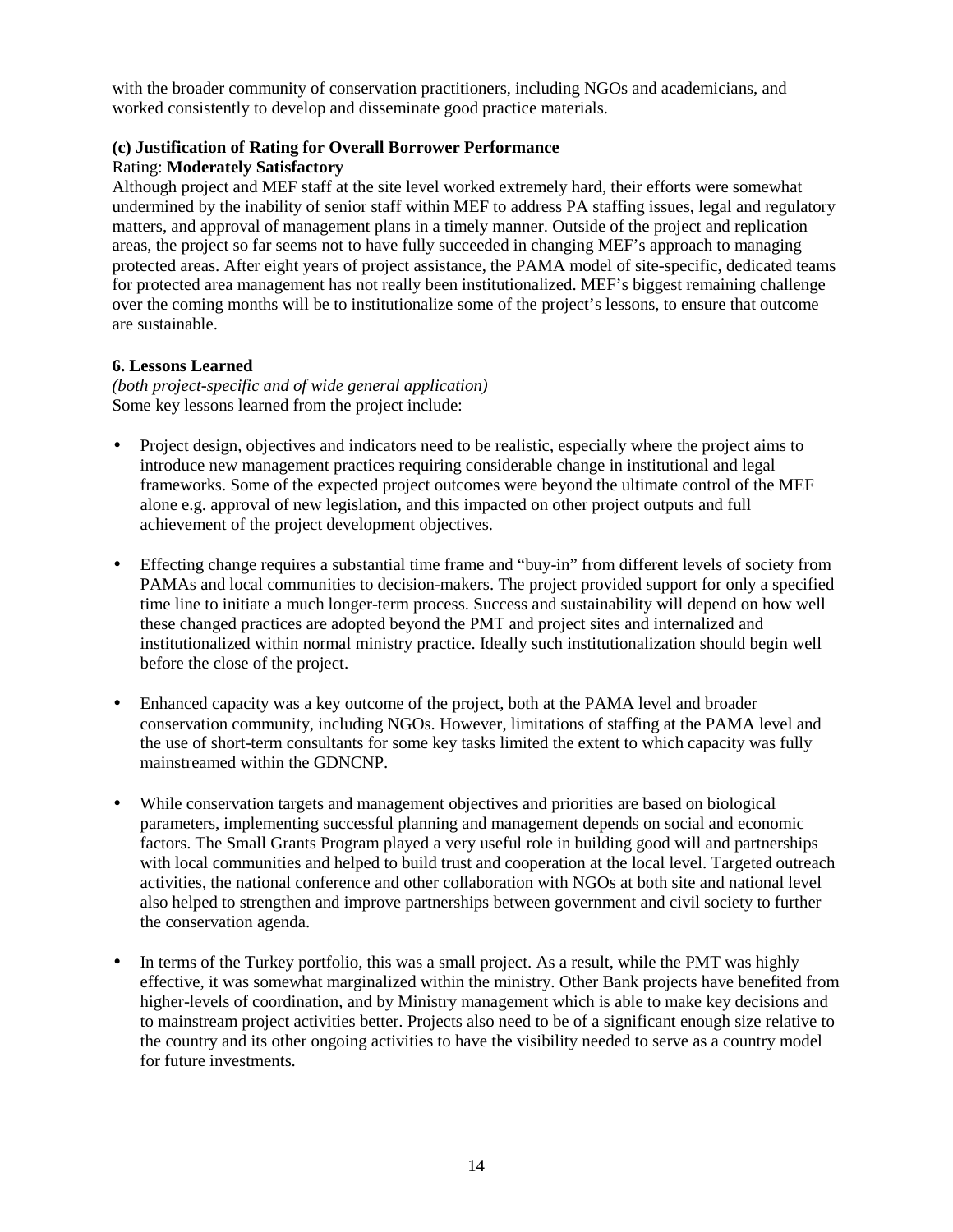- The project laid a solid foundation for new PA management practices consistent with international good practice and EU guidelines. It will be important that future Bank, GEF and other donor projects related to PAs and NRM use and build on these good practices.
- Many of the issues which threaten biodiversity at the project sites and elsewhere in Turkey are related to sectoral policies and programs, which are beyond the influence of a particular general directorate or ministry e.g. water management. The Bank could play a much stronger role in integrating GEFsupported biodiversity conservation priorities into its larger portfolio and its dialogue with government. Turkey's Water policy framework and other sectoral challenges, such as the cadastre, have profound impacts on nature protection, and the sectoral dialogue needs to be broadened to account for these impacts.
- The National Meeting on Biodiversity and Protected Area Management held in May 2006 provided an excellent mechanism for engaging stakeholders, establishing a learning network, and disseminating good practice. Partnerships and collaboration established through the conference have been sustained to support conservation activities at new sites. Convening such a conference could be a useful outreach and dissemination mechanism for other projects.

## **7. Comments on Issues Raised by Borrower/Implementing Agencies/Partners**

**(a) Borrower/implementing agencies.** A comprehensive completion report, several hundreds of pages in length, was prepared by the PIU. The Executive Summary is included in Annex 6.

In its review of the draft ICR, the Ministry of Environment and Forestry provided the following written assurances:

"… Ministry efforts to carry out some of the project activities which could not be achieved during the project period will continue. These activities include:

- a) Approval of management plans for Köprülü kanyon and Ineada Longoz Forest National Park;
- b) Assessment and approval of the management plan of Camili Biosphere Reserve by the Ministry

In addition to these, since the draft Nature and Biodiversity Conservation Law is a comprehensive legislation, after receiving the opinions of the related institutions, it will be presented to the Turkish Grand National Assembly for approval…."

#### **(b) Cofinanciers**

n/a

## **(c) Other partners and stakeholders**

*(e.g. NGOs/private sector/civil society)* 

n/a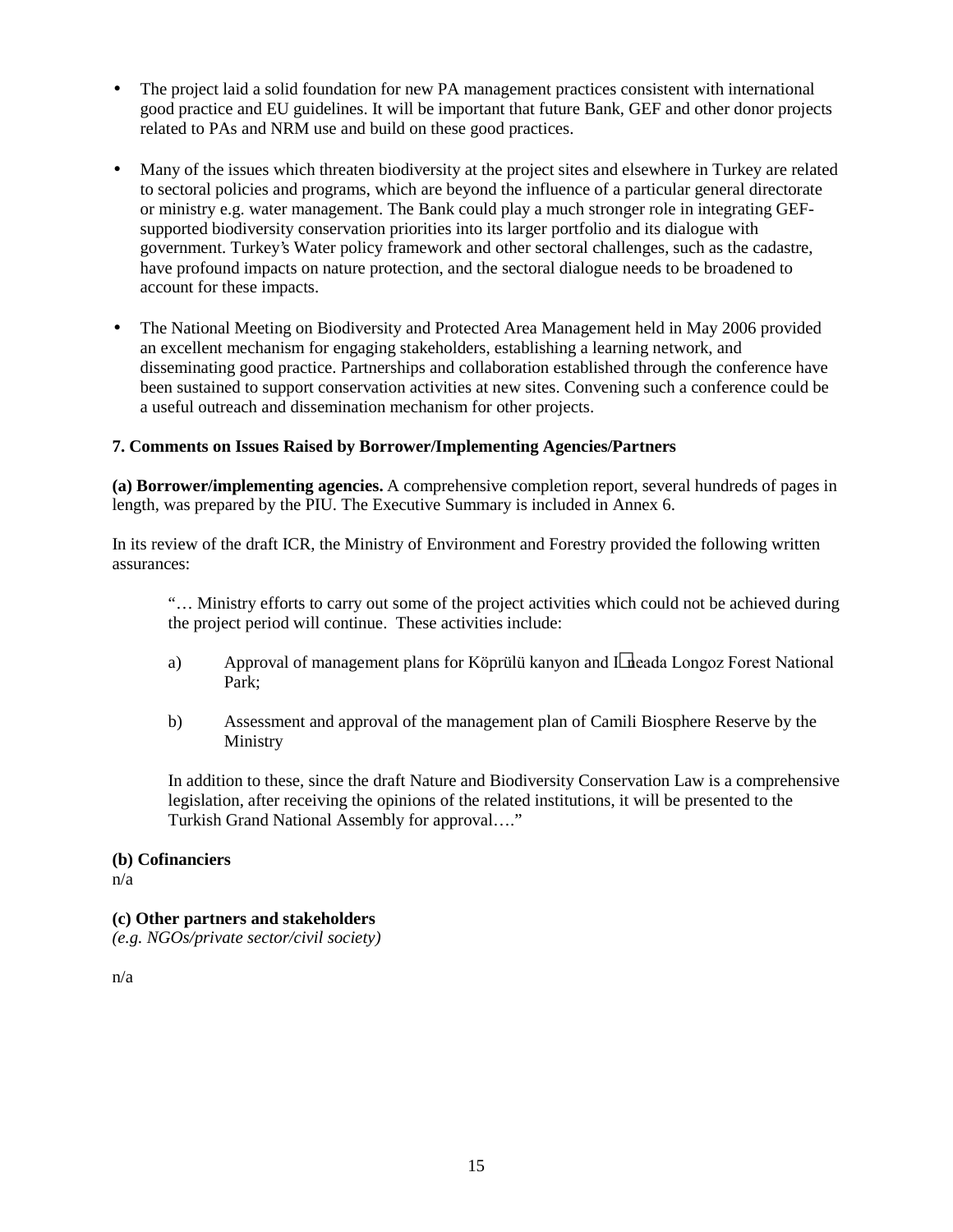## **Annex 1. Project Costs and Financing**

## **(a) Project Cost by Component (in USD Million equivalent)**

| <b>Components</b>                                                                                       | <b>Appraisal Estimate</b><br>(USD millions) | <b>Actual/Latest</b><br><b>Estimate (USD)</b><br>millions) $*$ | <b>Percentage of</b><br><b>Appraisal</b> |
|---------------------------------------------------------------------------------------------------------|---------------------------------------------|----------------------------------------------------------------|------------------------------------------|
| <b>STRENGTHENING THE</b><br><b>NATIONAL FRAMEWORK FOR</b><br><b>BIODIVERSITY</b><br><b>CONSERVATION</b> | 2.98                                        | 3.29                                                           | <b>110</b>                               |
| <b>DEVELOPING PROTOTYPES</b><br><b>FOR EFFECTIVE AREA</b><br><b>MANAGEMENT</b>                          | 6.90                                        | 7.69                                                           | 111                                      |
| PROJECT MANAGEMENT AND<br><b>MONITORING</b>                                                             | 0.51                                        | 0.56                                                           | 109                                      |
|                                                                                                         |                                             |                                                                |                                          |
| <b>Total Baseline Cost</b>                                                                              | 10.39                                       |                                                                |                                          |
| <b>Physical Contingencies</b>                                                                           | 0.49                                        |                                                                |                                          |
| Price Contingencies                                                                                     | 0.66                                        |                                                                |                                          |
| <b>Total Project Costs</b>                                                                              | 11.54                                       | 11.54                                                          | 100                                      |
| Project Development Facility (PDF)                                                                      | 0.35                                        | 0.35                                                           |                                          |
| <b>Total Financing Required</b>                                                                         | 11.89                                       | 11.89                                                          | 100                                      |

\* to be finalized following the project's closing date.

## **(b) Financing**

| <b>Source of Funds</b>            | <b>Type of</b><br><b>Cofinancing</b> | <b>Appraisal</b><br><b>Estimate</b><br>(USD millions) | <b>Actual/Latest</b><br><b>Estimate</b><br>(USD)<br>millions) $*$ | <b>Percentage of</b><br><b>Appraisal</b> |
|-----------------------------------|--------------------------------------|-------------------------------------------------------|-------------------------------------------------------------------|------------------------------------------|
| Borrower                          | Co-financing<br>with public<br>funds | 3.35                                                  | 3.35                                                              | 100                                      |
| Global Environment Facility (GEF) | Grant                                | 8.19                                                  | 8.19                                                              | 100                                      |

\* to be finalized following the project's closing date.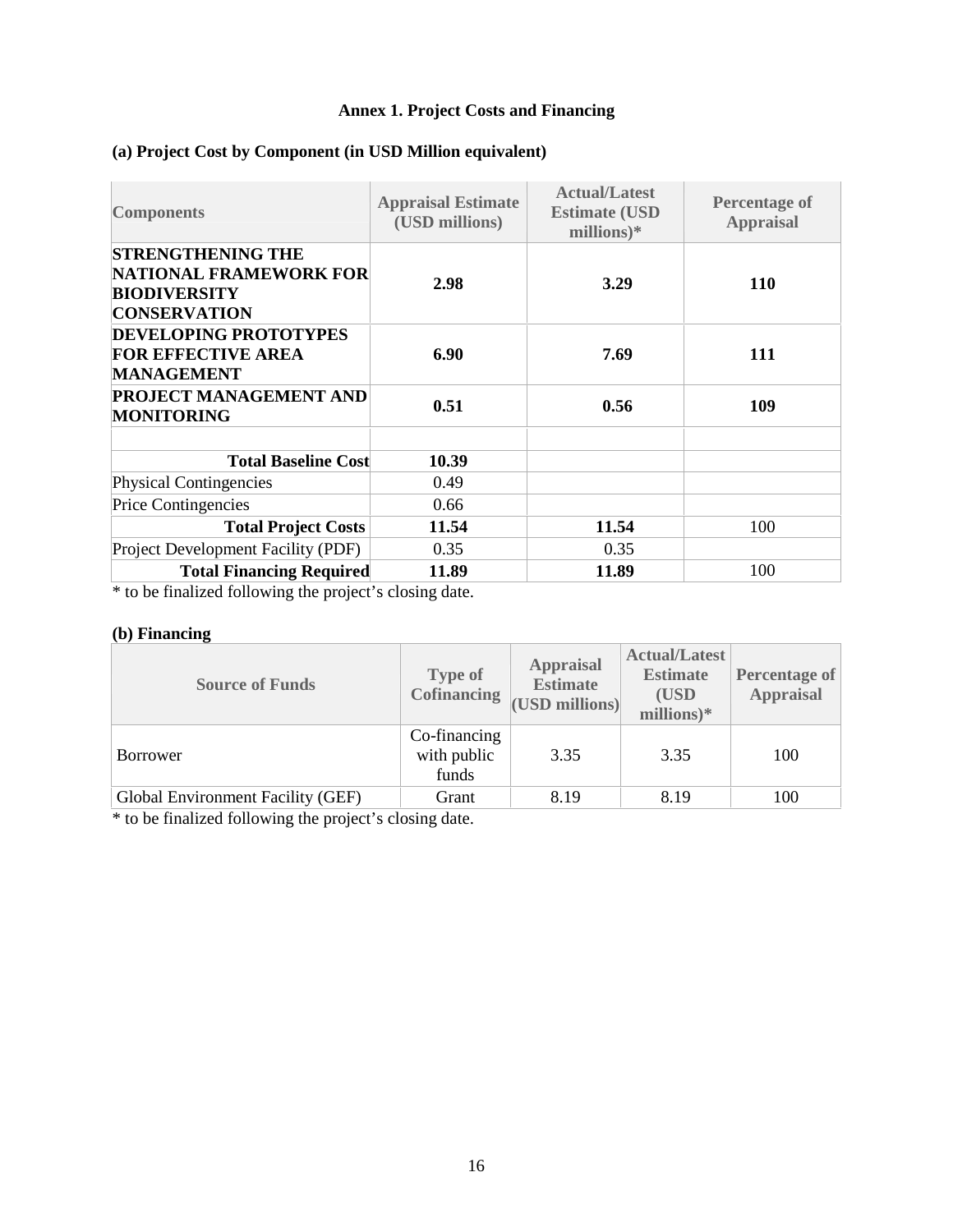## **Annex 2. Outputs by Component**

The project showed mixed progress on project components, with considerable progress on some aspects and less satisfactory performance, outputs, and outcomes for others.

## **Component 1: Strengthening the National Framework for Biodiversity Conservation (US\$ 3.29 million)**:

- (i) Participatory review and development of a strategy for rationalizing the legal framework for biodiversity conservation, including removal of overlapping sectoral legislation and policy, and adjustment of other legislation impacting on biodiversity. The project prepared and executed a highly participatory strategy for rationalizing the legal framework for biodiversity conservation, which resulted in a new draft nature and biodiversity conservation law meeting international standards and benefiting from the full consultation of relevant stakeholders (institutional, academic, and civil society). The draft law is undergoing review at the highest levels in the MEF and has been informally shared with the Turkish Parliament. Enactment of the new legislation is anticipated in the near future (with support from Turkey's drive for EU accession), once the remaining sectoral issues (mining, tourism, etc.) have been resolved and implementation regulations have been drafted. It is still uncertain what exemptions may be requested and whether such exemptions would weaken the new law. Although adoption of the new law was listed as a project indicator, in reality it should be considered beyond the reasonable expectation of project outputs. (Moderately Satisfactory).
- (ii) Strengthening the institutional capacity to develop a national network of protected areas and replicate the experience of effective participatory protected area management systems developed at the four project sites. This will include assessing and developing sustainable financing mechanisms to support conservation initiatives. Capacity building was a major part of the project. In terms of capacity building, the project provided relevant training (courses, domestic and foreign study tours) to a large number of project personnel, ministry staff, and national and local stakeholders (767 people attended in-country training activities, 182 participants in study tours held abroad), with an emphasis on PAMA officials at project sites. The project initiated identification of nine potential sites for replication of effective management systems in 2004 through a structured assessment and evaluation process and began actual replication support activities (action plans, conservation targets, stakeholder and threat analyses, training and awareness rising) in 2005 - 2007. The nine replication sites actively engaged relevant stakeholders (local officials, national and local NGOs, villagers) in these activities and submitted project proposals for funding to the EU and other international organizations. MEF has incorporated many of the activities from the action plans at these sites into its 2008 work program and has undertaken a much needed revision of the technical order on preparation of protected area management plans. The project also prepared a "Management Planning Guide" to facilitate planning activities in protected areas, produced and distributed a publication on "Best Practices in Protected Areas in Turkey", and held Turkey's first National Conference on Biodiversity and Protected Area Management in 2006. To capitalize on its successes, the project published "Planning and Management of Protected Areas: The BNRMP Experience", which should serve as an important tool in the replication of the works started by the project. Strengthened capacity has been a major outcome of the project (Highly Satisfactory).
- (iii) Establishing a system to monitor the status of biodiversity and conservation initiatives throughout the country. The project facilitated the establishment of a Biodiversity Monitoring Unit (BMU) within the MEF, which performed a gap analysis nationwide, digitally mapped protected areas and compiled field data on critical biodiversity, and then developed a Biodiversity Information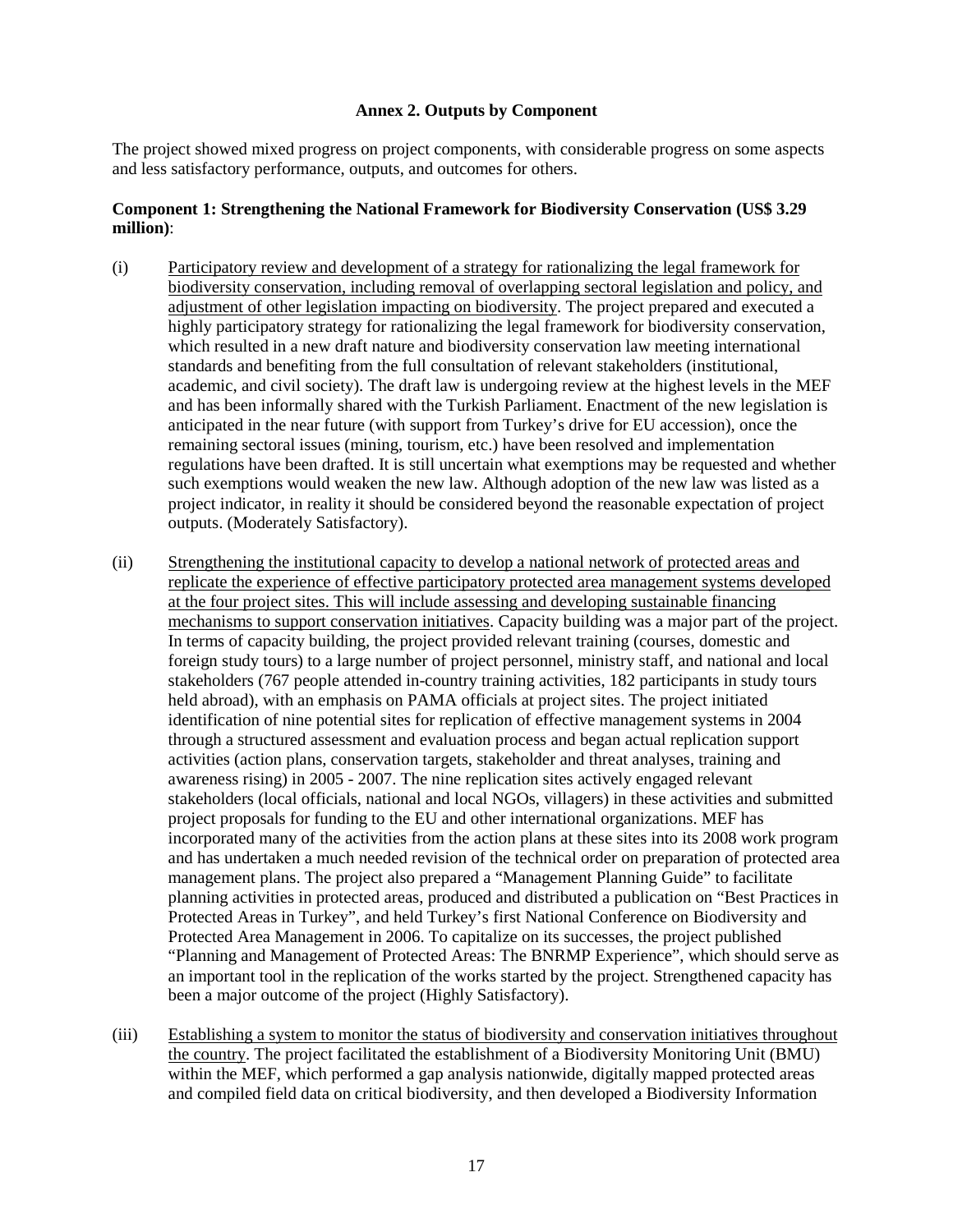Management System (BIMS, locally called 'Noah's Ark'), with internet-based data compilation and management, for monitoring biodiversity on the basis of species, habitats, protected areas and threats. The BMU also established a multi-disciplinary technical team for biodiversity monitoring and provided training to PAMA staff at the project protected area sites. While the database is populated with species data, it is still unclear how the BIMS is being used to monitor biodiversity at individual sites. Discussions are still underway on the institutional home for the BMU, whether within GDF or as an independent scientific institute. Adequate staffing and resources to maintain and opertionalise the database as well as for PA monitoring will be crucial for sustainability (Moderately Satisfactory).

- (iv) Developing and implementing a prioritized national strategy and targeted action plan for raising the awareness of key stakeholders and the general public about the importance, urgent needs and opportunities for biodiversity conservation in Turkey. The project facilitated preparation of two national awareness strategies: (i) a National Biodiversity Awareness Strategy and Action Plan, completed in 2004, for public awareness on biodiversity (PASAP); and a Strategy and Action Plan for Capacity Building of Non-Governmental Organizations Related to Biodiversity (NGOSAP), completed in 2003. The NGOSAP was prepared with the participation of 19 NGOs (11 national, 8 local), with the aim of increasing the capacities of local, regional and national environmental NGOs on biodiversity conservation and creating an NGO platform for providing a stronger NGO voice on nature conservation in the country. At the local level, the project developed and distributed materials for general public awareness (brochures, posters, logos, etc.) at each project site based on the stakeholder analyses performed. The project also prepared educational materials for primary school students and an Environmental Education Resource Booklet for use by teachers in the schools, NGOs, volunteers. Nature conservation has successfully been incorporated into the national curriculum. While the NGO and educational components were highly satisfactory less progress has been made with implementation of the national awareness strategy, which required considerable buy-in and resources from non-project sources. (Moderately Satisfactory).
- (v) Demonstrating how biodiversity issues can be incorporated in the forest management planning process at three of the four project sites. The project established a Biodiversity Integration Committee (BIC) to undertake integration of biodiversity conservation into the forest management plans at three project sites (I neada, Camili, and Köprülü Kanyon). Through a highly participatory process involving relevant stakeholders at the sites, the project prepared new forest management plans for two of the sites (Ineada and Camili), incorporating biodiversity considerations based on biodiversity inventories/assessments performed at the sites and protective zoning of conservation targets agreed with stakeholders. The same process was initiated for Köprülü Kanyon, where the forest management plan was also completed. These pilot initiatives were timely as they coincided with changes in forest management policy nation-wide. These experiences facilitated incorporation of biodiversity conservation into the revised forest management regulation, which was promulgated in February 2008, and the relevant technical order, which was prepared and will be promulgated in 2008. (Satisfactory)

#### *Component 2 Establish systems for participatory planning and management of four protected areas*

(i) Building Protected Area Management Authority (PAMA) staff skills, developing protected area management planning systems, including exploring mechanisms for generating and retaining revenues at the sites, and providing equipment and facilities, including visitor interpretation, educational and/or community centers. Extensive capacity building efforts were the focus of early efforts of a firm which was hired to provide technical assistance and training in preparing protected area management plans. It is not clear that the skills deployed by the firm were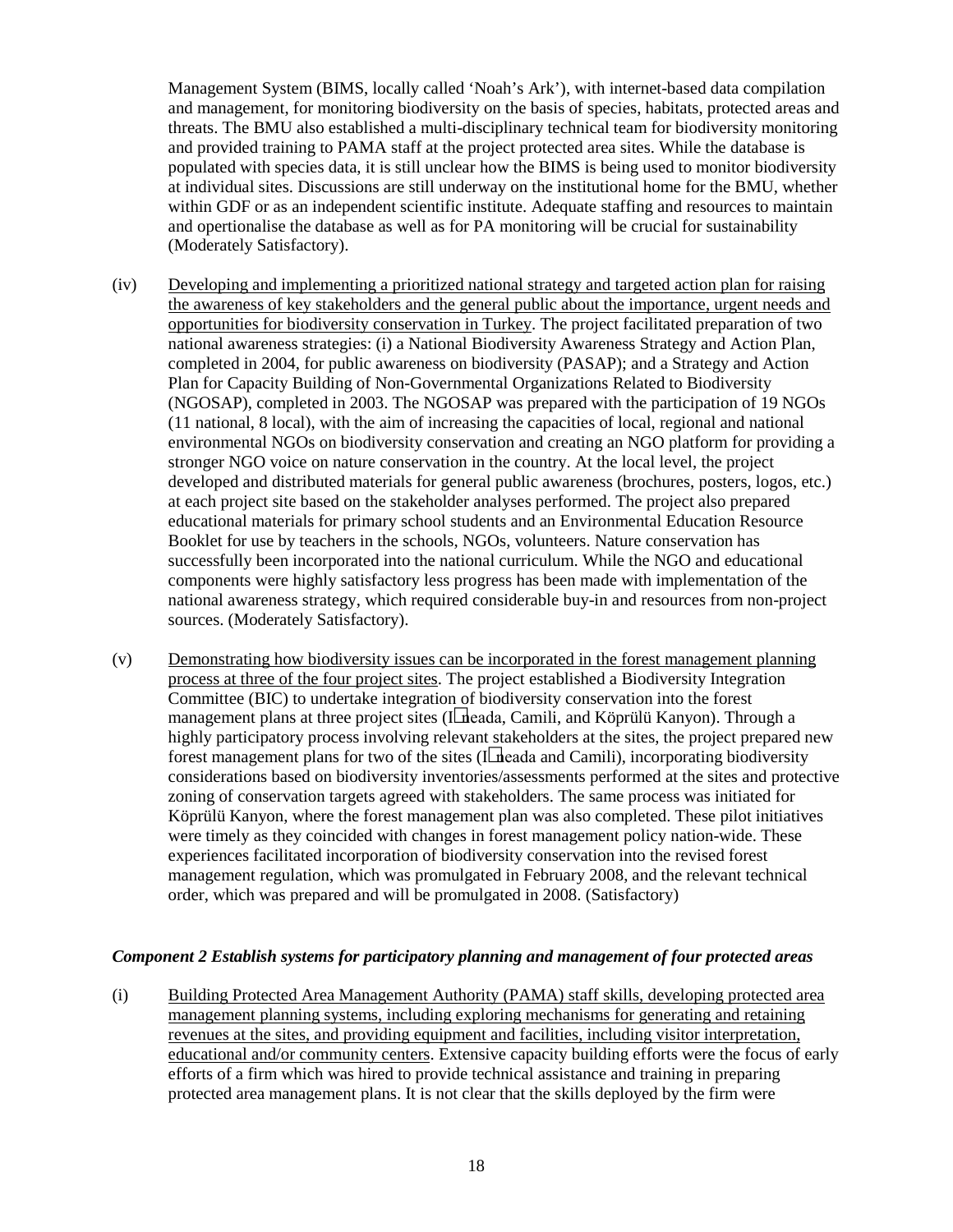immediately relevant to the Turkish context, and it took a great deal of effort to reorient the firm to provide skills and services of greater relevance. Particular mention should be made of two of the staff employed by the firm, who worked closely together toward the end of the firm's contract in developing the capacity for participatory management plan preparation and in developing negotiating skills, so that communities could be more effectively engaged in resolving conflicts over natural resource use within protected area boundaries. The firm also engaged a specialist to provide advice and assistance about sustainable financing of protected areas and Turkey. The subject of fee collection was only seriously considered in Köprülü kanyon, but this focus diverted attention from other more pressing conservation issues and opportunities, and so the idea of exploring this possibility further was dropped. Other sites were simply not suitable for regulatory reasons, or because of their physical configuration, for fee collection.

Early during project implementation, a series of study tours and trainings were mounted with project support. The Bank raised various concerns about their relevance, and insisted on much closer oversight and supervision of these activities, which were subsequently considerably scaled back. In the final two years of the project, it was agreed that targeted and strategic support could still be made of remaining travel funds, and these proved to be extremely useful in exposing Ministry staff to conservation practices in other parts of Europe.

The project financed extensive purchases of goods and equipment for use by the Ministry and in project field sites. Most evidence suggests these were effectively used, though (as noted elsewhere) various concerns were raised by the Bank about the allocation of project-financed vehicles. With respect to visitor infrastructure in the pilot sites, civil works have been completed in I neada, Camili and Sultan Sazli i. The I neada Visitors Center (at the time of the ICR mission) while of good design and construction, was not staffed and so had been locked and was vacant. Planned civil works in Köprülü kanyon were dropped following the MTR because of a view that there were other priorities which should be addressed first, including developing better relations with communities and villages within the National park. Although the project has supported investment in infrastructure (including visitor centers noted above), it is not clear that the GDNCNP has adequate plans for staffing these centers. All three sites visited still lack any clear signage to identify the extent of protected areas and/or sites of significant interest and activities allowed under the different management regimes.

(ii) Preparing protected area management plans in a participatory manner and guided by baseline ecological and socio-economic surveys and biodiversity monitoring systems. Management plans have been prepared in a participatory manner at the four project sites with strong local consultation on land use and zoning of the protected areas. Unfortunately to-date, only one management plan (Sultan Sazli i) has been approved after modification to present it as the Longterm Development Plan required under current legislation. Now that the Sultan Sazli i plan has been approved it is expected that the process for Köprülü Kanyon will be completed in the near future so that implementation can begin. Management plans have also been prepared for Camili and I neada but approval is more complicated since both of these areas fall under the jurisdiction of two General Directorates, GDNCNP and GDF. Camili was declared Turkey's first UNESCO Biosphere Reserve as a result of project efforts. The I neada plan focused on improving conservation planning for 26000 hectares of forests, including a small strict nature protection area (1500ha). The declaration of 3000 hectares of wetlands and Longos forests within this site as a national park in November, 2007 further complicates the issue since the management plan will have to be revised just for the small national park area. Nevertheless, management of the surrounding forests and watershed will be critical to the health of the I neada wetlands.

Project staff identified specific subsectoral activities which required clearer strategies for management. In Sultan Sazli i, for instance, efforts were put into preparing a 'Reed Management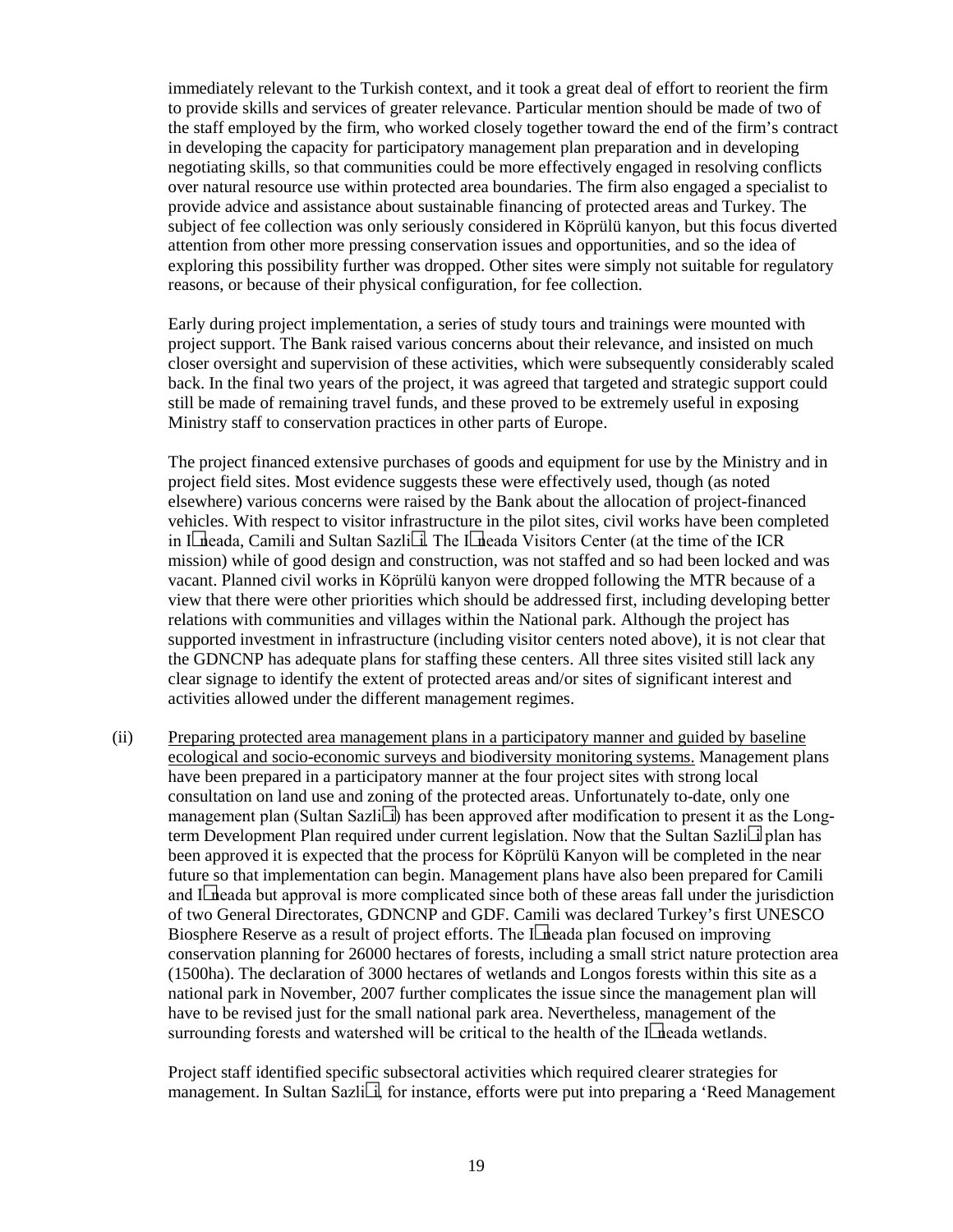Plan' which helped identify how the marsh reed beds (which are highly lucrative for the production and export of thatch) could best be managed with community involvement. The reed management plan became an important local instrument for resolving conflicts over resource use, and its implementation helped reduce the frequency of fires which damaged the reed beds (and bird nesting sites) – the clearest symptom of community conflict over rights of use and access. Most sites prepared 'grazing management plans' to help tackle problems of livestock. This miniplans were eventually incorporated into the overall management plan, and were important building blocks. In Köprülü kanyon, the project supported the development of a cultural assets management plan (as part of the overall management plan), to ensure that activities associated with ancient cultural sites within the national park were fully aligned with the overall park management plan.

- (iii) Building local support for biodiversity conservation through a public awareness and education program targeted at key stakeholder groups. The project supported extensive public awareness activities at the local level, including workshops, structured consultations, and regular interactions with villagers. Most project sites developed outreach programs with local schools, and facilitated field visits for children and villagers to other natural sites in Turkey. This was one of the project's unheralded successes. Project staff also found good opportunities to leverage support for nature conservation activities by working with local institutions.
- (iv) Facilitating establishment of community based mechanisms, such as small grant schemes or revolving funds, to support conservation-linked development and reduce unsustainable use of shared resources such as forest and wetland products and grazing. The site PAMAs have put enormous effort into the process of building up good relationships with local stakeholders (including local mayors). These relationships and support have been important in addressing key issues, for example water management at Sultan Sazli i.

The Small Grants Program (SGP) was designed as an outreach tool and has been critical at all sites in building good will and helping to dispel distrust between local villagers and park management. They have also proved useful for engaging different stakeholders, including local communities and government authorities, in park planning issues and addressing sectoral challenges. The PAMAs have made strong efforts to link small grant support to conservation needs, for example introducing alternative agricultural practices that reduce grazing, timber harvesting and water use threats to the protected areas. Progress with the SGP has been important both in terms of leveraging local support for protected area management, and also for building the credibility of PAMAs in their ability to deliver resources with 150 small grants supported (see the table) Nevertheless, while small grants have benefited a key beneficiaries and piloted some interesting initiatives they are insufficient for reducing widespread pressures on the PAs (and perhaps were never intended to bring this about) and at times conservation linkages are indirect or not clear. Longer-term benefits are more likely to accrue from major changes in sectoral policies in forestry and development projects, for example programs to change agricultural practices and reduce water use around key wetlands such as Sultan Sazli i.

|                                     | <b>Number of Small Grant Program Projects,</b><br>by Project Site |               |   |                 | <b>Total</b><br>number |     |
|-------------------------------------|-------------------------------------------------------------------|---------------|---|-----------------|------------------------|-----|
|                                     | Köprülü                                                           | <b>Sultan</b> |   |                 | (value) of             |     |
| <b>Small Grant Program activity</b> | Sazli i<br><b>Kanyon</b><br>Camili<br>neada                       |               |   | <b>Projects</b> | $\frac{0}{0}$          |     |
| Ecotourism                          | <sub>(</sub>                                                      | 15            |   |                 | 26                     | 17% |
| Education, Capacity Building and    |                                                                   |               |   |                 |                        |     |
| Publicity                           | 2                                                                 |               | Q | 9               | 22                     | 15% |
| Beekeeping and Honey                |                                                                   |               |   |                 |                        |     |
| production, marketing               |                                                                   | 23            |   | 4               | 35                     | 23% |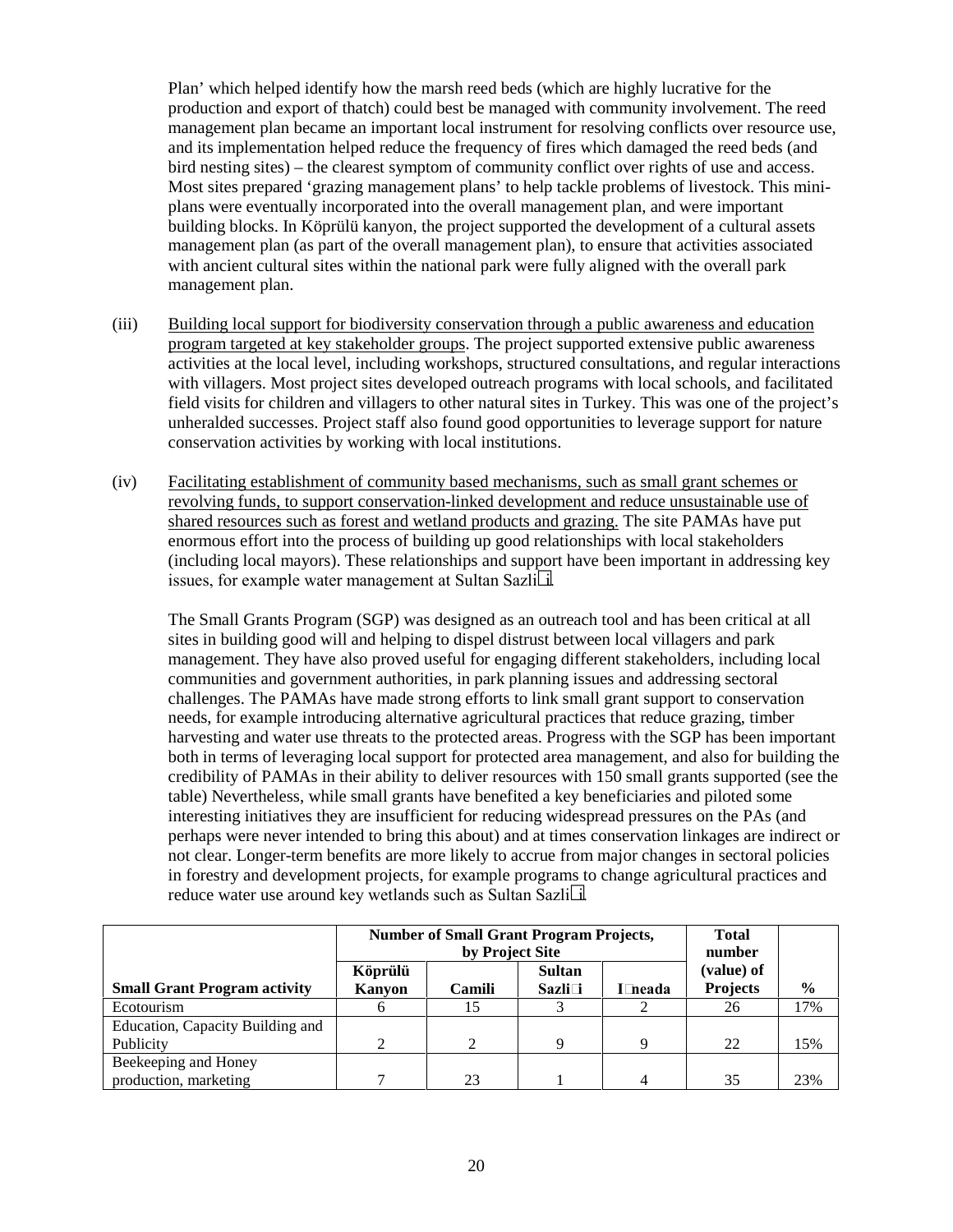|                                     | <b>Number of Small Grant Program Projects,</b><br>by Project Site |                |                          |           | <b>Total</b><br>number        |               |
|-------------------------------------|-------------------------------------------------------------------|----------------|--------------------------|-----------|-------------------------------|---------------|
| <b>Small Grant Program activity</b> | Köprülü<br>Kanyon                                                 | <b>Camili</b>  | <b>Sultan</b><br>Sazli i | neada -   | (value) of<br><b>Projects</b> | $\frac{6}{9}$ |
| Skilled trade, home made,           |                                                                   |                |                          |           |                               |               |
| conservation of local culture       | 13                                                                | 5              |                          | 6         | 25                            | 17%           |
| Nature friendly Animal husbandry    |                                                                   |                |                          |           |                               |               |
| practices                           |                                                                   | 2              |                          | 4         | 7                             | 5%            |
| Agriculture applications,           |                                                                   |                |                          |           |                               |               |
| supporting Biodiversity             | 16                                                                | $\mathfrak{D}$ | 2                        |           | 27                            | 18%           |
| Wise uses of Water Resources        |                                                                   |                | 7                        |           | 8                             | 5%            |
| Total number of Projects            | 45                                                                | 49             | 23                       | 33        | 150                           | 100%          |
| Value of grants awarded             | \$300,000                                                         | \$280,000      | \$200,000                | \$180,000 | \$960,000                     | 100%          |

- (v) Guiding the development of environmentally responsible tourism to emphasize linkages between conservation and benefits for local stakeholders. As part of management plan preparation, each site also prepared 'ecotourism plans,' and these were eventually incorporated into the overall management plans. Staff at I neada invited a tour operator to assemble a group of 'ecotourists' to test out the market for particular environmental services at the park site. This was an extremely useful and innovative means of identifying ecotourism opportunities. Activities in Camili were coordinated with a national NGO, which began supporting local tours, and the project provided training in ecotourism development for local and national staff.
- (vi) Establishing collaborative mechanisms to ensure biodiversity conservation is incorporated into local sectoral and land use plans. Although the project has supported a very thorough planning process, to date there is only limited implementation on the ground. Nevertheless, PA management effectiveness has improved as measured by the PA METT (Annex 7). As part of the management planning process, PAMAs documented land ownership and worked with communities on land use and zoning issues. At Köprülü Kanyon, the PAMA assisted the community to legalize some settlement areas in the cultural zones so that housing could be upgraded. Nevertheless, at several sites issues of land tenure remain and it has been impossible for the PAMAs to address illegal construction and development (for instance 90 buildings associated with tourism at Köprülü Kanyon); indeed it was not reasonable to expect such issues to be fully resolved under the project. Similarly, plans to address financial sustainability have not been implemented.

Both Köprülü Kanyon and Sultan Sazli i have made significant progress since the MTR and outreach activities have been highly successful in engaging local communities and local mayors. Nevertheless, key challenges remain at these sites, related to water management and tourism development. Dealing with such major challenges and powerful sectors requires high-level political support and involvement of higher levels of institutional support than the PAMAs alone to ensure incorporation of PA concerns into regional planning and development. While the PAMAs have been successful in establishing partnerships with other local actors this collaboration is dependent on strong personal relationships which could be threatened if key staff are re-assigned or players change as a result of local elections. At I neada, the lack of any staff assigned full-time to the new national park threatens to undermine participatory planning efforts. Although the capacity of the PAMA staff is impressive and PAMA members have clearly benefited from training and study tours under the project, under-staffing remains a concern at all sites and has been flagged at all supervisions. At all sites, PAMA staff have responsibilities for other PAs as well as the designated demonstration sites. Effective implementation of management plans, once they are approved, will require prompt allocation of more full-time staff to all sites.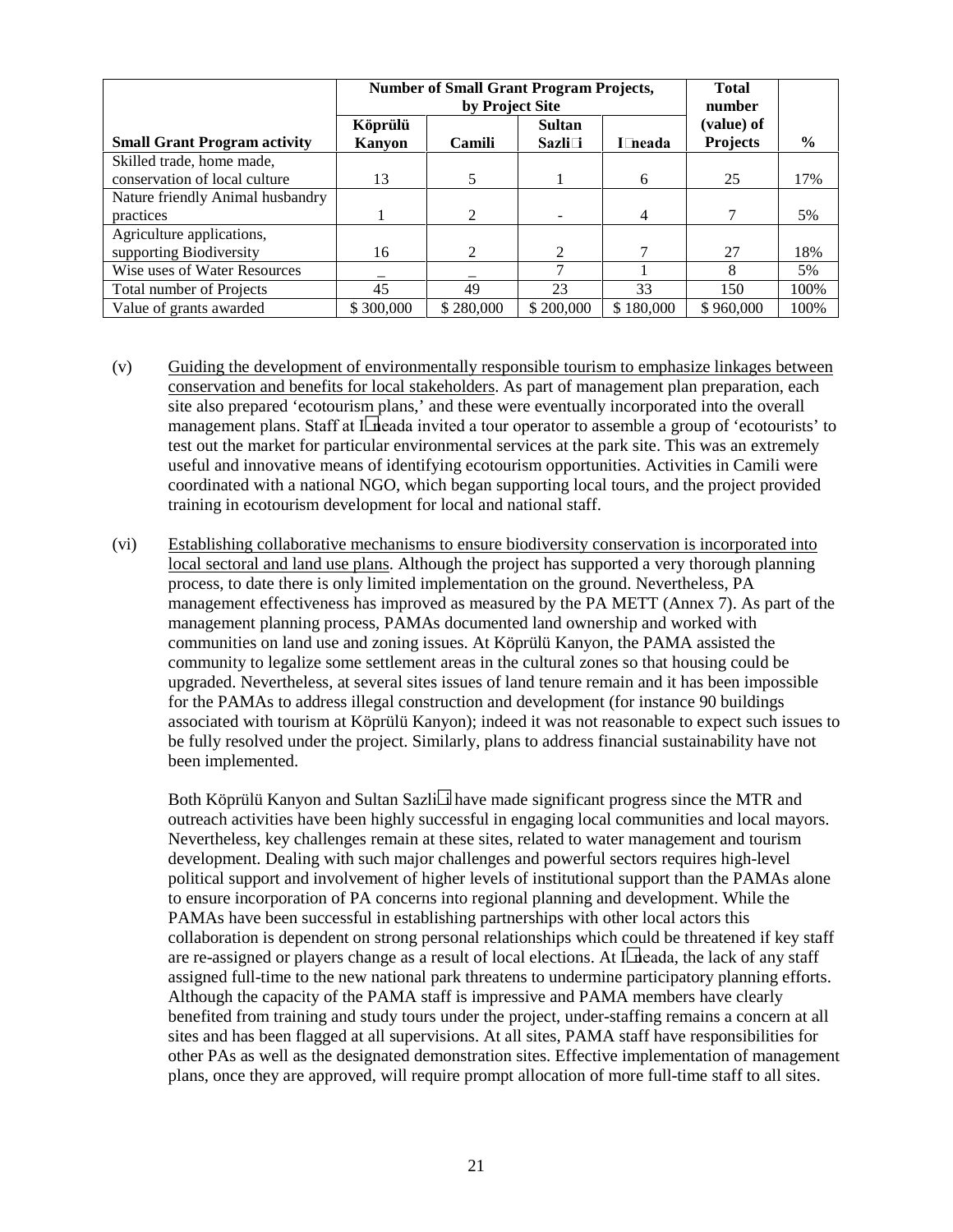While the PAMAs have worked diligently to organize a participatory planning approach the delays in approval and implementation of the management plans are a matter of concern. All of the necessary groundwork is in place but success of this component will be dependent on effective follow-up, additional staffing and implementation of key actions under provincial work plans over the next few months. Delays in approval of the necessary plans and regulations at the central level have seriously jeopardized the success of this component. Overall, this component has therefore been rated as **Moderately Satisfactory.** 

## **Component 3: Project Management and Monitoring**

Overall project management under the Project Management Team (PMT) has been very strong, and in some respects could be judged to be highly satisfactory. At a substantive level, the coordinator and her team have worked extremely hard to make the project's interventions relevant and timely, responding to the challenge of introducing innovation into an area which is traditionally conservative. The PMT has established excellent relationships with the broader community of conservation practitioners, including NGOs and academicians, and worked consistently to develop and disseminate good practice materials.

Very good progress has been noted since the MTR when the project was rated unsatisfactory. Both the PMT and the GDNCNP responded positively to the MTR findings and re-orientated the project to more focused and achievable targets and activities at national and site levels. In particular, the PMT has played a key role in raising the profile of conservation and participatory protected area management through organization of the National Protected Area Conference and fostering opportunities for replication at the nine replication sites.

Although the PMT staff have worked effectively and pragmatically to further project objectives, in many ways the good practices arising from the project have not been fully internalized and institutionalized within the different directorates of MEF, especially within the various divisions of the GDNCNP. There is still much to be done to ensure that the lessons and new practices are fully integrated into regular protected area planning and management. Strong leadership and political commitment will be essential to build on progress to date to benefit the whole protected area network and to promote stronger national support for biodiversity conservation as part of the sustainable development agenda. Buy-in and ownership from GDNCNP is critical for sustainability. While this component is rated Satisfactory overall, concerns remain about weak internalization of project outcomes within the GDNCNP.

| <b>Overall Project Performance and Accomplishments</b> |                                   |                               |                               |  |  |  |
|--------------------------------------------------------|-----------------------------------|-------------------------------|-------------------------------|--|--|--|
| <b>Global Objective</b>                                | <b>Outcome/Impact Indicators</b>  | <b>Status at ICR</b>          | <b>Comments</b>               |  |  |  |
| The project objective is to                            | Legal and regulatory framework    | New protected area            | Not yet approved.             |  |  |  |
| establish effective.                                   | for biodiversity conservation     | legislation has been drafted. | Amendments expected from      |  |  |  |
| intersectoral, participatory                           | established.                      | Currently under review by     | strong sector interests -     |  |  |  |
| planning and sustainable                               |                                   | MEF and informal review of    | could weaken conservation     |  |  |  |
| management of protected                                |                                   | parliamentary committee.      | objectives.                   |  |  |  |
| areas and natural resources at                         | Reduced rate of decline of        | Extensive flora and fauna     | Management plan               |  |  |  |
| four selected biodiversity                             | biodiversity, habitats, and plant | studies completed and         | effectiveness must be         |  |  |  |
| conservation demonstration                             | communities at project sites.     | monitoring protocols defined  | evaluated in terms of         |  |  |  |
| sites, and build capacity at                           |                                   | and outlined in draft         | effective measures on the     |  |  |  |
| the national level to facilitate                       |                                   | Management Plans.             | ground Conservation targets   |  |  |  |
| replication of these activities                        |                                   |                               | and zoning agreed at PA sites |  |  |  |
| at priority conservation sites                         |                                   |                               | but little management on the  |  |  |  |
| throughout Turkey.                                     |                                   |                               | ground.                       |  |  |  |

## **Progress in Project Performance**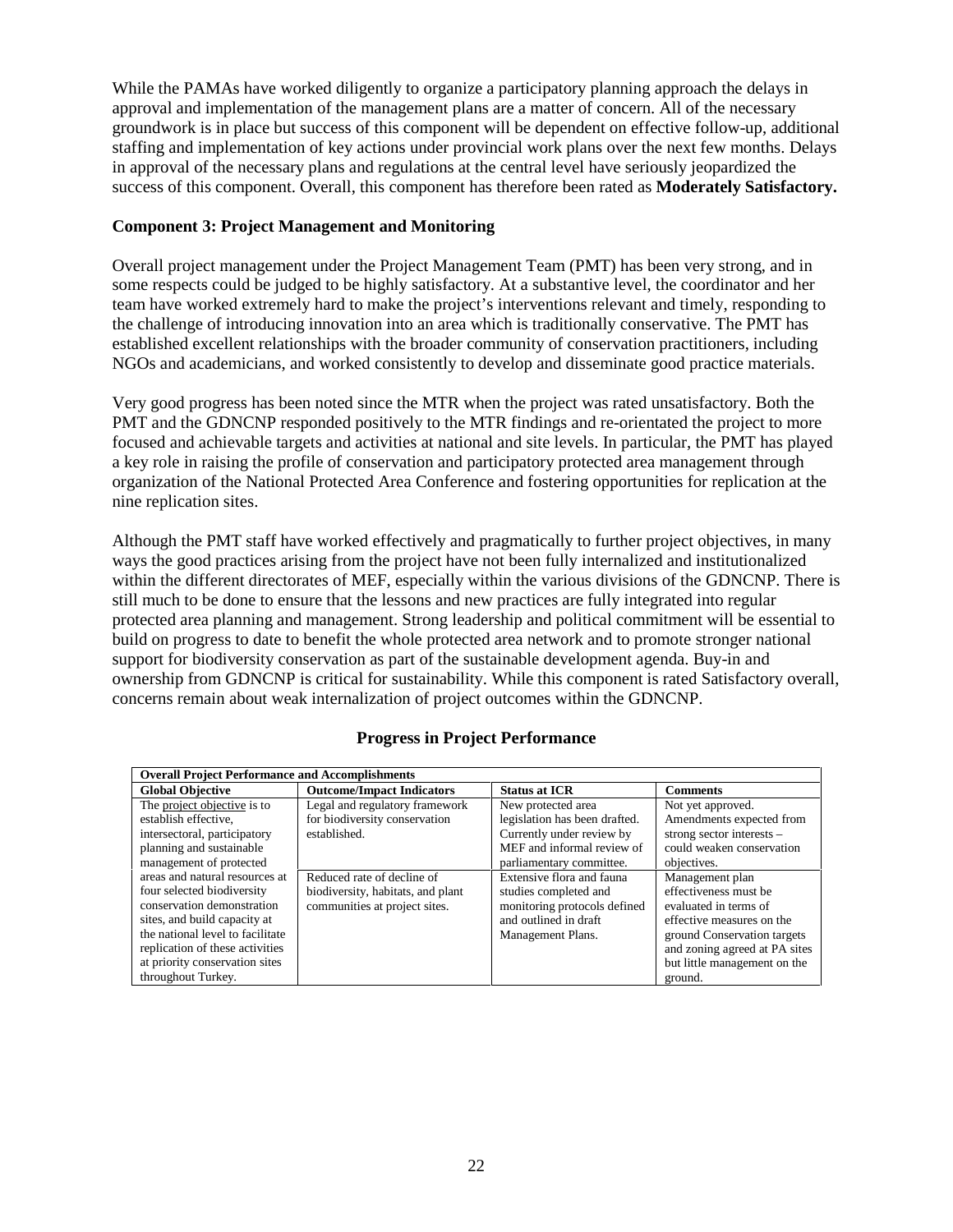| <b>Overall Project Performance and Accomplishments</b> |                                                                                                                            |                                                                                                                                                                                                                                                                                                                                                     |                                                                                                                                                                                                                                                                                   |  |  |
|--------------------------------------------------------|----------------------------------------------------------------------------------------------------------------------------|-----------------------------------------------------------------------------------------------------------------------------------------------------------------------------------------------------------------------------------------------------------------------------------------------------------------------------------------------------|-----------------------------------------------------------------------------------------------------------------------------------------------------------------------------------------------------------------------------------------------------------------------------------|--|--|
| <b>Global Objective</b>                                | <b>Outcome/Impact Indicators</b>                                                                                           | <b>Status at ICR</b>                                                                                                                                                                                                                                                                                                                                | <b>Comments</b>                                                                                                                                                                                                                                                                   |  |  |
|                                                        | No increase in adverse impacts of<br>resource use (grazing, forest<br>products, etc.) on biodiversity at<br>project sites. | Grazing management plans<br>completed for 4 project sites,<br>Forest management plans for<br>I neada, K¢pr§l§ Kanyon,<br>and Camili incorporate<br>biodiversity conservation.<br>Indicators suggest adverse<br>grazing impacts reduced in<br>some zones and adverse<br>forest management impacts<br>likely to be reduced (long<br>term indicators). | Revised regulations<br>approved for forest<br>management planning.<br>Anecdotal evidence of<br>reduced grazing in key<br>zones.                                                                                                                                                   |  |  |
|                                                        | Decrease in destruction of natural<br>formations and cultural sites within<br>project sites.                               | Longstanding regulatory<br>framework for SIT sites<br>maintained - no significant<br>new destruction of natural<br>and cultural sites. Where site<br>classification has hindered<br>ability of local households to<br>maintain or improve their<br>properties, PAMAs has<br>sought to negotiate changes<br>to site plans to allow<br>restoration.   | Forest management plan<br>harmonized with overall<br>management plan at Köprülü<br>Kanyon.<br>Cultural management plan,<br>including baselines and<br>performance indicators,<br>developed for Köprülü<br>Kanyon National Park and<br>incorporated in overall<br>management plan. |  |  |
|                                                        | Decrease in<br>uncontrolled/unplanned<br>construction within and around<br>project sites.                                  | Case by case assessments of<br>each of the four project sites<br>shows existing and potential<br>threats from uncontrolled or<br>planned development at sites.<br>Project successful in<br>supporting advocacy to delay<br>some developments.                                                                                                       | Sites still threatened by water<br>use at Sultan Sazli i and<br>planned pipelines (i.e. ISKI<br>water project in I neada,)<br>roads in Camili, and<br>uncontrolled tourism<br>infrastructure in Köprülü<br>Kanyon).                                                               |  |  |
|                                                        | No increase in percentage of area<br>degraded by tourism impacts at<br>project sites                                       | Ecotourism plans have been<br>prepared for each of four<br>project sites, with baselines<br>and performance indicators.                                                                                                                                                                                                                             | Ecotourism plans integrated<br>in management plans but not<br>yet implemented.                                                                                                                                                                                                    |  |  |
|                                                        | Increase in public support for<br>biodiversity conservation, as<br>measured against baseline                               | National awareness strategy<br>developed but no baseline<br>data on social attitudes.                                                                                                                                                                                                                                                               | No baseline but anecdotal<br>evidence of increased<br>support for Protected areas.                                                                                                                                                                                                |  |  |
|                                                        | Improvement of social indicators<br>linked with the use of natural<br>resources at project sites.                          | Baselines completed at<br>project sites.                                                                                                                                                                                                                                                                                                            | Data incorporated in site<br>management plans.                                                                                                                                                                                                                                    |  |  |

| <b>Component Specific Outputs and Outcomes</b>                                                                    |                                                                                                                                                                                                           |                                                                                                                                                                                                                                                                                                       |                                                                                                                                                                                                                          |  |
|-------------------------------------------------------------------------------------------------------------------|-----------------------------------------------------------------------------------------------------------------------------------------------------------------------------------------------------------|-------------------------------------------------------------------------------------------------------------------------------------------------------------------------------------------------------------------------------------------------------------------------------------------------------|--------------------------------------------------------------------------------------------------------------------------------------------------------------------------------------------------------------------------|--|
| Output from each                                                                                                  |                                                                                                                                                                                                           |                                                                                                                                                                                                                                                                                                       |                                                                                                                                                                                                                          |  |
| component                                                                                                         | <b>Output indicators</b>                                                                                                                                                                                  | <b>Status at ICR</b>                                                                                                                                                                                                                                                                                  | <b>Comments</b>                                                                                                                                                                                                          |  |
| <b>Strengthen National Framework for Biodiversity Conservation</b>                                                |                                                                                                                                                                                                           |                                                                                                                                                                                                                                                                                                       |                                                                                                                                                                                                                          |  |
| 1. National legal and<br>regulatory framework for<br>biodiversity conservation<br>established.                    | Overlapping or contradictory<br>laws, regulations and policies<br>for biodiversity conservation<br>identified and proposals for<br>rationalization presented to<br>sectoral Ministries and<br>Parliament. | Draft legal framework<br>prepared with supporting<br>regulations identified.                                                                                                                                                                                                                          | Submitted to parliamentary<br>committee for informal review.<br>Awaiting amendments and<br>approval.                                                                                                                     |  |
| 2. Effective management and<br>monitoring system established<br>for sustainable and<br>participatory biodiversity | Biodiversity management<br>information and monitoring<br>system established.                                                                                                                              | Completed. Judged to be<br>acceptable for meeting<br>requirements of the Natura<br>2000 network.                                                                                                                                                                                                      | Strategy for BIMS not yet<br>institutionalized – needs legal<br>framework.                                                                                                                                               |  |
| conservation.                                                                                                     | Prototype effective,<br>decentralized, participatory,<br>management systems<br>replicated at priority<br>conservation sites.                                                                              | Completed for four project<br>sites. Management planning<br>developed at 9 replication<br>sites. Management<br><b>Effectiveness Tracking Tool</b><br>(METT) used in 4 project<br>sites. Priority replication sites<br>and baseline for replication<br>sites established by use of<br>RAPPAM with WWF. | Guidance for preparation of<br>management plans, awaiting<br>approval by Ministry to be fully<br>institutionalized. Final METT<br>evaluations show improvement<br>in management effectiveness,<br>especially on process. |  |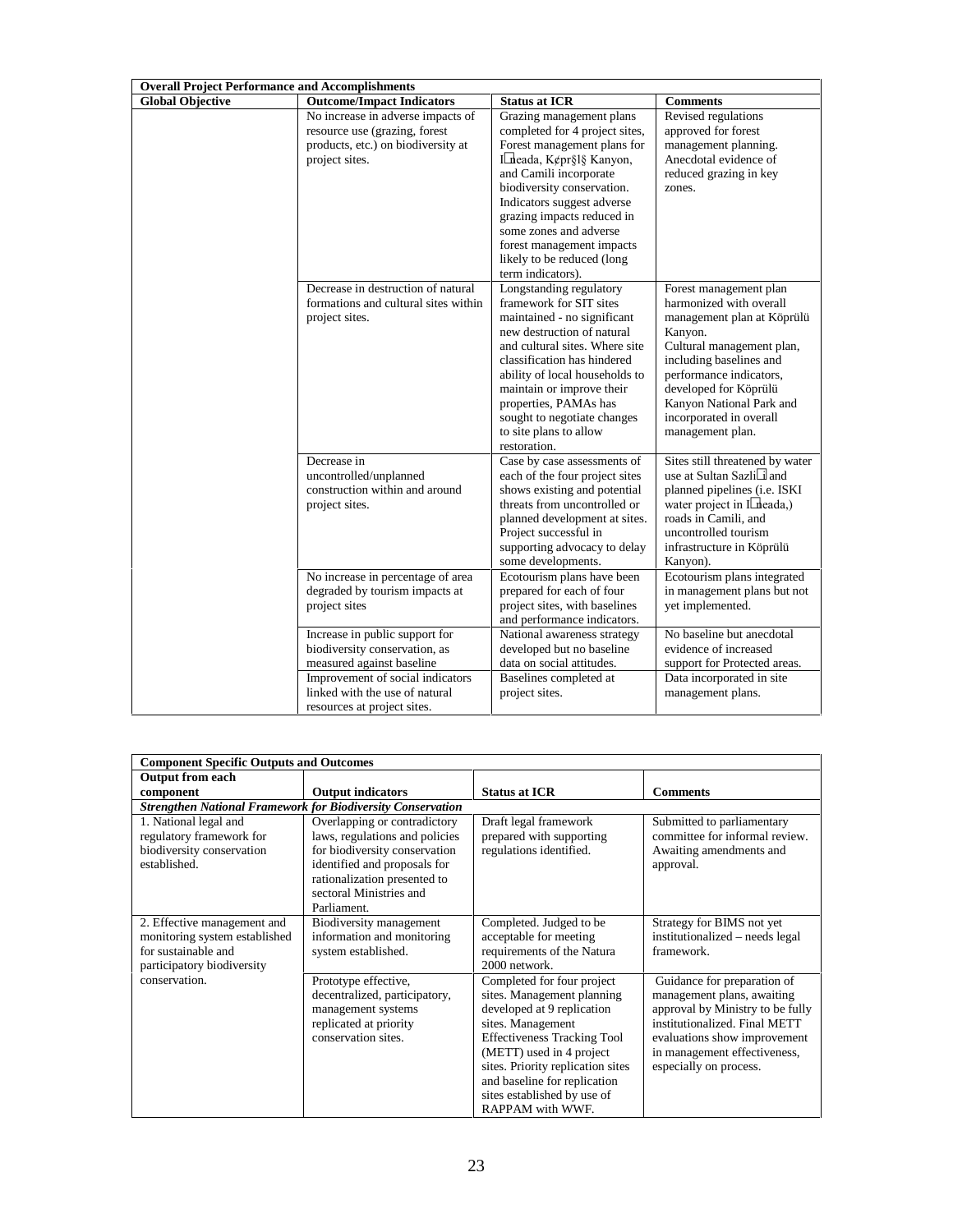| <b>Component Specific Outputs and Outcomes</b>                                                                                                 |                                                                                                                                                                |                                                                                                                                                                                                            |                                                                                                                                                                    |  |  |  |
|------------------------------------------------------------------------------------------------------------------------------------------------|----------------------------------------------------------------------------------------------------------------------------------------------------------------|------------------------------------------------------------------------------------------------------------------------------------------------------------------------------------------------------------|--------------------------------------------------------------------------------------------------------------------------------------------------------------------|--|--|--|
| <b>Output from each</b>                                                                                                                        |                                                                                                                                                                |                                                                                                                                                                                                            |                                                                                                                                                                    |  |  |  |
| component                                                                                                                                      | <b>Output indicators</b>                                                                                                                                       | <b>Status at ICR</b>                                                                                                                                                                                       | <b>Comments</b>                                                                                                                                                    |  |  |  |
|                                                                                                                                                | NGOs involved in identifying,<br>developing, and managing<br>protected areas.                                                                                  | NGO network supported by<br>the project is actively engaged<br>in supporting nature<br>conservation initiatives.                                                                                           | Strong collaboration and<br>partnership with NGOs at<br>national and local levels. NGOs<br>involved in protected area<br>identification, planning and<br>outreach. |  |  |  |
| 3. Biodiversity concerns                                                                                                                       | Three prototype forest                                                                                                                                         | Completed for I neada,                                                                                                                                                                                     |                                                                                                                                                                    |  |  |  |
| incorporated into forest<br>management planning.                                                                                               | management plans completed<br>which incorporate<br>biodiversity concerns.                                                                                      | Köprülü Kanyon and Camili.                                                                                                                                                                                 |                                                                                                                                                                    |  |  |  |
|                                                                                                                                                | Strategy developed for<br>mainstreaming biodiversity<br>and socio-economic concerns<br>into Forest Management<br>Plans.                                        | Strategy developed, and<br>guidelines prepared for<br>adoption by MEF and the<br>General Directorate of<br>Forestry.                                                                                       | Forestry regulation approved<br>Feb. 2008. Technical orders for<br>implementation to be finalized<br>and approved by GDF                                           |  |  |  |
| 4. Strategic, targeted, national<br>public awareness program to<br>build support for biodiversity<br>implemented.                              | Strategy for building public<br>awareness completed and<br>implemented.                                                                                        | Strategy has been completed<br>and under implementation.                                                                                                                                                   | Some parts of strategy<br>implemented successfully;<br>especially at local and site<br>level.                                                                      |  |  |  |
| 5. Strengthened institutional<br>capacity to develop a national<br>network of conservation<br>management and protected<br>areas.               | Programs for raising<br>awareness of biodiversity<br>issues through formal and in-<br>service education presented to<br>the Ministry of National<br>Education. | Testing in nine pilot provinces<br>in 2007 and expansion nation-<br>wide in 2007.                                                                                                                          | Successful integration of nature<br>conservation in national<br>curriculum.                                                                                        |  |  |  |
|                                                                                                                                                | Mechanisms established for<br>sharing knowledge and<br>information on biodiversity<br>conservation in public<br>domain.                                        | Websites for biodiversity<br>conservation established.<br>National Conference greatly<br>raised profile of nature<br>protection. Publication and<br>dissemination of guidelines<br>and other publications. | <b>Strengthened Capacity across</b><br><b>Conservation Practitioners</b><br>Community (PAMAs, PA<br>managers, NGOs) a major<br>outcome of project.                 |  |  |  |
| <b>Establish Prototypes for Protected Area Management</b>                                                                                      |                                                                                                                                                                |                                                                                                                                                                                                            |                                                                                                                                                                    |  |  |  |
| 1. Systems established for<br>sustainable, participatory<br>planning and management of                                                         | PA management plans<br>developed and implemented.                                                                                                              | Completed at four project<br>sites, full implementation<br>requires ministerial approval.                                                                                                                  | Management plans incorporate<br>budgets. Only one management<br>plan (Sultan Sazli i) approved.                                                                    |  |  |  |
| biodiversity conservation at<br>four Pas.<br>2. Mechanisms established for<br>sustainable natural resource<br>management in and around<br>Pas. | Revenues from PA activities<br>and natural resource use<br>retained to cover a portion of<br>the cost of conservation<br>management.                           | Not completed. Questions<br>raised by the Bank and<br>Ministry of Finance about this<br>type of 'earmarking' within<br>the public spending<br>framework and consistency<br>with overall approach toward    | Annual work plan budgets<br>cover the management and<br>spending requirements outlined<br>in management plans at Sultan<br>Sazli i and K¢pr§l§ Kanyon.             |  |  |  |
|                                                                                                                                                |                                                                                                                                                                | budget management.                                                                                                                                                                                         |                                                                                                                                                                    |  |  |  |
| 3. Environmentally<br>responsible tourism linked<br>with conservation<br>management objectives<br>developed at Pas.                            | All rights to land/resources<br>and land ownership within PA<br>have been clarified.                                                                           | Many rights over resource use<br>have been negotiated and<br>clarified as input to<br>management plan preparation.                                                                                         | Land use agreed as part of<br>zoning but land tenure remains<br>an issue at several sites.<br>Cadastral issues are beyond<br>scope of project.                     |  |  |  |
| 4. Program established to<br>build public awareness in and<br>around Pas.                                                                      | Land use plans in areas<br>adjacent to PAs reflect<br>biodiversity concerns.                                                                                   | Zoning outlined in<br>comprehensive management<br>plans incorporate biodiversity<br>concerns in areas adjacent to<br>PAs.                                                                                  | Main tool is forest management<br>plans both within and beyond<br>PA boundaries.                                                                                   |  |  |  |
| 5. Biodiversity is integrated<br>into land use plans.                                                                                          | Increased awareness and local<br>support for biodiversity<br>conservation in and around<br>PAs.                                                                | Outcome of management plan<br>preparation.                                                                                                                                                                 | Site visits confirm strong local<br>support from communities and<br>local mayors.                                                                                  |  |  |  |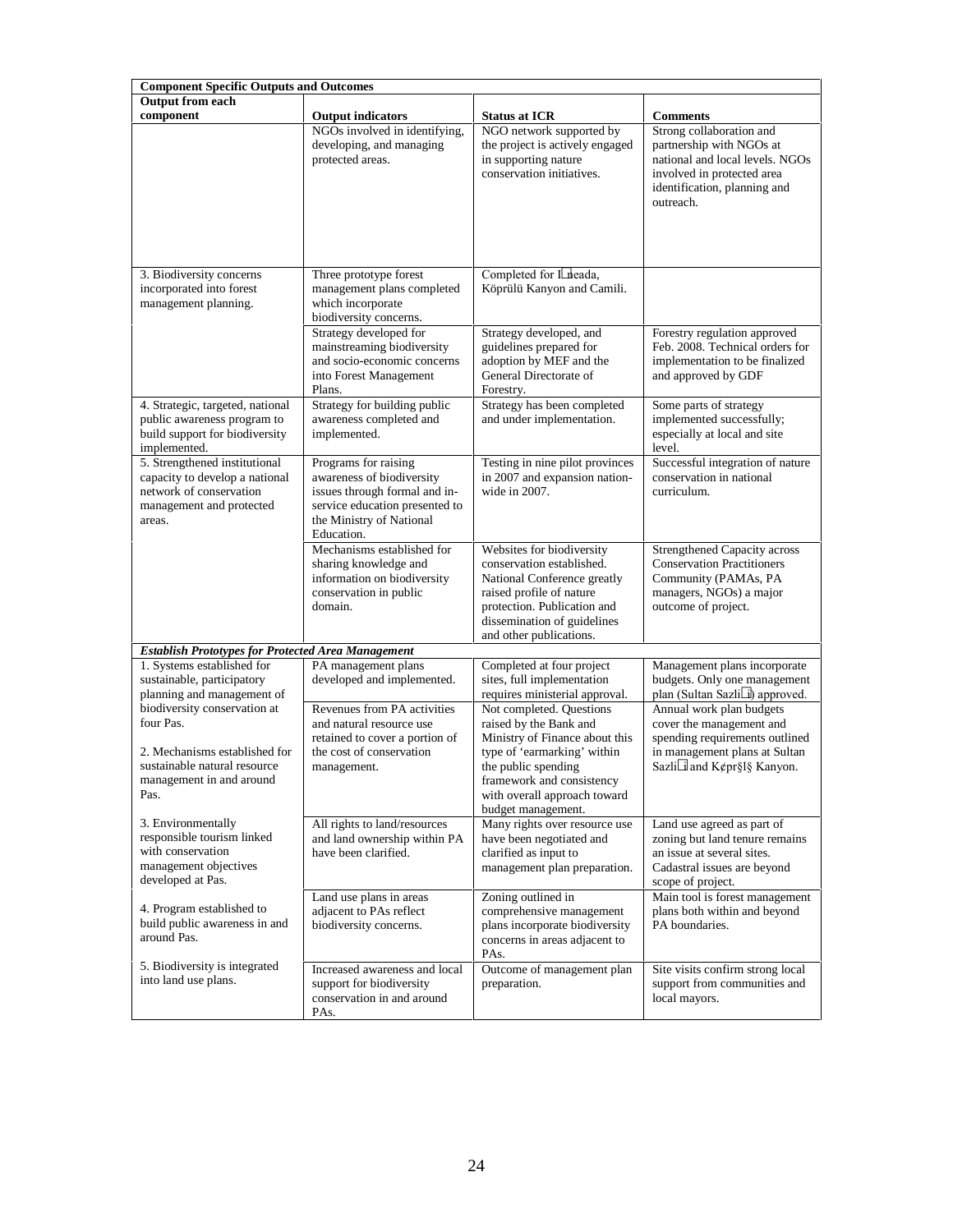## **Annex 3. Economic and Financial Analysis**

The project was a stand-alone GEF project with a GEF grant and counterpart funding from Government of Turkey. At the time the project was designed neither financial nor economic analyses were required, so standard assessments of cost effectiveness or efficiency were not calculated, and would be extremely difficult to assess ex-post. Having said this, this was a very small operation by Bank standards. Although it was management intensive because of the nature of the investment, it was in many respects a very lowcost high-impact GEF project.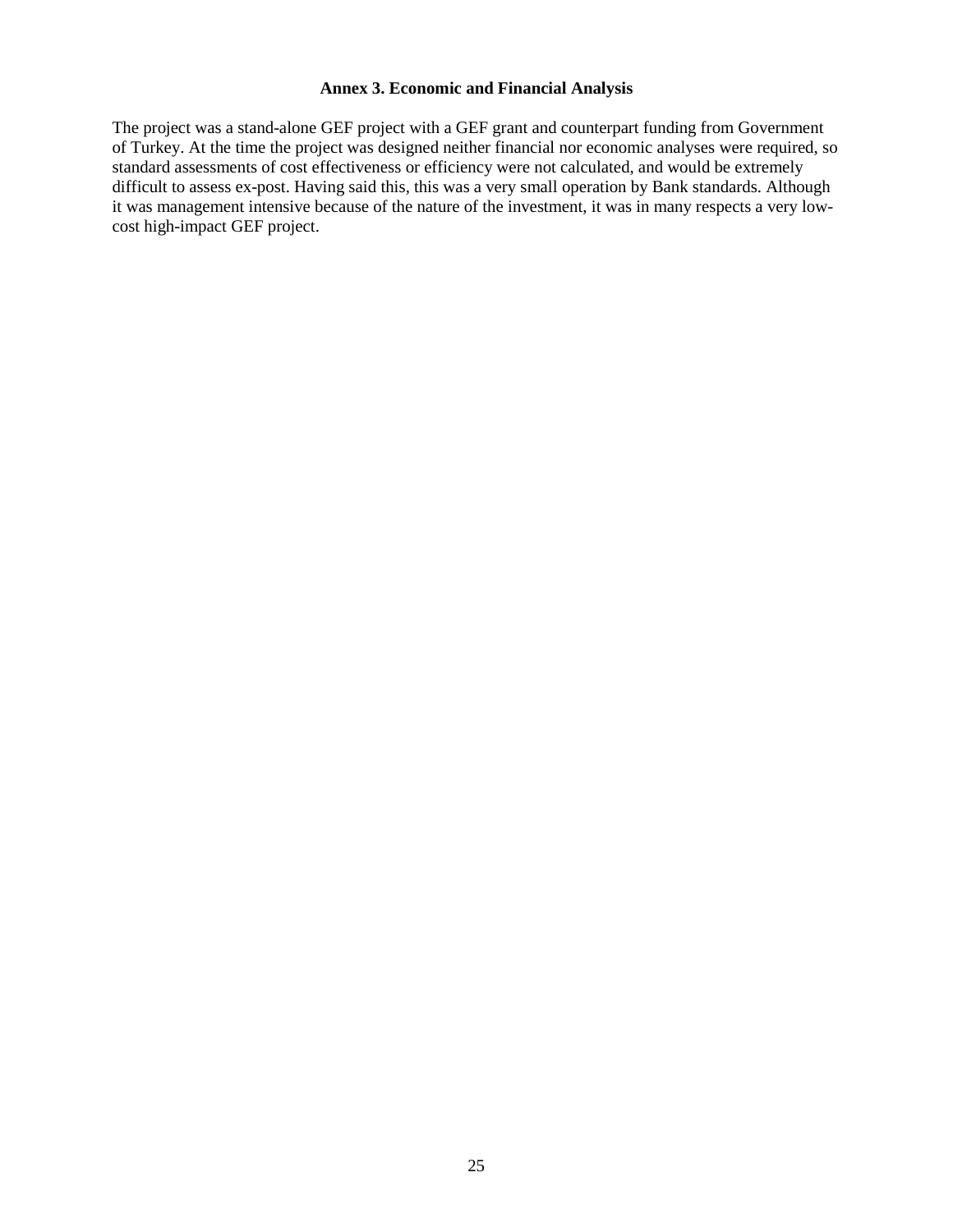## **Annex 4: Bank Lending and Implementation Support/Supervision Processes**

## **(a) Task Team members**

| <b>Names</b>               | <b>Title</b>                                                      | Unit              | Responsibility/<br><b>Specialty</b>                 |  |  |
|----------------------------|-------------------------------------------------------------------|-------------------|-----------------------------------------------------|--|--|
| Preparation                |                                                                   |                   |                                                     |  |  |
| John W. Fraser Stewart     | Natural Resource Management and<br><b>Biodiversity Specialist</b> |                   | <b>Task Team Leader</b>                             |  |  |
| <b>Nedret Durutan</b>      | <b>Agricultural Specialist</b>                                    | Country<br>Office | Community<br>participation design                   |  |  |
| Cuneyt Okan                | <b>Operations Officer</b>                                         | Country<br>Office | Project management                                  |  |  |
| Charis Wuerffel            | <b>Operations Analyst</b>                                         | <b>ECA</b>        | Project management                                  |  |  |
| Kerstin Canby              | <b>Operations Analyst</b>                                         | <b>ECA</b>        | Biodiversity<br>conservation                        |  |  |
| John Hayward               | <b>Sector Leader</b>                                              | <b>ECA</b>        | Quality assurance                                   |  |  |
| Marjory Anne Bromhead      | <b>Sector Economist</b>                                           | <b>ECA</b>        | Quality assurance                                   |  |  |
| Adriana Dinu               | <b>Biodiversity Specialist (consultant)</b>                       |                   | Biodiversity<br>conservation                        |  |  |
| Dilek Barlas               | Counsel                                                           | <b>LEGEC</b>      | Lawyer                                              |  |  |
| Rohit Mehta                | Senior Disbursement Officer                                       | <b>LOAAG</b>      | Financial<br>Management                             |  |  |
| <b>Jose Martinez</b>       | Procurement Specialist                                            | <b>ECA</b>        | Procurement<br>assessment and plans                 |  |  |
| Louis Carbonnier           | Forestry Specialist (consultant)                                  |                   | Sustainable forest<br>management activity<br>design |  |  |
| Mircea Verghelet           | Forestry Specialist (consultant0                                  |                   |                                                     |  |  |
| Ramendra Basu              | <b>Financial Management Specialist</b>                            | <b>ECA</b>        | Financial<br>Management                             |  |  |
| Gordon Temple              | Economist                                                         | <b>ECA</b>        | Cost estimates                                      |  |  |
| Janis Bernstein            | Social Scientist                                                  | <b>ECA</b>        | Social Assessment                                   |  |  |
| <b>Steve Lintner</b>       | Lead Specialist                                                   | <b>ENV</b>        | Peer Reviewer                                       |  |  |
| Tjaart Schillhorn Van Veen | Lead Specialist                                                   |                   | Peer Reviewer                                       |  |  |
| <b>Supervision</b>         |                                                                   |                   |                                                     |  |  |
| John W. Fraser Stewart     | Natural Resource Management and<br><b>Biodiversity Specialist</b> | <b>ECA</b>        | <b>Task Team Leader</b>                             |  |  |
| Peter A. Dewees            | Lead Environment Specialist                                       | <b>ECSSD</b>      | <b>Task Team Leader</b>                             |  |  |
| Cuneyt Okan                | <b>Operations Officer</b>                                         | Country<br>Office | Project management                                  |  |  |
| Nedret Durutan             | <b>Agricultural Specialist</b>                                    | Country<br>Office | Participation                                       |  |  |
| <b>Rasit Pertev</b>        | Sr. Rural Development Specialist                                  | Country<br>Office | Rural specialist                                    |  |  |
| Halil Agah                 | Sr. Rural Development Specialist                                  | <b>ECSSD</b>      | Rural specialist                                    |  |  |
| Ayse Seda Aroymak          | Sr Financial Management Specia                                    | <b>ECSPS</b>      | Financial<br>management                             |  |  |
| Zeynep Lalik               | <b>Financial Management Specialist</b>                            | <b>ECSPS</b>      | Financial<br>management                             |  |  |
| Arben Maho                 | <b>Procurement Analyst</b>                                        | <b>ECA</b>        | Procurement                                         |  |  |
| Elmas Arisoy               | <b>Procurement Specialist</b>                                     |                   | Procurement                                         |  |  |
| Salih Kemal Kalyoncu       | Procurement Specialist                                            | <b>ECSPS</b>      | Procurement                                         |  |  |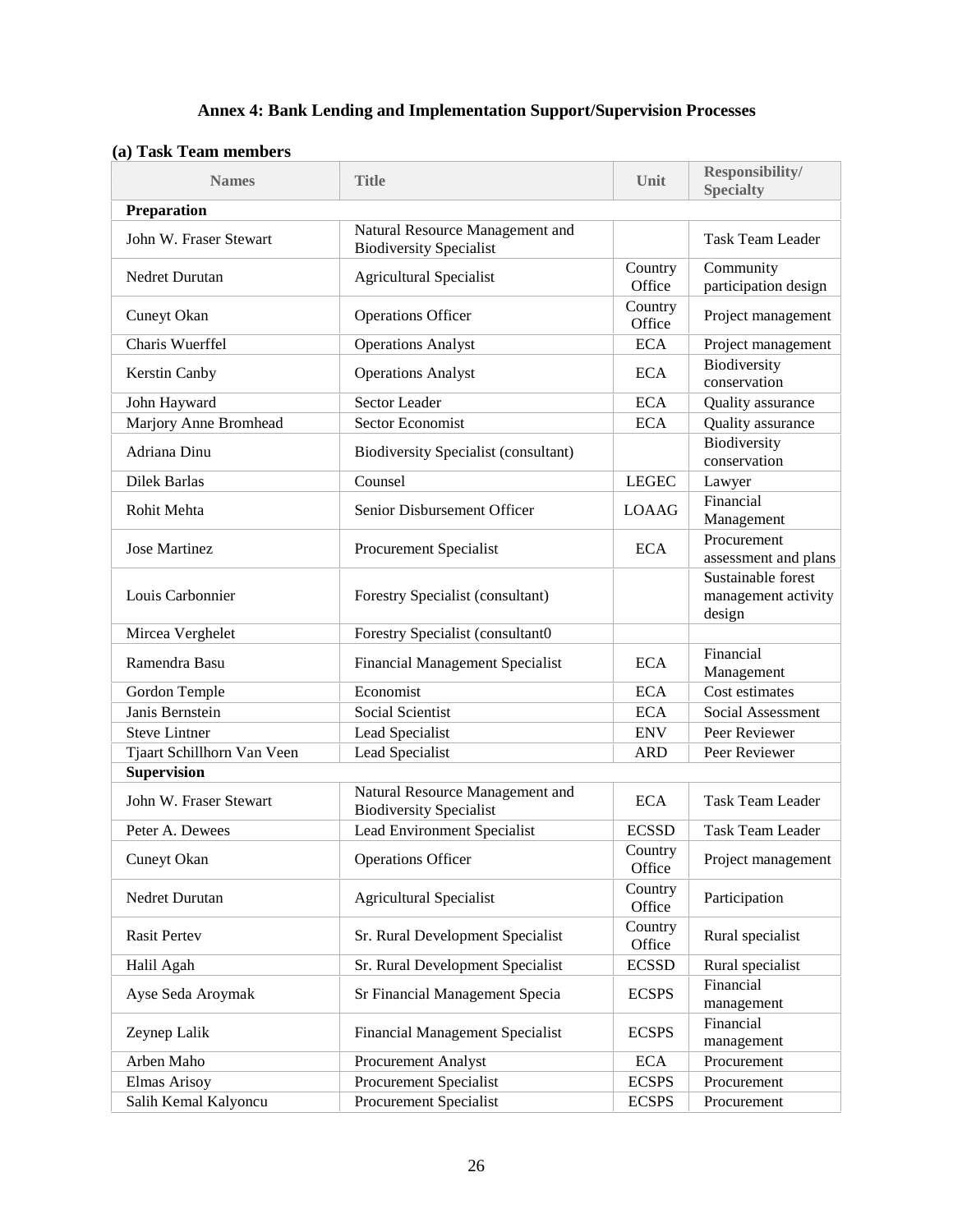| <b>Names</b>    | <b>Title</b>                 | Unit         | Responsibility/<br><b>Specialty</b>   |
|-----------------|------------------------------|--------------|---------------------------------------|
| Maria Amelina   | Social Scientist             | <b>ECA</b>   | <b>Small Grants</b><br>Program design |
| Kathy Mackinnon | Lead Biodiversity Specialist | <b>ENV</b>   | MTR team                              |
| David Colbert   | Legal Specialist             | <b>FAO</b>   | MTR team                              |
| <b>ICR</b>      |                              |              |                                       |
| Kathy Mackinnon | Lead Biodiversity Specialist | <b>ENV</b>   | <b>ICR</b> team leader                |
| David Colbert   | Legal Specialist             | <b>FAO</b>   | <b>ICR</b> consultant                 |
| Peter A. Dewees | Lead Environment Specialist  | <b>ECSSD</b> | ICR resource person                   |

## **(b) Staff Time and Cost**

|                               | <b>Staff Time and Cost (Bank Budget Only)</b> |                                                                  |  |  |
|-------------------------------|-----------------------------------------------|------------------------------------------------------------------|--|--|
| <b>Stage of Project Cycle</b> | No. of staff weeks                            | <b>USD Thousands (including travel)</b><br>and consultant costs) |  |  |
| Lending                       |                                               |                                                                  |  |  |
| FY96                          |                                               | 71.59                                                            |  |  |
| <b>FY97</b>                   |                                               | 29.85                                                            |  |  |
| <b>FY98</b>                   |                                               | 24.55                                                            |  |  |
| <b>FY99</b>                   |                                               | 54.33                                                            |  |  |
| <b>FY00</b>                   |                                               | 175.21                                                           |  |  |
| <b>FY01</b>                   |                                               | $-0.39$                                                          |  |  |
| <b>FY02</b>                   |                                               | 0.07                                                             |  |  |
| <b>Total:</b>                 |                                               | 355.21                                                           |  |  |
| <b>Supervision/ICR</b>        |                                               |                                                                  |  |  |
| <b>FY00</b>                   | 1.4                                           | 4.19                                                             |  |  |
| <b>FY01</b>                   | 22.0                                          | 74.63                                                            |  |  |
| <b>FY02</b>                   | 21.0                                          | 87.66                                                            |  |  |
| <b>FY03</b>                   | 12.7                                          | 59.40                                                            |  |  |
| <b>FY04</b>                   | 15.4                                          | 95.97                                                            |  |  |
| <b>FY05</b>                   | 15.4                                          | 60.32                                                            |  |  |
| <b>FY06</b>                   | 12.7                                          | 50.49                                                            |  |  |
| <b>FY07</b>                   | 12.6                                          | 58.83                                                            |  |  |
| <b>FY08</b>                   | 16.1                                          | 28.63                                                            |  |  |
|                               |                                               |                                                                  |  |  |
| <b>Total:</b>                 | 129.3                                         | 520.12                                                           |  |  |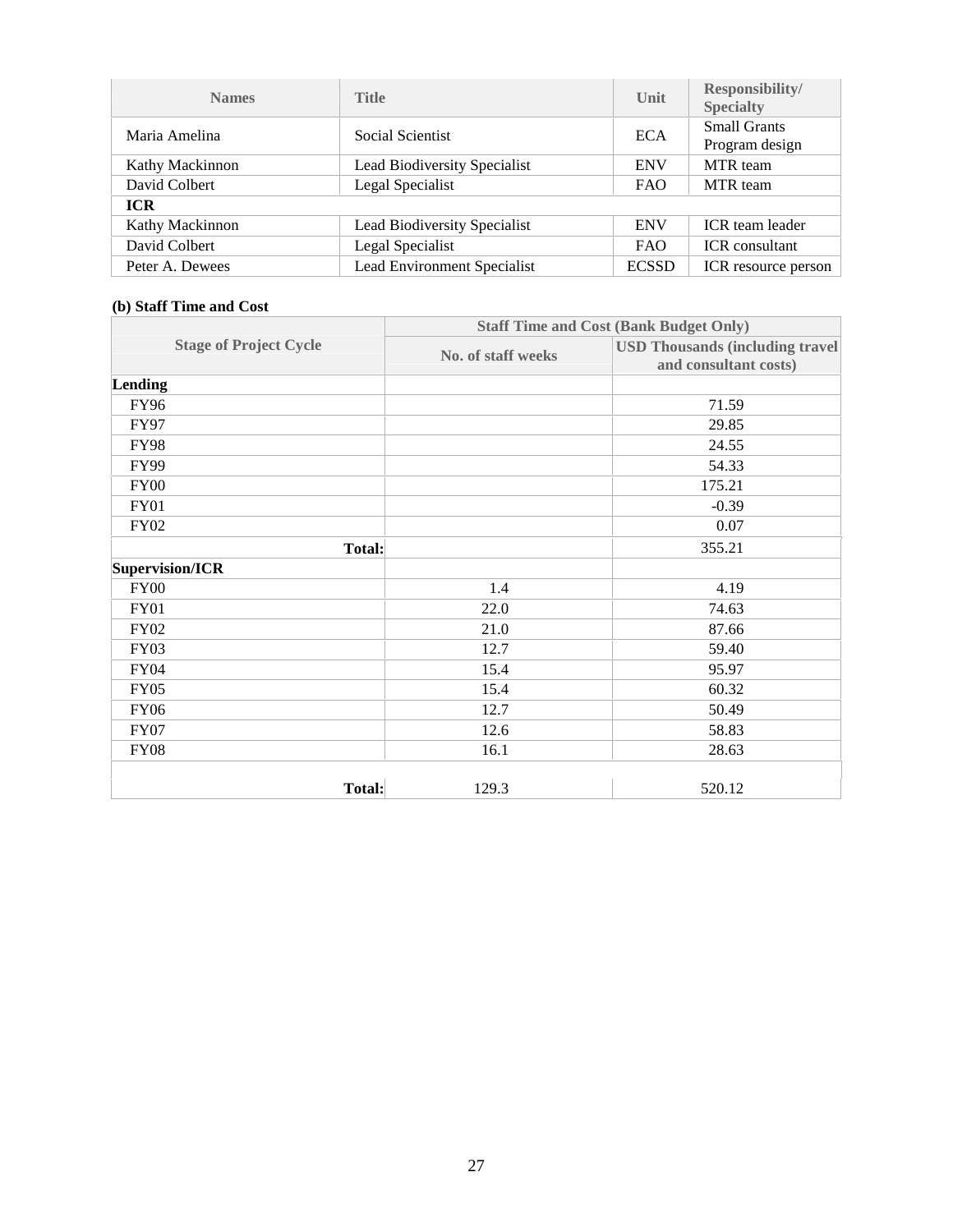## **Annex 5. Stakeholder Workshop Report and Results**

No official workshops were held with other stakeholders as part of the Implementation Completion review. Nevertheless, the ICR mission met with a broad range of stakeholders, both at site level and centrally in Ankara, including national and local NGOs, local government officials and recipients of small grants under the program.

There was a general consensus that the project had proved important in building bridges between government and civil society and had established a good partnership for conservation between government, NGOs, academics and the private sector. The NGOs recognized the project's contribution in promoting participation and integrating social issues into protected area management. NGOs recognized with appreciation the processes associated with revising the legal framework, collating data and establishing the biodiversity monitoring unit as well as the usefulness of the National Protected Area workshops and networks for dissemination of information and good practice. The PMT and MEF built on this goodwill to expand the scope of the project and actively promote replication of good practice at an additional nine sites during the course of the project. Stakeholders from the additional protected area sites were highly appreciative of this opportunity to engage.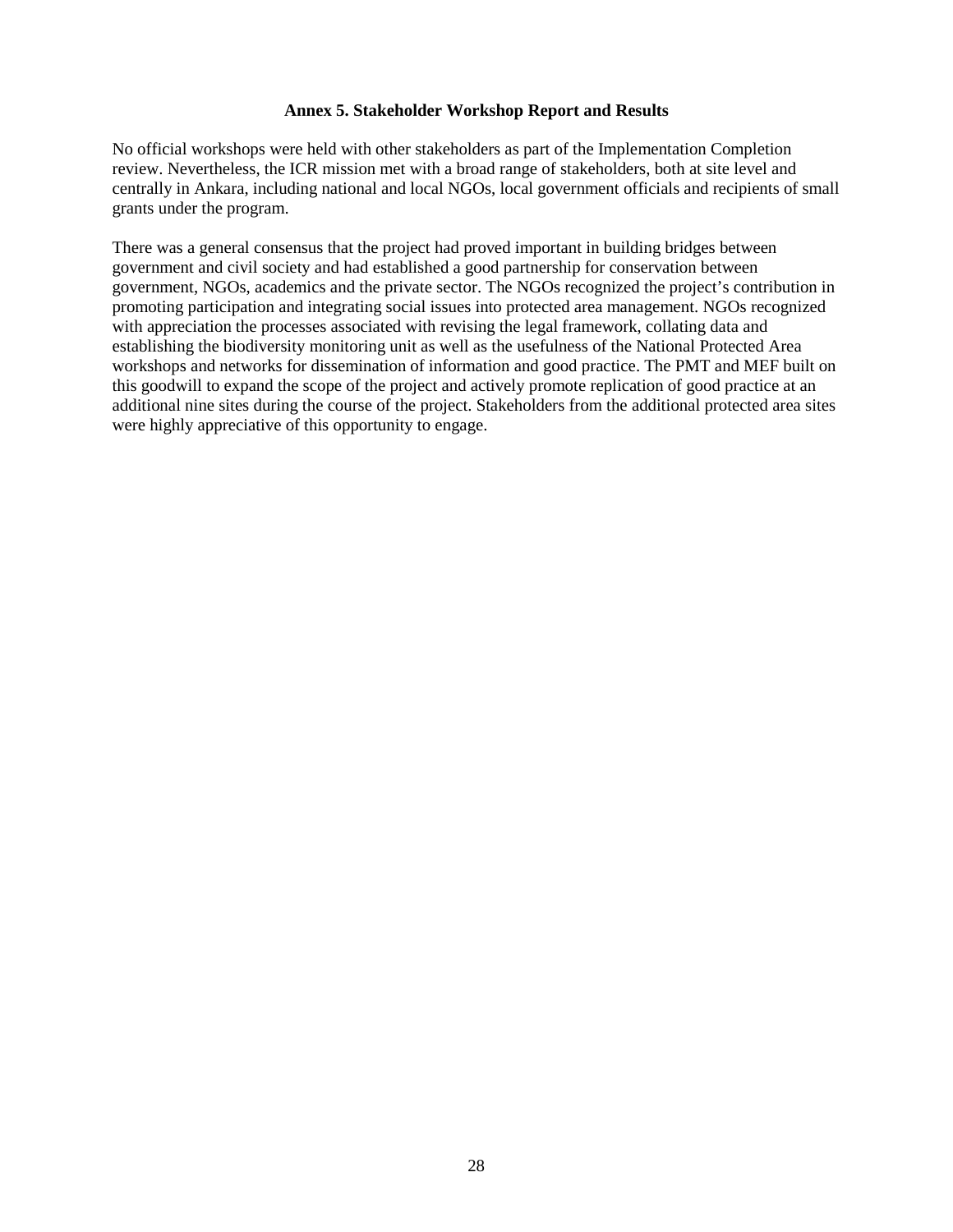#### **Annex 6. Summary of Borrower's ICR**

This report presents an overview of the implementation and results of the Biodiversity and Natural Resources Management Project, implemented over eight years between 2000 and 2008.

#### **1). Assessment of objective, design, implementation and operational experience**

Due to its highly strategic biogeographical position, Turkey is host to an abundance of biodiversity, including 9000 plant species (of which nearly 3000 are endemic), 400 species of birds, 400 fish species and 120 mammals. The protected areas in Turkey designated and managed to conserve biodiversity (according to the National Parks Law), cover a mere one percent of the national territory. Moreover, there were a number of constraints and weaknesses within the national protected area system, including the lack of clarity in legally defining protected area categories; the small size of the national parks themselves; a lack of scientific information and analysis to identify conservation priorities and inform protected area management; insufficient funds for protected areas; weak capacity and the lack of personnel training programs; as well as limited public awareness and lack of public education programs on biodiversity conservation.

Accordingly, the Turkish authorities took measures to develop environmental assessment procedures, draft a new environmental law, and prepare a national biodiversity strategy and action plan with the support of relevant stakeholders. A second GEF biodiversity project, **Biodiversity and Natural Resources Management Project (BNRMP)**, was prepared to target four demonstration sites which represented a range of biogeographic regions and threats, with supporting activities designed at the national level. A project management team was established within the Ministry of Environment and Forests (MEF) as well as four project units with the aim of developing prototypes for effective protected area management. These were the Biodiversity Integration Committee, the Legal Unit for Rationalization of the Legal Framework, the Biodiversity Monitoring Committee and the Public Awareness Unit. The work of these four units is explained below.

The *Biodiversity Integration Committee* was set up in order to demonstrate how biodiversity issues can be incorporated into forest management plans. As a result, biodiversity-integrated forest management plans, the first of their kind, were prepared for the I neada and Bulanikdere forest management districts. These new plans incorporated data from flora and fauna inventories and identified conservation targets and related management objectives. Using the same approach, the forest management plan for the Camili project site was also prepared. A forest management plan for Köprülü Kanyon using similar principles has also been completed. The Biodiversity Integration Committee also reviewed the existing forest management regulation and prepared a new biodiversity-integrated forest management regulation with broad stakeholder participation.

The aim of the *Legal Unit* was to establish the legal basis for the sustainability of the nature conservation works initiated during the project; to carry out a participatory analysis of the key issues related to the current legal framework for nature and biodiversity conservation in Turkey; to develop a strategy for addressing these issues; and to make necessary legislative changes in accordance with the strategy identified. The final strategy ("Developing a New Law on Nature Protection and Sustainable Use of Biodiversity"), which was released to the public through a press conference in June 2003, presents a comprehensive plan for drafting and adopting the new law on biodiversity and nature protection. Aiming at adoption of the new law by 2005 in order to facilitate the EU accession, the strategy represents an incredible legislative/political challenge. Unlike other Turkish legislation, this draft law is the first to be prepared through a highly participatory process (approximately 1500 people were involved in the process and their opinions have been taken into consideration). Furthermore, this draft law harmonized the existing legal frameworks and regulations for nature protection and biodiversity, which were inadequate and inconsistent, into one comprehensive act. Unfortunately, a slowdown in the EU accession process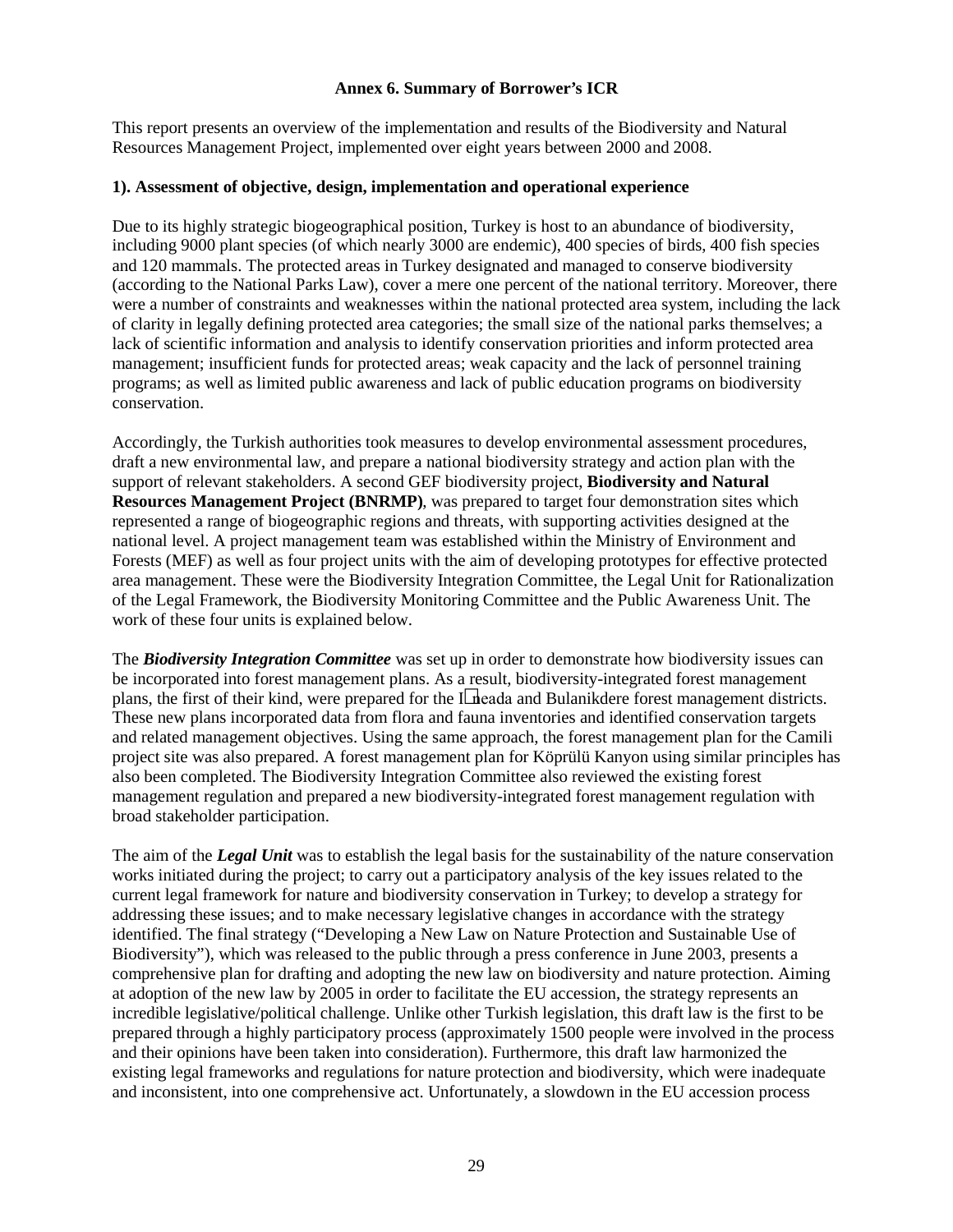from the second half of 2005, and weakening political support have slowed down the review and adoption of the new legislation. Therefore, there is now an urgent need for active lobbying to pursue the parliamentary legislative process and to explain to parliamentarians in clear terms that the draft reflects an approach that allows for rational use and protection of national resources.

The *Biodiversity Monitoring Unit* (BMU) was established in order to identify important natural areas which were not represented in the existing protected area system and to monitor the status of biodiversity and species under conservation nationwide. The BMU, which operates within the General Directorate of Forestry, has performed two main tasks: (i) conducting a gap analysis of biodiversity conservation nationwide to identify priority areas for conservation action; and (ii) developing a biodiversity database called "Noah's Ark". In addition, many training activities and technical visits abroad were held as a part of the capacity building program. At this point, the BMU has developed the scientific and technical infrastructure for analysis of biodiversity on the basis of species, habitats and protected areas. In addition, the BMU has set up a technical team comprising various disciplines with regard to biodiversity monitoring. Furthermore, the BMU has succeeded in including text on biodiversity monitoring and the institutionalization of the BMU within the draft law on the conservation of nature and biodiversity. In spite of these positive developments, however, the lack of trained personnel for the gap analysis, especially at the beginning, caused delays. Furthermore, the reluctance of some university scientists to provide biological data caused problems with populating the biodiversity database. It remains of great importance that the Marmara gap analysis be continued and that new regions for gap analysis, if any, be identified. Finally, the "scientific consultative council" together with the "board of experts" on the database should be established.

The *Public Awareness Unit* was established in 2000 with the aim of developing:

- (a) a National Biodiversity Awareness Strategy and Action Plan for public awareness on biodiversity (PASAP); and
- (b) a Strategy and Action Plan for Capacity Building of Non-Governmental Organizations Related to Biodiversity (NGOSAP).

Both of these strategies were prepared through a participatory process and during each phase of the process the opinions and recommendations of the relevant stakeholders were solicited. For the PASAP four different focal groups, namely media, education, government institutions and the business sector, were established to ensure participation and representation of stakeholders from different sectors. Under the PASAP, a series of public awareness activities were carried out in collaboration with two business enterprises for the protection of natural resources in project implementation areas. With regard to the NGOSAP, the project hired a consultant and held several workshops with broad participation of NGOs, after which process the strategy and action plan developed were discussed with the representatives of 11 national and 8 local NGOs. The *Public Awareness Unit* also created educational materials for primary school students, as identified in the PASAP. The Unit also reached agreement to work with the NGOs in defining common benefits with the government institutions. Unfortunately lack of clarity on the roles and responsibilities for the relevant parties, and the decision taken by the consultants to unite the two strategies under a common protocol, resulted in delays. In the end, the groups dismantled. In terms of next steps, more effort needs to be focused on strengthening cooperation between the government agencies and NGOs for specific conservation activities, as identified in the strategies. Capacity building focused on public relations should be a high priority for the Training Division of the General Directorate in executing the public awareness program.

The activities and implementation at the national level were complemented by activities on the ground at the four pilot sites. Protected Area Management Authorities (PAMAs) were only established after the fifth month of the project, since no personnel could be found to work full time in the field. As a result, project activities were implemented only by the PAMA managers assigned. Throughout the project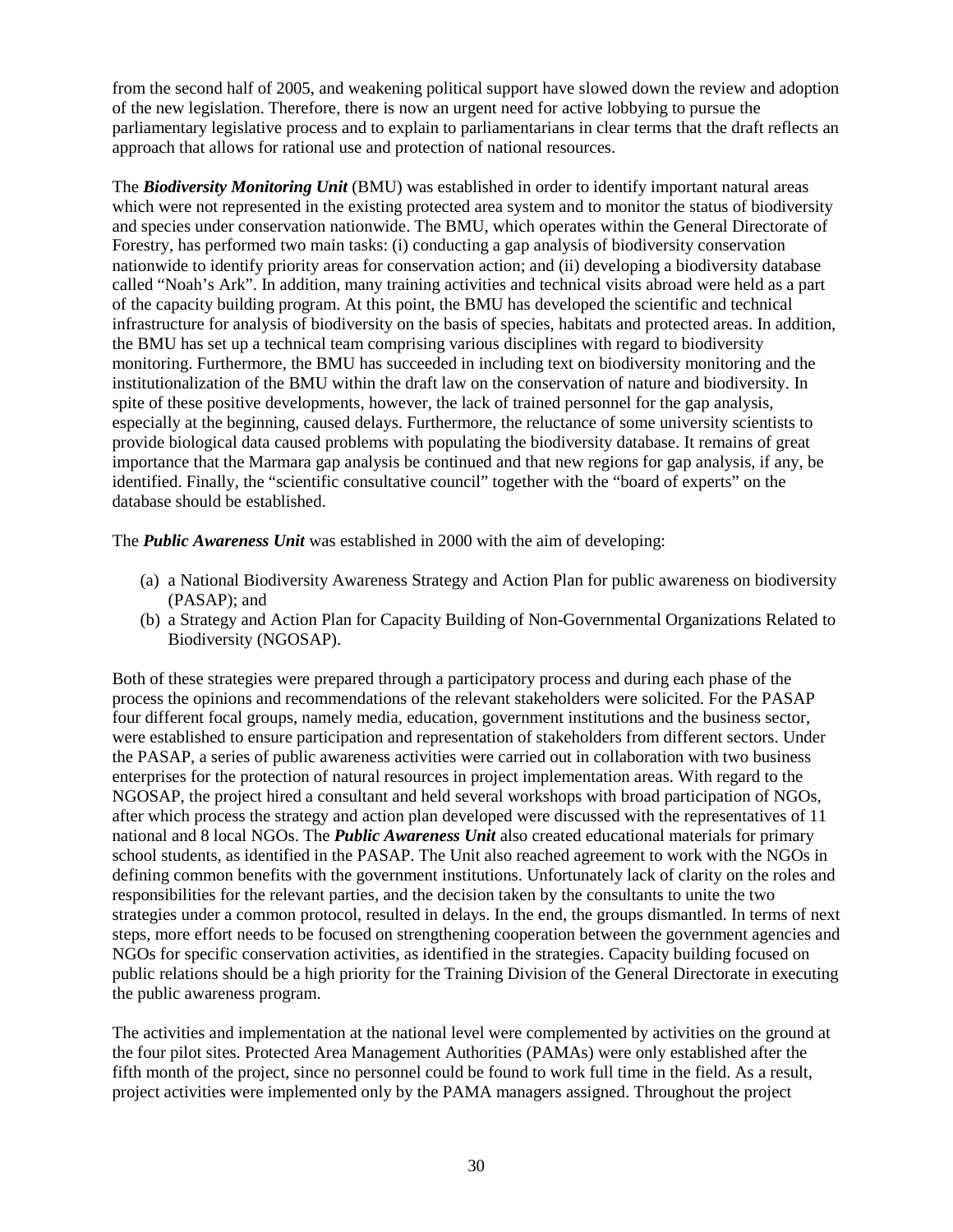implementation period, the number of PAMA personnel varied both within each PAMA and among different PAMAs, primarily based on the personnel policies of the Ministry of Environment and Forestry. Lack of site-level personnel has remained a constraint during the project. During the first year of the project and also throughout the whole project period, PAMA personnel attended several training and capacity building activities, such as study tours abroad and foreign language courses.

A key sub-component under "Strengthening the National Framework for Biodiversity Conservation" was "to develop a national network of protected areas and replicate the experience of effective participatory protected area management systems developed at the four project sites." Nine replication areas, across the country, were selected through a participatory process based on conservation values and needs. The replication areas of the BNRMP are as follows: Akg¢l Nature Protection Area, Sarıkum Nature Protection Area, Yazkh Canyon Nature Park, Lake Kovada National Park, Amanos Mountains, K $\delta$ re Mountains National Park, Karagöl National Park, Acarlar Longos and Tuzla Lake. Participatory planning and activities have started in all replication sites. The replication program has started a movement in which stakeholder groups are involved in the protection of biodiversity and in the sustainable use of natural resources in the local environment.

The *Financial Management Unit (FMU***)** was established within the *Project Management Team (PMT*) in 2000 with the appointment of government staff as Financial Management Officer, Disbursement Specialist and Financial Management Specialist. The PMT has been subject to regular audits by the Treasury and the World Bank during the project period. The financial reports and documents have been audited by Treasury within the following six months after every fiscal year and reported to the World Bank. The Bank has also made annual visits for inspection purposes. In addition when deemed necessary internal auditors within the Ministry have performed audits.

The *Procurement Unit (PU)* was established within the PMT in 2000 with the appointment of government staff as Procurement officer and Procurement Specialist. The PU has ensured that all procurement activities developed in the pilot project sites and central unit are undertaken in accordance with the Procurement Plan and World Bank Procurement Guidelines. The PU has developed many international competitive bidding (ICB), international (IS) and national shopping (NS), quality and cost based selection (QCBS), consultant's qualification (CQ), individual selection (IND), single source selection (SS) according to the World Bank Procurement Procedures.

The purchase of materials, goods and equipment needed for launching implementation of the project was mostly realized during the first year of the project. The PAMAs and the Replication Sites have developed many national shopping (NS) international shopping (IS), minor works (MW), national competitive bidding (NCB) and individual consultant selections (IND) according to their local procurement plans through providing no-objection from the PMT. By the end of the project, all PAMAs will have fully realized their planned expenditures in the local procurement plans.

## **2) Assessment of the outcome against agreed objectives**

The project had three components: (i) strengthening the national framework for biodiversity conservation; (ii) developing prototypes for effective protected area management; and (iii) project management and monitoring. The summary of the activities and outcomes from the components follows:

## **Component 1: Strengthening the National Framework for Biodiversity Conservation**

(i) **Legislation.** The process of identifying the key legal issues was driven by technical working groups composed of Turkish experts on nature protection and biodiversity from relevant governmental agencies, NGOs, academic institutions, and PAMAs. The project was successful in developing a new strategy, "To Develop a New Law on Nature Protection and Sustainable Use of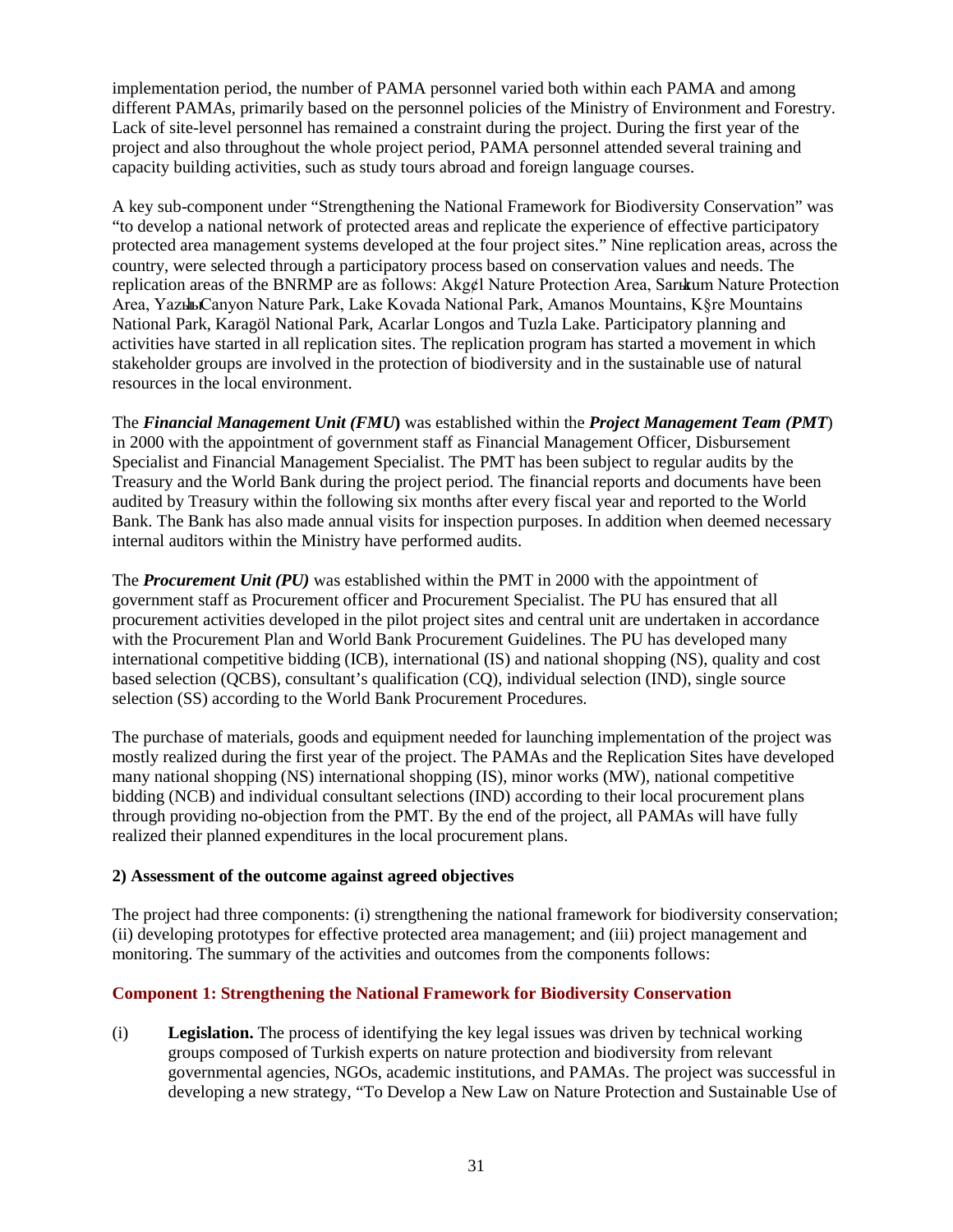Biodiversity", which presents a comprehensive plan for drafting and adopting the new law on biodiversity and nature protection. The highly participatory process was highly effective in engaging a broad range of stakeholders and effective and efficient in formulating applicable provisions. The draft law was presented for review to government in 2005 but is still awaiting passage through parliament.

(ii) **Replication** The BNRMP established a committee, with broad participation of representatives of various governmental bodies and NGOs, to determine at least one replication site for each project demonstration site. The committee selected the potential replication sites based on technical studies conducted. At first, four sites were selected as replication sites, one for each project demonstration site, but the number of replication sites eventually increased to nine. At each replication site, the staff executed a number of activities in the area in accordance with the work plans prepared. The expansion of improved management practices and other international good practice to the replication sites has been a key achievement and outcome of the project.

Turkey held its first national conference on Biodiversity and Protected Area Management in Ankara from May 22 to 24, 2006. The conference attracted a great deal of interest and participation from the conservation community in Turkey and provided the expected opportunity for exchanging information and experience. Lessons learnt at the four project implementation areas were compiled and published as a guide book. The project prepared a set of criteria for the selection of best practices in management and planning of the protected areas, which resulted in a publication on national best practices. Studies for the revision of the Technical Order regulating the preparation of the management plans has been started in line with the experiences gained during the BNRMP management planning studies.

- (iii) **Monitoring.** To identify the non-represented natural areas in the national protected area network and monitor the status of biodiversity conservation, the Biodiversity Monitoring Unit undertook: (a) a gap Analysis for the Coastal Aegean Region, which has been completed, and for the Marmara Region, for which field studies for the provinces of Balikesir, "anakkale, zmit and Adapazarbhave been completed and established; (b) a Noah's Ark Database, which has been opened to the public for monitoring biodiversity on the basis of species, habitats, protected areas and threats.
- (iv) **Public Awareness.** A consultancy firm prepared a National Biodiversity Awareness Strategy and Action Plan (BSAP) for raising public awareness on biodiversity. An individual consultant prepared a Strategy and Action Plan for Capacity Building of Non-Governmental Organizations Related to Biodiversity (NGOSAP) with broad participation. In accordance with these strategies, a number of activities have been undertaken at the national level. At the local level, public awareness activities were executed by a consulting firm in the first years of the project. A list of training material needs for general public awareness in the areas was prepared and the Imam training program was developed. After the consulting firm completed its task, the PAMAs executed the public awareness activities on their own on the basis of the work plans prepared.
- v) **Forest Management Plans** Biodiversity-integrated forest management plans have been prepared for two project sites, neada and Camili. Preparation of new forest management plans financed by the Government budget, has been completed for K¢pr§l§ Kanyon and Yukar<sub>b</sub>G¢kdere (a replication site). A new forest management regulation integrating biodiversity conservation has been prepared, submitted to the Ministry, and approved. A technical order for implementation of this new regulation has also been prepared.

#### **Component 2: Developing Prototypes for Effective Protected Area Management**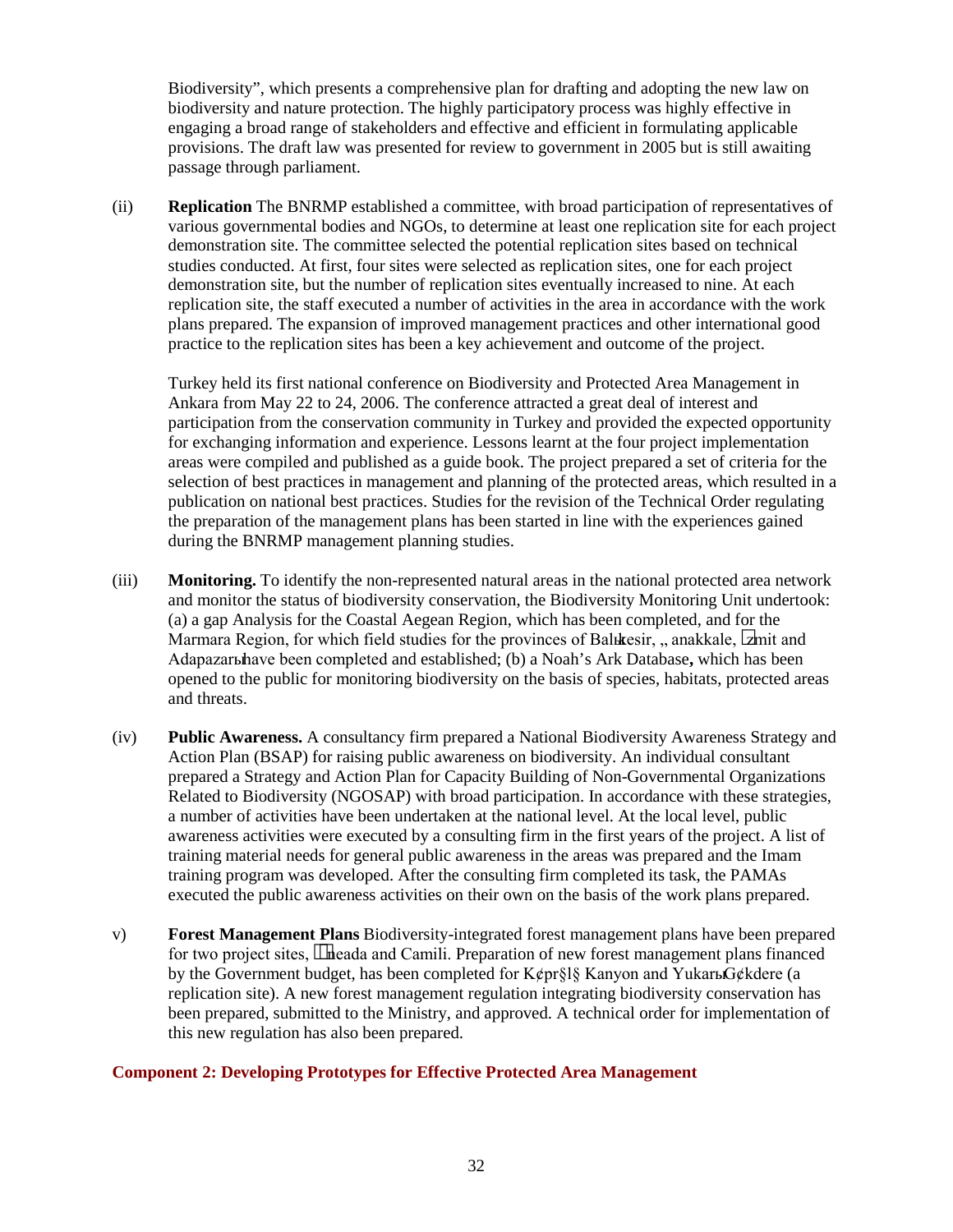At the four project demonstration sites, PAMA teams comprising at least three full-time people have been formed and protected area offices have been established. The project offered extensive training programs to the PAMA staff on various subjects, such as awareness raising, biodiversity and nature conservation, protected area management, sustainable development, etc. These training programs made an important contribution to the teams' overall capabilities and efficiencies. As a result of their expertise, these core teams are now leading implementation of planning and management activities more widely in at least three different bio-geographic regions of the country.

Management plans have been completed for four project sites and already approved for one, Sultan Sazli i. Biodiversity and socio-economic data were collected and reflected in the management plans, which include a monitoring plan identifying what will be monitored, by whom, when and with what resources. The sites are already using the "Tracking Tool for Management Effectiveness for Protected Areas" which was translated into Turkish and used at both the project sites and replication sites.

The participatory process for preparation of the protected area management plans have resulted in improved relations between PAMA staff and local communities and local governments. PAMAs have taken steps to establish various consultative platforms on key issues (especially in Köprülü Kanyon, Sultan Sazlыь and neada for the water problems) and to support local NGOs and communities to promote conservation of the natural attributes of the area. In addition, the small grant projects implemented at project sites have increased both the capacity and the income of the local people.

All the PAMAs have succeeded in organizing workshops to prepare their annual work plans, through which they could share experiences and find solutions to common problems, thus avoiding so some delays. Having PAMA personnel trained on subjects such as GIS, awareness raising, sustainable development, monitoring, participatory rural appraisal, facilitation, English language and etc., made a contribution to the team's overall capabilities and efficiencies in nature conservation. However, despite these positive developments, in the first 2.5 years of the project, the desired performance could not be attained due to an inability to implement a good managerial strategy towards the project sites. Limited communication of the PAMAs with the local stakeholders also led to unsatisfactory performance during the first years of the project.

The Small Grants Program (SGP) was implemented in order to reduce, eliminate and combat priority threats affecting the biodiversity in the project areas and to provide alternative income resources to local communities. The SGP was effective in facilitating participation of local communities in project implementation and in encouraging them to come up with project proposals designed to promote conservation as well as benefit villages and livelihoods. The project supported numerous initiatives from ecotourism homestays to improved livestock management to encourage more sustainable management of natural resources within the protected areas. It is too early to make a sound assessment of the effects and sustainability of the small grants projects completed in December 2007. However, the completion ratios of the projects and outputs in the implementation process appear quite positive. Impact assessment studies on the SGP should be conducted in the coming years.

## **Project Component 3: Project Management and Monitoring**

The Project Management Team (PMT) oversaw and supported implementation of all project activities in accordance with agreed monitorable indicators. It worked closely with PAMA staff at the four sites and with the agencies responsible for implementing project activities at the national level and developed and monitored work plans for all project activities on a biannual basis. In addition, the PMT established a financial management system to keep the accounting records and produce the necessary financial reports. Since 2003, local procurement plans have been prepared for demonstration and replication sites by the PMT and site staff under the General Procurement Plan of the project. The PMT was also responsible for procurement of services, goods and works under the project. Finally, the PMT provided technical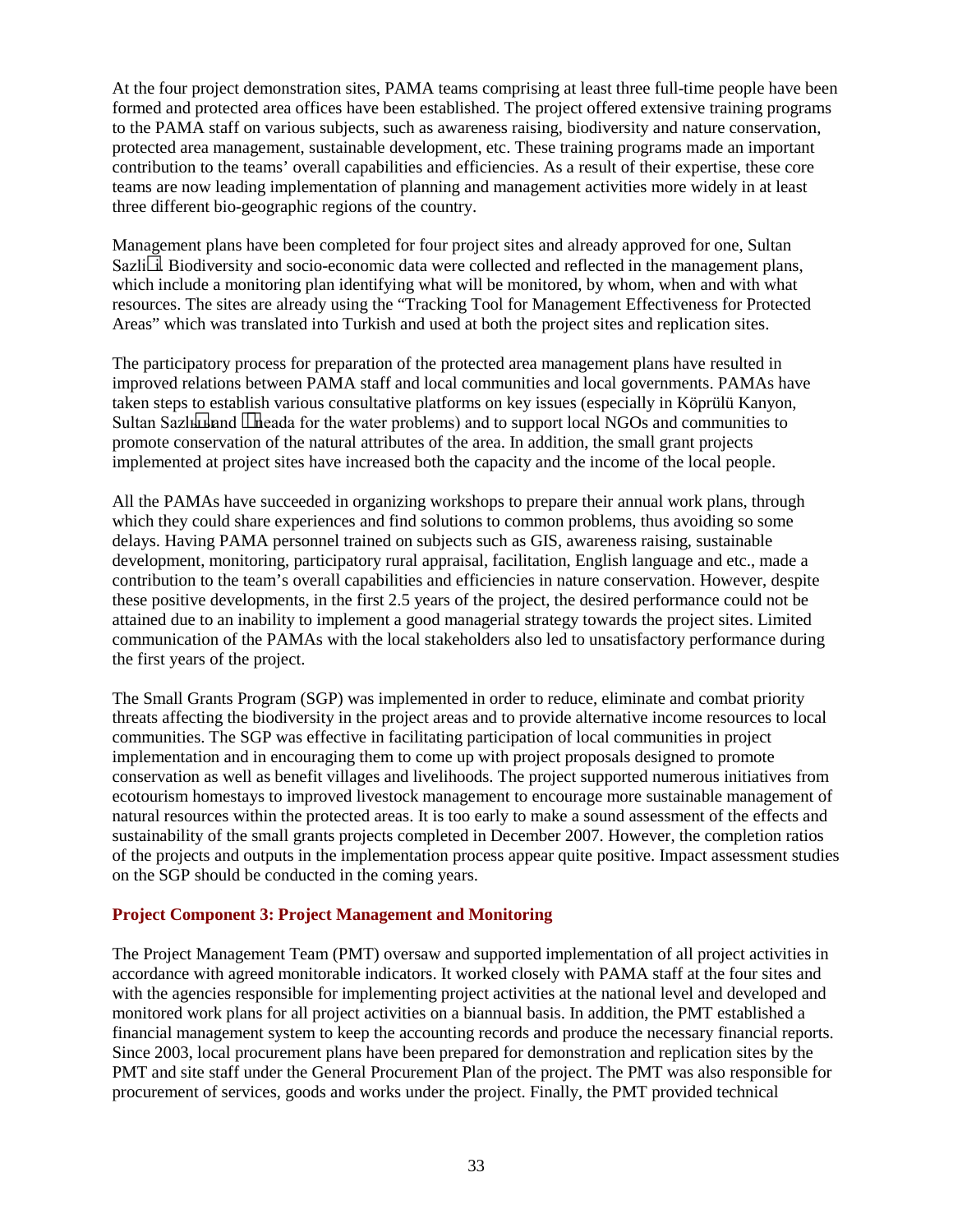assistance to the PAMAs in developing materials and organizing special events to promote the resource values of the sites.

*Capacity building and outreach* were key features of the project. Within the project period, 746 trainings were given in Turkey, 185 trainings were given abroad, to a total of 2116 people trained. Also, for different reasons, a total of 89 fundamental meetings were organized. For publicity of the project and biodiversity conservation 40 different types of posters were produced with a total number of 30.000. Also six different types of brochures were prepared (10.000 published), 18 different types of books were also prepared (21.000 published), all in the Turkish language, and distributed to the related institutions and stakeholders. These capacity building efforts have established a good foundation for biodiversity conservation and protected area management in Turkey; increased national capacity will be a lasting legacy of the project.

## **3) Evaluation of the Borrower's own performance during the preparation and implementation of the operation, with special emphasis on lessons learned that may be helpful in the future**

The BNRMP started slowly and experienced a number of difficulties and uncertainties, especially up until June 2003. The World Bank mid-term review mission of October 2003 found the performance of the project "unsatisfactory". As a result, the General Directorate of Nature Conservation and National Parks and all project units reviewed their work plans for 2004-2005 and 2006 in accordance with the mid-term review programs recommended by the World Bank mission. From that time on, it was agreed that the work of the PAMAs should concentrate on awareness raising, water issues (except for Camili), management plans, micro plans, the small grants program, visitor center construction (except for Köprülü Kanyon) and replication activities. In order to complete some key activities under the Small Grants Program and construction activities, the project got an extension for two years, during which the project focused mainly on the small grants program, management plans, water issues, and park constructions.

## **Lessons Learned**

## **Project Component 1: Strengthening the National Framework for Biodiversity Conservation**

- Provision of contributions by relevant institutions is a major pre-requisite for any laws which are enforceable.
- The frequent change of Division Chiefs within the General Directorate made it very difficult to maintain continuity in the Learning Network activities.
- A working collaboration among the relevant institutions is sometimes difficult to achieve, particularly where parties see others' initiatives as a threat to themselves.
- The preparation process for the draft law on biodiversity and nature conservation which was well organized and carried out extensively from 2002 to 2005 with many meetings, working groups and face-to-face discussions - has played an important role in raising awareness with respect to nature conservation, biodiversity and management of natural resources.
- Since there are not as many experts as needed to replicate the new approaches in the other forest areas, one needs to be very cautious when adding new replication sites so as not to over-extend limited staff resources.

## **Project Component 2: Developing Prototypes for Effective Protected Area Management**

- Planners need to have a "big picture" mentality in order to effectively protect and manage biodiversity. They cannot be limited by the established boundaries of the protected area.
- Establishing a participatory approach is a slow process. It has taken considerable time for planning teams to acquire the skills and confidence to work in a participatory way and for local stakeholders to be convinced that the intention to consider their interests is really serious.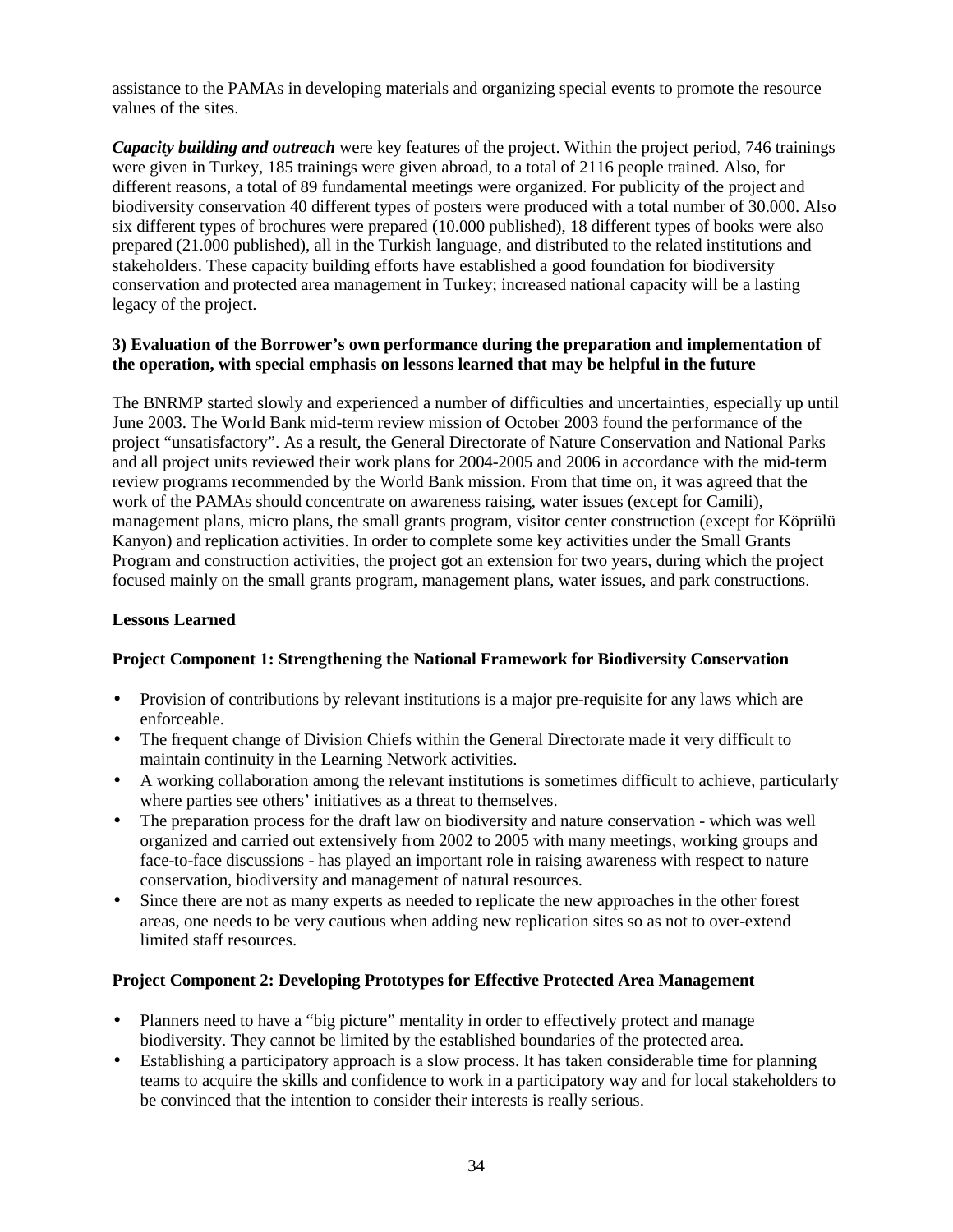- The development and use of rapid ecological assessments should be encouraged. Long-term surveys, while they have their value, are too expensive and time-consuming to be of much use in short-term projects.
- Staff continuity is essential for successful management. The PAMA teams established under the BNRMP were able to work and learn together about protected area management and became increasingly knowledgeable and effective as the project progressed.

## **4) Evaluation of the performance of the Bank or of other partners during the preparation and implementation of the operation, with emphasis on lessons learned**

The Bank's performance during supervisions was highly satisfactory but replacement of task managers early during implementation and suspension of missions due to 11th September affected Project activities. Support from the Country Office could not be achieved regularly throughout the project since the counterpart in country office has been replaced as well. Also for a time the project has taken direct and effective support from the World Bank Headquarters. It is important to take regular high level support from the country office in order to achieve high level support for the project activities at the implementing agency. For procurement and financial management adequate support has been taken, however it is important to obtain continuous and sustainable support in trainings on new aspects, contract management including assigning of individual consultants to different projects.

## *Other partners*

It was a project constraint that Turkey lacks firms or specialists which provide consultancy services on preparation of participatory protected area management plans. The experienced firms on the topic do not have representatives in Turkey or may not be well informed about the country, which leads to continuity problems and deficiencies in the services they provide.

Turkey lacks national expertise in conservation biology and protected area management. Local consultants faced difficulties in the preparation of flora and fauna surveys, which are adequate for protected area management needs.

Since Turkey has no fully-equipped protected area management network, the NGOs do not yet have comprehensive experience on protected area management. The NGOs that show a positive approach to the tasks they have undertaken gain more and better experience so that they can take on more important roles in nature conservation in Turkey.

There are problems, especially in accomplishing nationwide collaboration, between the various governmental agencies involved in protected area management. In projects like this one, where interinstitutional collaboration is important, the attitudes of the different institutions can be obstructive; whereas implementation of management plans requires strong collaboration and coordination among relevant institutions.

## **5) Description of the proposed arrangements for future operation of the project**

The Government of Turkey is committed to strengthen its protected area network as part of its obligations under the Convention on Biological Diversity. With regard to next steps, it is of great importance that the management plans prepared for the period 2007-2011 be approved, with appropriate budgets for implementation. The personnel problem of the PAMAs should be solved to accelerate management plan activities. The equipment purchased by the project should be used in compliance with its original purpose and a strategy must be determined to guarantee the proposed indicative budget of the management plans.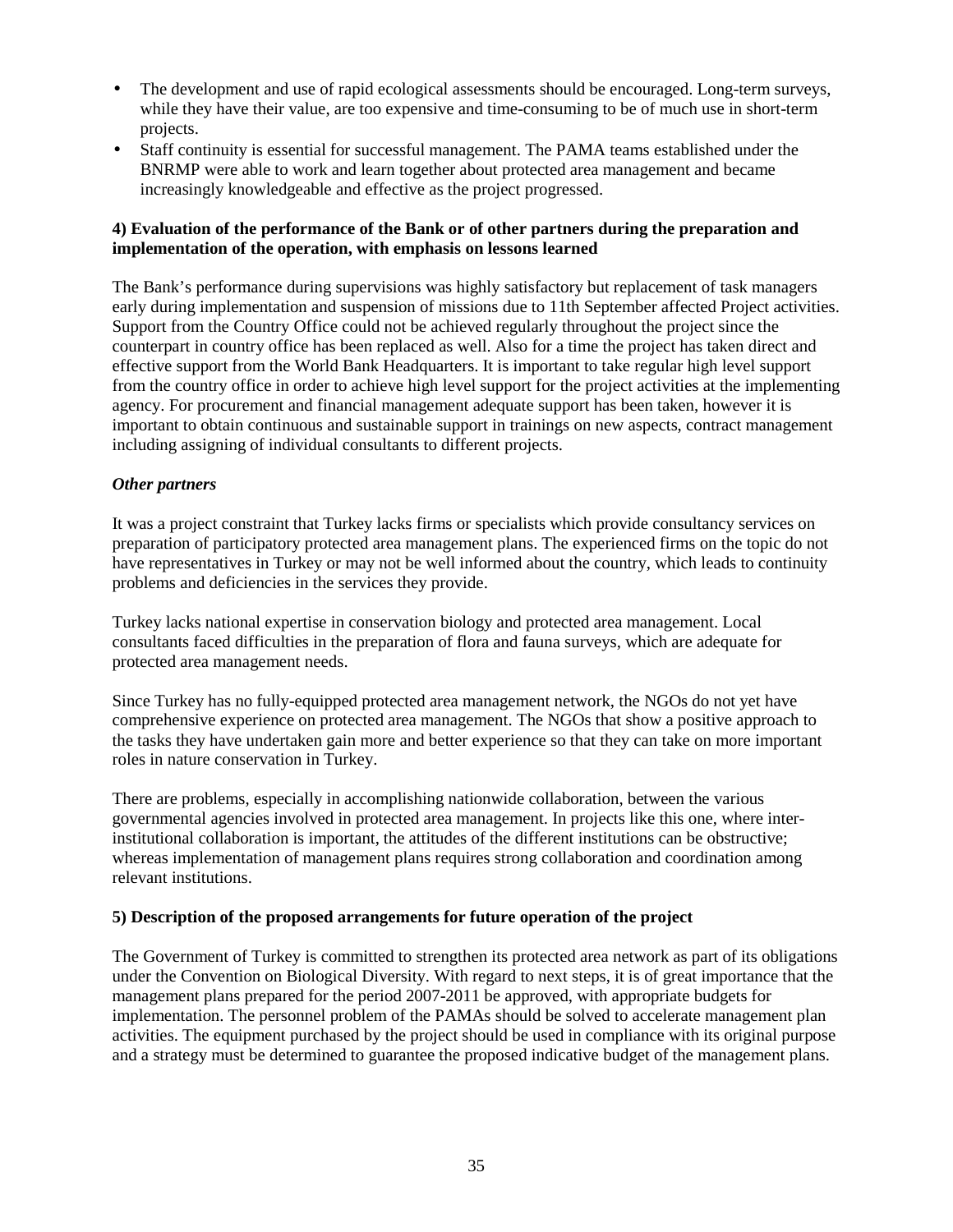## **Annex 7. Using the Protected Area Management Effectiveness Tracking Tool in Turkey**

The Protected Area Management Effectiveness Tracking  $Tool<sup>1</sup>$  was prepared to provide an overarching framework for assessing management effectiveness of both protected areas and protected area systems, to give guidance to managers and others and to help harmonize assessment around the world. It is organized around the assessment framework identified by the World Commission on Protected Areas (WCPA), which is summarized in Table 1.

| <b>Elements of</b><br>evaluation | <b>Explanation</b>                                                                                                                             | <b>Criteria that are assessed</b>                                                                                                                                                          | <b>Focus of</b><br>evaluation        |
|----------------------------------|------------------------------------------------------------------------------------------------------------------------------------------------|--------------------------------------------------------------------------------------------------------------------------------------------------------------------------------------------|--------------------------------------|
| <b>Context</b>                   | Where are we now?<br>Assessment of importance,<br>threats and policy<br>environment                                                            | Significance<br>$\overline{a}$<br><b>Threats</b><br>Ē,<br>Vulnerability<br>L,<br>National context<br>$\overline{a}$<br>Partners<br>L.                                                      | <b>Status</b>                        |
| <b>Planning</b>                  | Where do we want to be?<br>Assessment of protected area<br>design and planning                                                                 | Protected area legislation<br>$\overline{\phantom{a}}$<br>and policy<br>Protected area system<br>$\overline{a}$<br>design<br>Reserve design<br>÷,<br>Management planning<br>$\overline{a}$ | Appropriateness                      |
| <b>Inputs</b>                    | What do we need?<br>Assessment of resources<br>needed to carry out<br>management                                                               | Resourcing of agency<br>$\overline{a}$<br>Resourcing of site                                                                                                                               | <b>Resources</b>                     |
| <b>Processes</b>                 | How do we go about it?<br>Assessment of the way in<br>which management is<br>conducted                                                         | Suitability of<br>$\overline{a}$<br>management processes                                                                                                                                   | Efficiency and<br>appropriateness    |
| <b>Outputs</b>                   | What were the results?<br>Assessment of the<br>implementation of<br>management programmes<br>and actions; delivery of<br>products and services | Results of management<br>$\overline{\phantom{0}}$<br>actions<br>Services and products                                                                                                      | <b>Effectiveness</b>                 |
| <b>Outcomes</b>                  | What did we achieve?<br>Assessment of the outcomes<br>and the extent to which they<br>achieved objectives                                      | Impacts: effects of<br>management in relation to<br>objectives                                                                                                                             | Effectiveness and<br>appropriateness |

|  | Table 1. WCPA Framework for Assessing Management Effectiveness |  |  |
|--|----------------------------------------------------------------|--|--|
|  |                                                                |  |  |

The Tracking Tool is comprised of a questionnaire of 30 questions, scored on a basis of 0 to 3, which address the 6 themes in the WCPA framework.

Its use was first introduced and piloted in Turkey during the MTR in 2003, when baseline evaluations were carried out of the four pilot sites with the full involvement and engagement of the 4 project teams. It was introduced as a self-assessment tool, better to enable management teams to understand where progress had been good, and where progress had to be made, and particularly to speak and assess performance frankly. It was not originally intended to be a reporting mechanism, though this is how GEF

<sup>1</sup> Sue Stolton, Marc Hockings, Nigel Dudley, Kathy MacKinnon and Tony Whitten (2003). *Reporting Progress at Protected Area Sites: A simple site-level tracking tool developed for the World Bank and WWF.*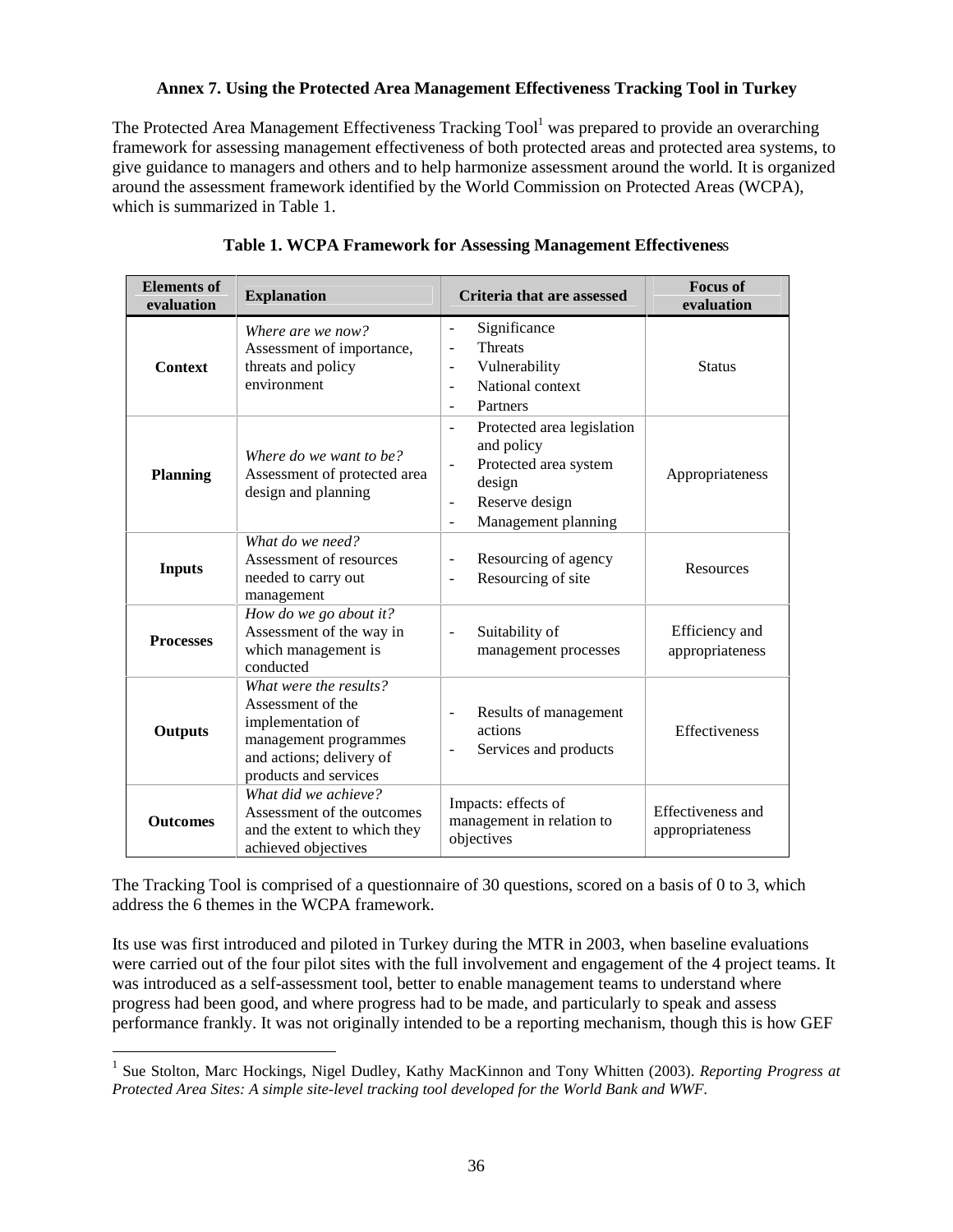has later chosen to use the results. Even by presenting the results here, we are only choosing to do so as a means of showing that progress was being self-monitored, rather than to suggest that particular performance targets were being set and assessed using the tracking tool.

Rather than using the gross total scores which were produced by the Tracking Tool, the TTL created a series of spider graphs, so that baseline performance against each of the 6 WCPA criteria could be compared over time. The results from the 4 pilot sites are summarized in the charts.

The Tracking Tool was subsequently translated into Turkey and somewhat further refined during subsequent uses. It has also been used to establish baselines in the project replication sites.